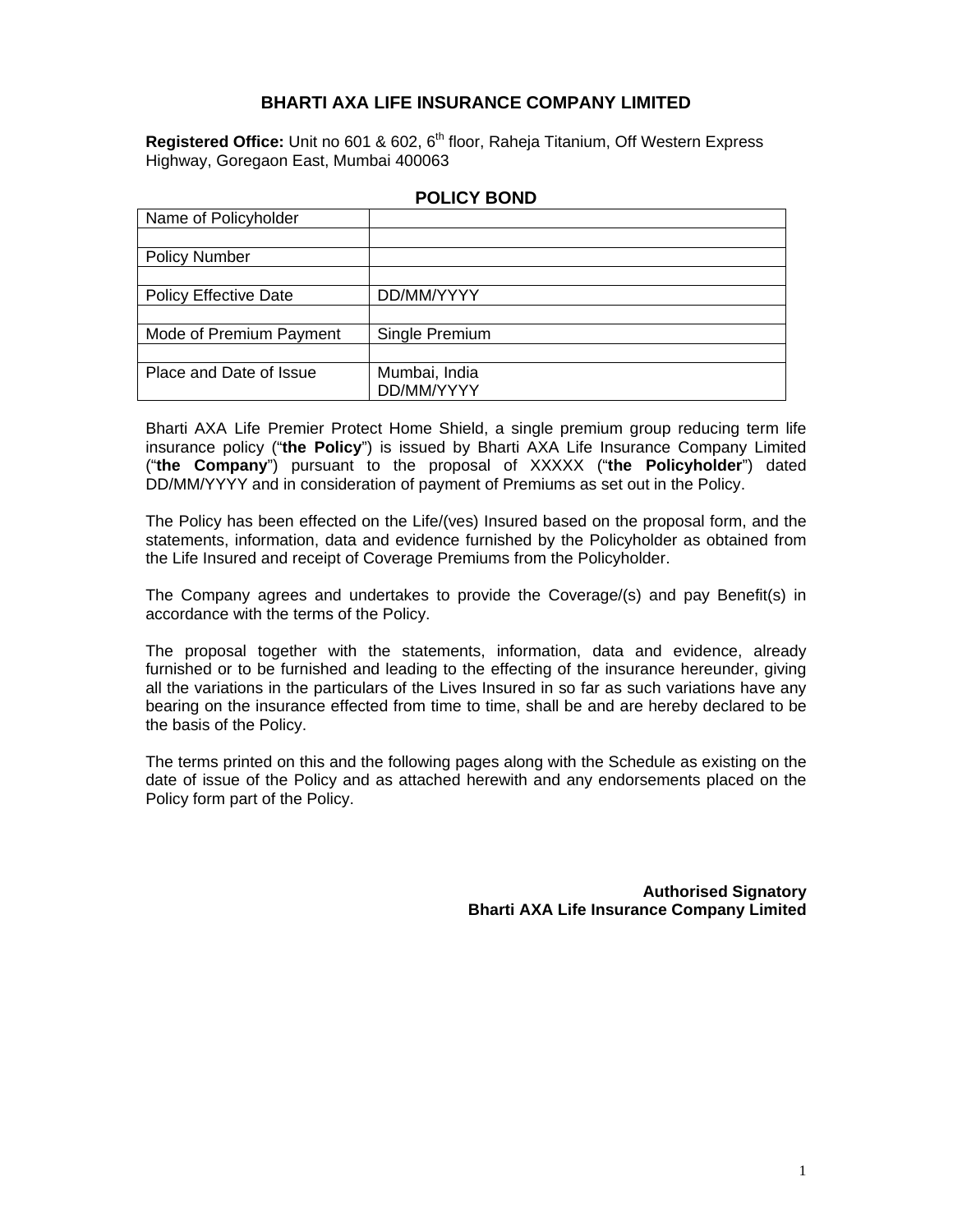## **I. DEFINITIONS**

**"Age"** means the age at last birthday, in completed years attained by the Life Insured as on the Effective Date of Coverage.

**"Beneficiary/(ies)"** means the individual/(s) specified by the Life Insured to receive the Benefit in the event of the death of the Life Insured while the Coverage is in force and whose name/(s) have been entered in the records kept by the Policyholder as being eligible for the Benefits under the Policy and notified to the Company including any change of the specified Individual which the Life Insured/Lives Insured intimates in writing to the Company. In the case of Coverage on joint lives insured, the term "Beneficiary" shall mean the surviving Life Insured.

**"Benefits"** means the Death Benefit

**"Certificate of Insurance"** means a statement evidencing the Coverage of the Life Insured under the Policy, subject to the terms and conditions of the Policy.

**"Coverage"** means the life insurance effected in respect of each of the Life/(ves) Insured under the Policy and as mentioned in the Certificate of Insurance.

**"Coverage Premium"** means the premium payable by the Policyholder to the Company to effect the Coverage in respect of the Lives Insured under the Policy.

**"Coverage Term"** means the period of Coverage for which the Life Insured is covered under the Policy, commencing from the Effective Date of Coverage to the Termination Date of Coverage and shall be of a term of at least three completed years but not exceeding thirty completed years and as mentioned in the Certificate of Insurance.

**"Death Benefit"** means the benefit payable on the death of the Life insured (and in the case of Coverage on joint lives, the death of either of the Lives Insured) as mentioned in the Certificate of Insurance while the Coverage is in force.

**"Effective Date of Coverage"** means the date of commencement of Coverage in respect of a Life Insured under the Policy pursuant to the provision on Commencement of Coverage.

**"Individual/(s)"** shall deem to mean only natural person(s) and not any other entity juristic, legal or otherwise.

**"Issue Date"** means the date of issue of Certificate of Insurance in respect of each Life/ Lives Insured.

**"Life Insured/Lives Insured"** means the individuals who have been granted and are in receipt of a loan from the Policyholder against the mortgage of an asset and whose Coverage is in effect under the Policy and whose names appear in the list of Life/(ves) Insured available with the Company as having been covered under the Policy and in the case of a Coverage on joint lives (not exceeding two lives) it shall have reference to both the Lives Insured or to either of them, as is appropriate to the context.

**"Policy"** means the Bharti AXA Life Premier Protect Home Shield which is a single premium group decreasing term life insurance product issued to the Policyholder for securing the payment of the Benefits to the Lives Insured.

**"Policyholder"** means XXXXX, the holder of the Policy.

**"Policy Effective Date"** means the date of commencement of the Policy.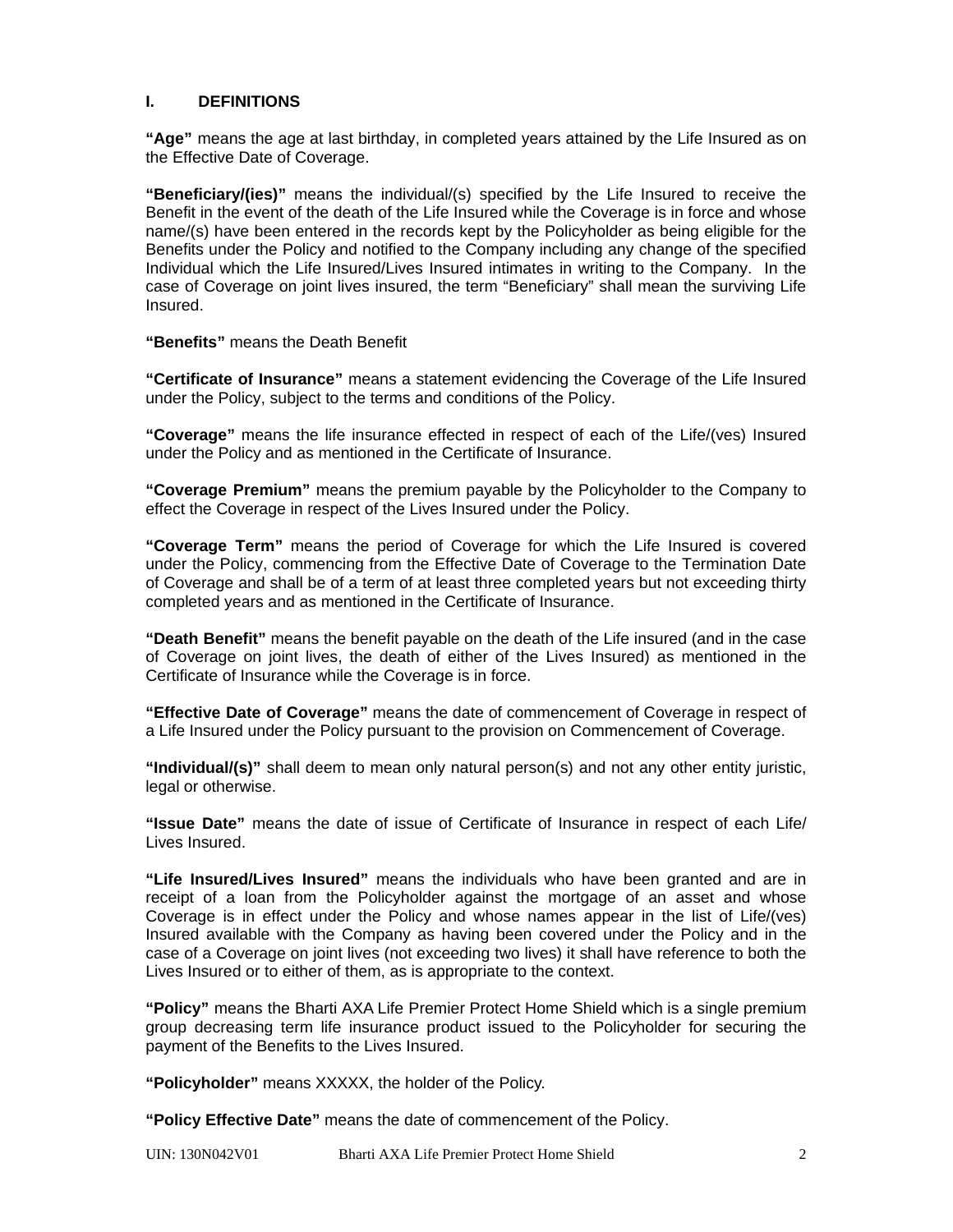**"Termination Date of Coverage"** means in respect of each Life Insured, the date on which the Coverage of the Life Insured ceases under the Policy for reasons mentioned in the Section on Termination of Coverage in this Policy.

**"The Company"** means Bharti AXA Life Insurance Company Limited.

**"Unexpired Coverage Term"** for this purpose means the Coverage Term (in months) less the period (in months) from Effective Date of Coverage to Termination Date of Coverage/ Date of increase in the Coverage.

## **II. GENERAL PROVISIONS**

## **Non-participating Policy**

The Policy is not entitled to participate in the distribution of surplus that may be declared by the Company from time to time.

## **Eligibility conditions**

Individual/(s) shall be eligible to be covered under the Policy on the basis of the following conditions:

- 1. she/he/ they has/have taken a mortgage or home equity loan from the Policyholder;
- 2. she/he/ they has/ve a minimum outstanding loan of Rs.1,00,000 (Rupees one lakh only)
- 3. she/he/ they has/ve a minimum loan term of at least three years but not exceeding thirty years;
- 4. she/he/ they has/ve attained the age of 18 years but not exceeded 65 years at entry Note: The coverage shall cease at age 75;
- 5. she/he/ they is/are in good health and has/ve submitted the evidence of good health and insurability (Self filled Questionnaire) in the format prescribed by the Company; and
- 6. she/he/ they has/ve fulfilled the underwriting requirements as prescribed by the Company.

## **Evidence of good health and insurability**

The Policyholder shall furnish the evidence of good health and insurability (Self Filled Questionnaire as prescribed by the Company) to the Company in respect of each Life Insured covered under the Policy.

#### **Proof of age**

The Coverage Premium in respect of a Life Insured is calculated based on the Age of the Life Insured recorded in the list of Lives Insured. The Company may require proof of age as per the list of standard age proofs prescribed by the Company in respect of Lives Insured.

If an incorrect Age is provided in respect of a Life Insured, the Company will adjust the Coverage and the Coverage Premium, based on the correct age of the Life Insured. If the Life Insured's actual age is such that it would have made the Life Insured ineligible for the Coverage, then the Company reserves the right, at its discretion, to take such action as it deems fit, including termination of the Coverage and forfeiture of Coverage Premium received in respect of such Life Insured.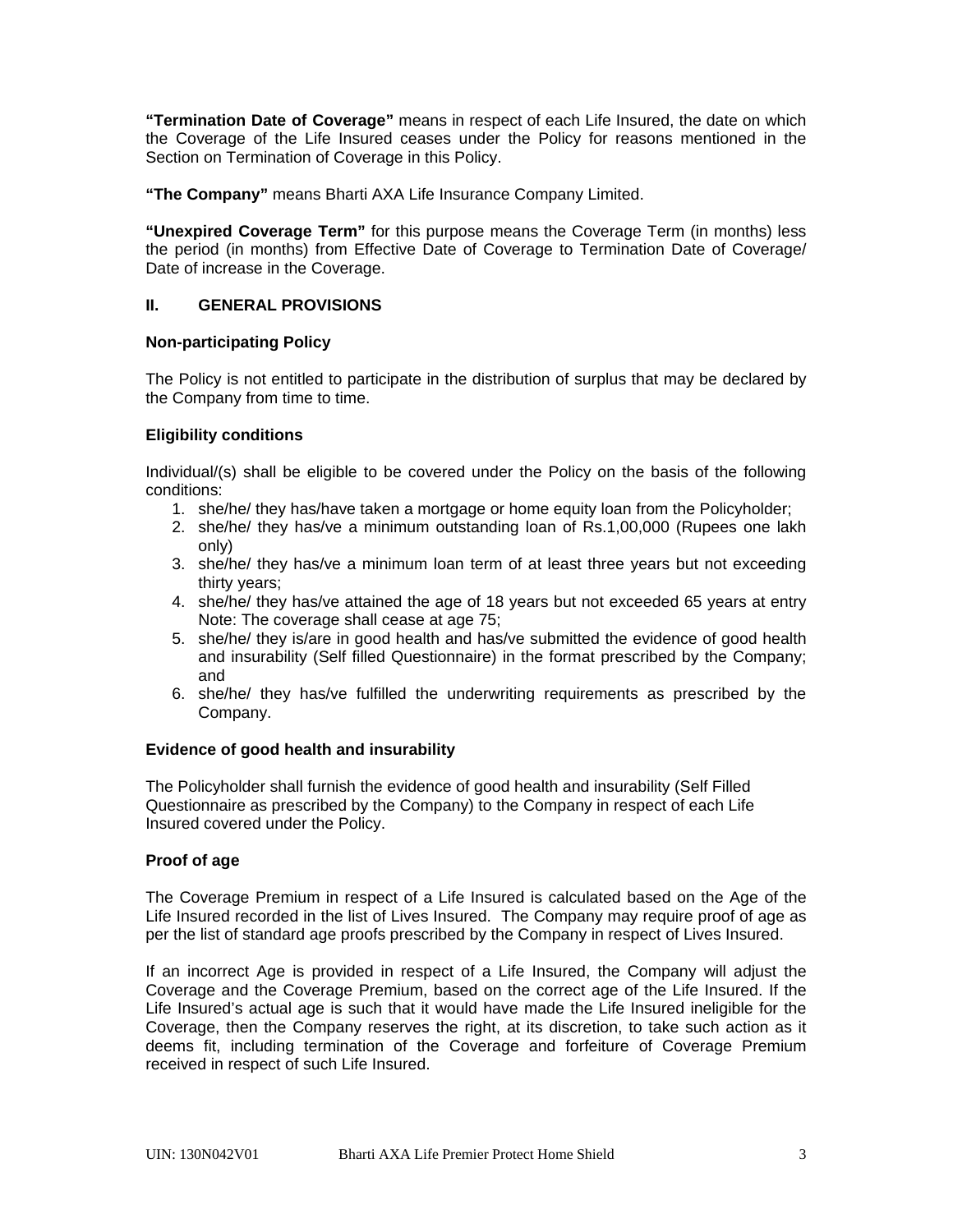## **Disclosures - section 45 of the Insurance Act, 1938**

The Policy has been issued and the Coverages herein have been granted on the representation of the Policyholder that the Policyholder and to the best of the knowledge of the Policyholder, the Lives Insured have made and/or have caused to be made full disclosures of all relevant facts and circumstances. Any concealment, non-disclosure, misrepresentation or fraud shall render the respective Coverages herein liable for termination and/or voidable at the option of the Company and also forfeiture of the Coverage Premium(s) received at the discretion of the Company.

No Policy or Coverage shall, after the expiry of two years from the date on which it was effected, be called in question by the Company on the ground that a statement made in the proposal for insurance or in any report of a medical officer, or referee, or friend of the insured, or in any other document leading to the issue of the Policy or grant of Coverage/(s), was inaccurate or false, unless the Company shows that such statement was on a material matter or suppressed facts which it was material to disclose and that it was fraudulently made by the Policyholder/ Life/(ves) Insured and that the Policyholder/ Life/(ves) Insured knew at the time of making it that the statement was false or that the Policyholder/ Life/(ves) Insured suppressed facts which were material to disclose.

## **Commencement of Coverage**

Coverage in respect of all eligible Individuals to be insured will commence with effect from the Effective Date of Coverage subject to completion of all the following conditions and continuation of such conditions during the Coverage Term:

- 1. The cheque has been issued /electronic fund transfer has been made into the loan account of the proposed Life Insured, for the loan amount by the Policyholder.
- 2. The Company has received all the particulars of the proposed Life/(ves) Insured as per the prescribed format provided by the Company;
- 3. The Company has received the Coverage Premium in respect of the proposed Life/(ves) Insured;
- 4. The Company has accepted the risk for the proposed Life/(ves) Insured.

## **Data and information**

- 1. The Policyholder shall furnish to the Company all such data, information and evidence as the Company may reasonably require in writing with regard to any matter relating to or affecting the Coverages effected or to be effected under the Policy and the Company shall not be liable for any action taken in good faith upon any data, information or evidence so furnished, which shall be or shall prove to have been erroneous or inaccurate.
- 2. The Policyholder shall maintain the data, information, and evidence pertaining to the list of Life / (ves) Insured to calculate the Coverage Premiums and shall ensure that the terms of the Policy are fulfilled alongwith the data, information and evidence on the list of Beneficiaries. Such data and information (in original or photostat copies thereof) available with the Policyholder as have a bearing on the Coverages hereunder shall be open for inspection by the Company on prior written notice and during normal working hours of the Policyholder. The Policyholder shall furnish the list of Lives Insured alongwith the List of Beneficiaries (including any change thereof) to the Company on a daily basis. Intimation by electronic mode shall be construed as a good, valid, sufficient and effective communication of the List of Beneficiaries.
- 3. The Policyholder will issue a Certificate of Insurance in respect of each Coverage on behalf of the Company, in accordance with the underwriting norms of the Company in this regard. The Policyholder and the Company shall carry out a reconciliation of the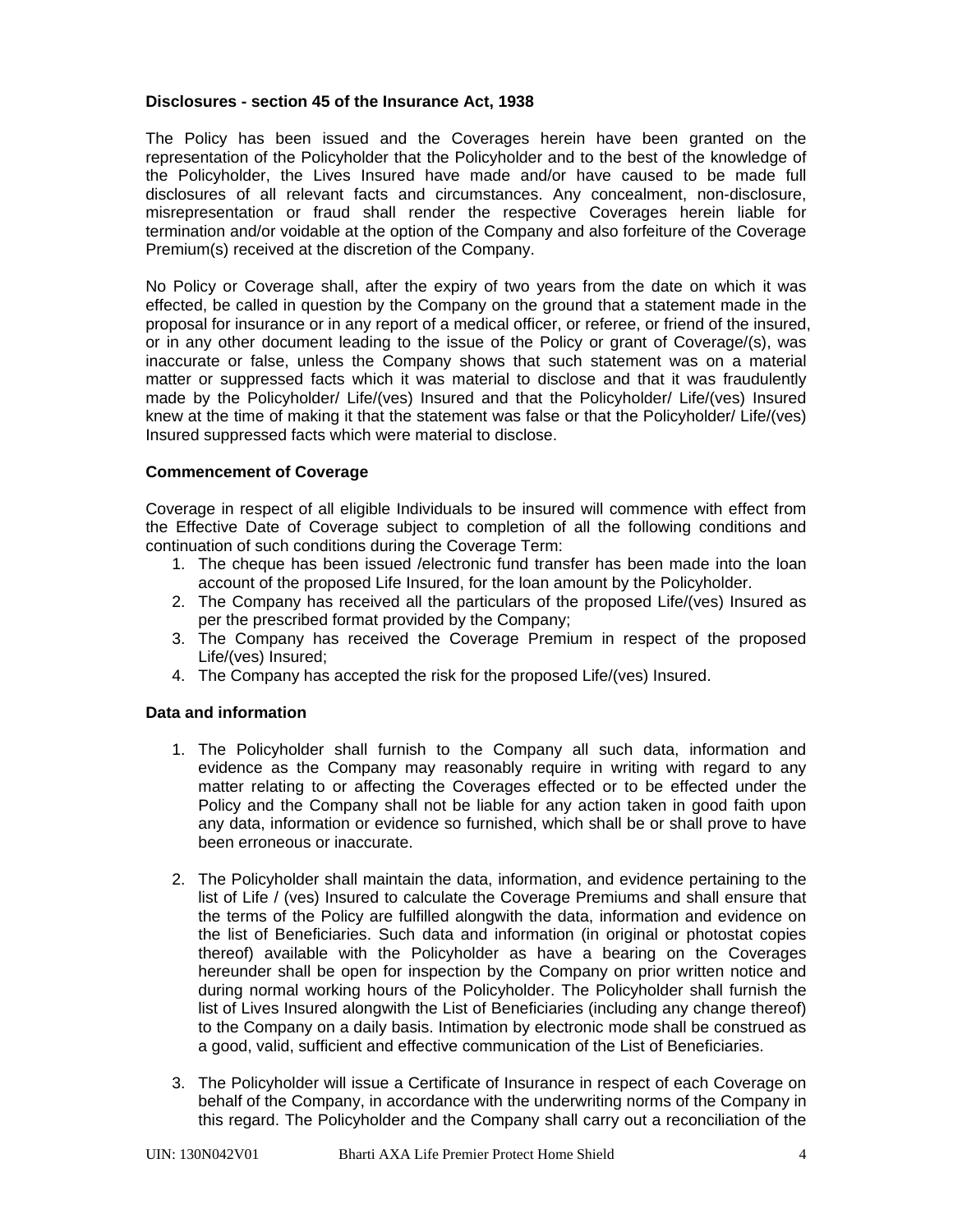list of Certificates of Insurance issued by the Policyholder on a daily basis with the list of Lives Insured available with the Company.

- 4. The Company and the Policyholder shall maintain in utmost confidence all information in their possession relating to the other party and shall comply with all relevant legislation pertaining to protection of personal information of the Lives Insured.
- 5. The Policyholder shall be responsible for any loss, liability, damages that may arise on account of delay in or not providing of information, providing incorrect/false information to the Company at any stage including at the time of claim for the Benefit, non-payment / withholding of payment / short payment to the Beneficiary/(ies), issuance of a Certificate of Insurance to an individual who is not a Life Insured as per the list of Lives Insured available with the Company.
- 6. In the event the Company is required to honour a claim in respect of an individual who has not fulfilled the terms of the Section on Commencement of Coverage, then the Policyholder shall indemnify the Company for any and all costs, penalties, expenses, damages, fees (including any lawyer's/advocate's/ attorney's fees) in respect of such a claim.
- 7. The Parties hereby represent and warrant that till the Coverages are in force, neither of them shall violate provisions of any applicable laws, nor do or cause to be done any act which may be detrimental, prejudicial and /or in violation of the terms hereof. The Parties further agree to indemnify and hold the other Party harmless from all losses, claims, damages, costs, penalties, etc., of any kind to which it may be subjected due to any breach or non-compliance of any of the terms of this Agreement.

#### **Place and currency**

The Coverage/s effected hereunder shall be expressed in Indian Rupees. All monies payable to or by the Company under the Policy shall be made in India and in Indian Rupees.

#### **Free look**

If the Life Insured disagrees with any of the terms of the Policy/Coverage, the Life Insured may, within fifteen (15) days of the receipt of the Certificate of Insurance, by written communication addressed to the Policyholder or Company enclosing the original Certificate of Insurance, seek to cancel the Coverage under the Policy whereon the Company shall refund to the Policyholder, the Coverage Premium inclusive of Service Tax paid in respect of the said Coverage after deduction of stamp duty and underwriting expenses incurred by the Company in issuing the Coverage.

#### **Grievance redressal procedure**

Grievances should first be lodged with the following contact points and subsequently, if required, with the Insurance Ombudsman whose address can be obtained from the registered office of the Company:

| Department:               | Grievance Redressal Cell                                   |
|---------------------------|------------------------------------------------------------|
| <b>Registered Office:</b> | Unit No. 601 & 602, 6th Floor, Raheja Titanium, Off        |
|                           | Western Express Highway, Goregaon East,<br>Mumbai - 400063 |
| Website:                  | www.bharti-axalife.com                                     |
| E-mail:                   | complaints.unit@bharti-axalife.com                         |
| Toll Free no.:            | 1800 102 4444                                              |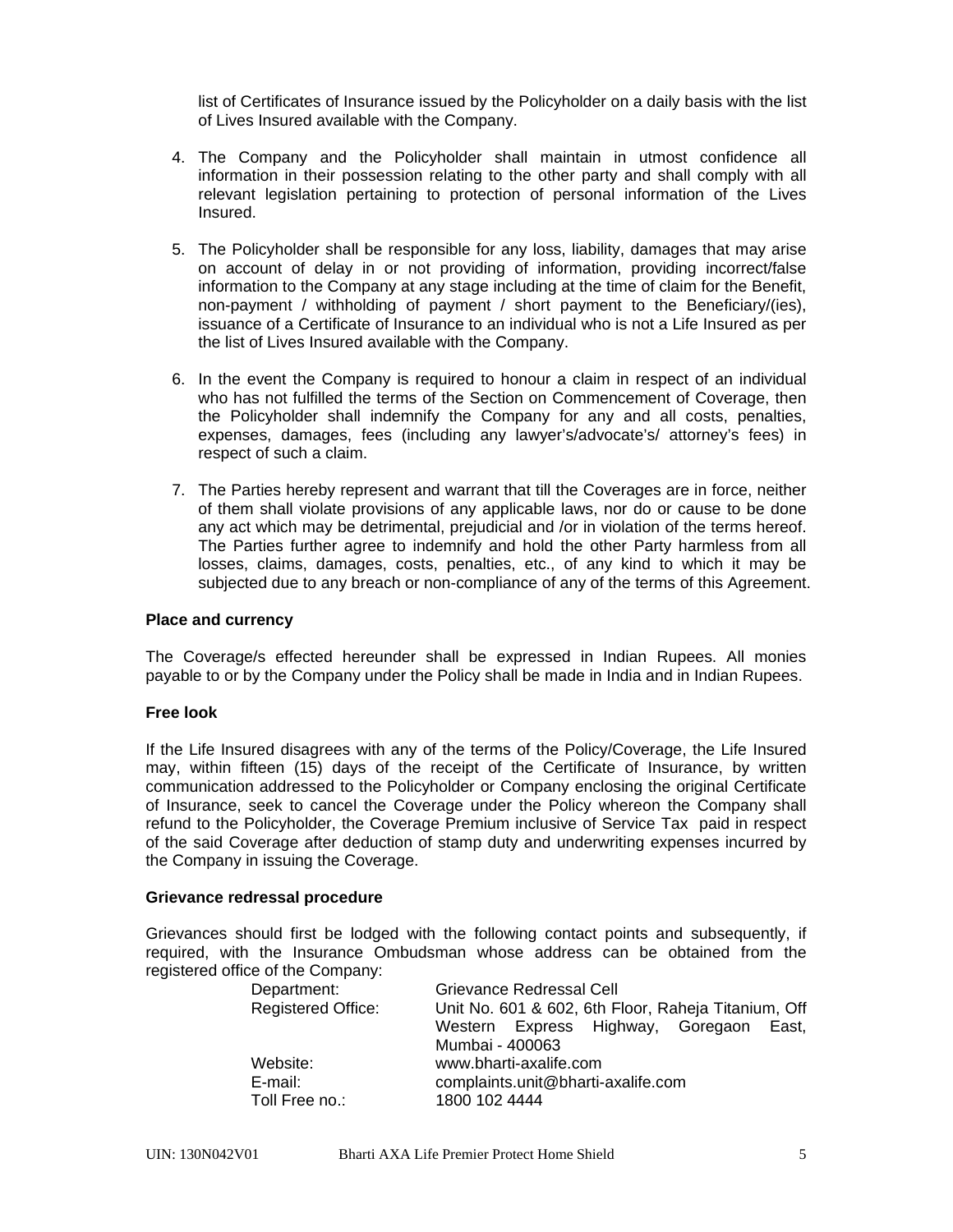## **Customer Service**

|                                       | All communication in relation to the Policy shall be addressed to any of the following:           |
|---------------------------------------|---------------------------------------------------------------------------------------------------|
| Department:                           | <b>Customer Service</b>                                                                           |
| <b>Registered Office:</b>             | Unit No. 601 & 602, 6th Floor, Raheja Titanium, Off<br>Western Express Highway, Goregaon<br>East, |
| Website:<br>E-mail:<br>Toll Free no.: | Mumbai - 400063<br>www.bharti-axalife.com<br>complaints.unit@bharti-axalife.com<br>1800 102 4444  |

#### **III. COVERAGE PREMIUM AND INCREASE OF COVERAGE**

#### **1. Coverage Premium**

The Coverage Premium in respect of the Coverage for:

- each Life Insured will be determined by the Company on the basis of premium rates established by the Company and detailed in the Schedule I to the Policy and as may be modified from time to time;
- ioint Lives Insured will be determined as per the following calculation: sum of the premiums for both the joint Lives Insured.

The Policyholder shall be solely responsible for remitting the Coverage Premium in respect of each Life Insured while the Policy is in effect and shall ensure prompt remittance of the Coverage Premiums in one lump sum to the Company alongwith a statement providing on a daily basis additions and deletions to the list of Lives Insured in the format prescribed by the Company.

The premium rates vary based on the coverage amounts which are as given below:

| <b>Coverage Amount</b> | <b>Band</b> |
|------------------------|-------------|
| 100000 - 249999        | Band 1      |
| 250000 - 499999        | Band 2      |
| $500000 - 999999$      | Band 3      |
| 1000000 - 2499999      | Band 4      |
| 2500000 and above      | Band 5      |

#### **2. Increase of Coverage**

Any increase in the existing Coverage on the request of the Life Insured shall be subject to submission of evidence of good health, fulfilling the underwriting requirements, receipt of additional Coverage Premium and receipt of the alteration charge by the Company. The additional Coverage Premium shall be calculated as per the premium rates provided in Schedule I.

The alteration charge shall be calculated as:

10% \* [premium for existing Coverage excluding service tax and education cess \* (Unexpired Coverage Term (in months) / total Coverage Term (in months)], subject to a minimum of Rs.500/-.

The Company or the Policyholder on behalf of the Company, as the case may be shall accordingly revise the Death Benefit for the said Life Insured and forward the revised Certificate of Insurance to the Life Insured.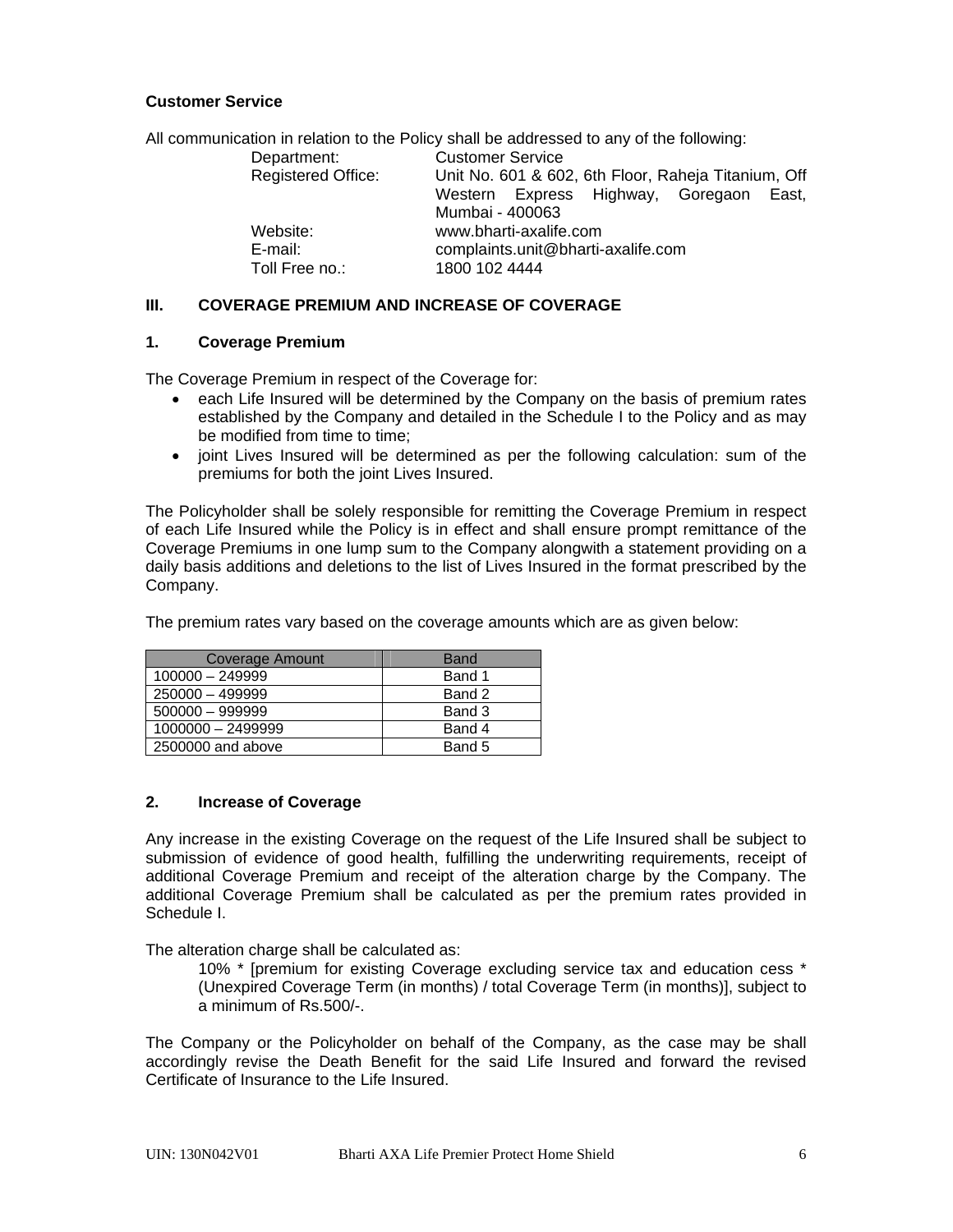## **IV. BENEFITS**

The Benefits payable under the Policy to the Beneficiary/(ies) are as under:

1.**Death Benefit:** In the event of death of the Life Insured and in the case of Coverage on joint lives insured, on the death of either of the joint Lives Insured (proved to the satisfaction of the Company), while the Coverage is in force, the Death Benefit shall be payable by the Company to the Beneficiary of the Life Insured in accordance with the Death Benefit Table available in the Certificate of Insurance issued to the Life Insured covered under the Policy. The Death Benefit is a monthly reducing Coverage calculated on the basis of Coverage, Coverage Term and a fixed rate of interest as chosen by the Policyholder.

On the payment of the Benefits under the Coverage, the Coverage provided to the Life Insured under the Policy would terminate and all liability of the Company in respect of the coverage would stand extinguished.

# **V. PROCEDURE FOR REGISTERING AND PAYMENT OF CLAIMS**

- 1. On the death of the Life Insured, the Beneficiary will give written notice and proof of claim to the Policyholder in respect of the Life Insured.
- 2. The Beneficiary shall provide the following primary documents alongwith the written notice for processing the claim:
	- Certificate of Insurance
	- Proof of subsisting loan taken by the Life(ves) Insured from the Policyholder.
	- Last attending Doctor's Certificate\Attending Physician's Statement;
	- Copy of Death Certificate duly verified with the original Death Certificate with signature of the employee of the Policyholder with name and employee number;
	- Copies of medical reports duly verified with the original medical reports with signature of the employee of the Policyholder with name and employee number;
	- Death Claim Form (to be submitted by the Policyholder);
	- Evidence of good health and Enrolment Form (to be submitted by the Policyholder);
	- Any other documentation that the Company may consider as material and relevant to the claim
- 3. The Company reserves the right to call for any additional information and documents required to satisfy itself as to the validity of the claim.
- 4. The Company shall draw a cheque or draft for payment of Death Benefit in favour of 'Name of Deceased Life Insured XXXXXXXX Loan A/c No.' and forward it to the Policyholder. The Policyholder shall set-off the Death Benefit amount against the outstanding loan amount of the Life Insured and shall pay the Beneficiary the balance amount, if any. The Policyholder shall indemnify and keep indemnified the Company for any claim, damages, losses arising out of negligence, error, delay, short payment or nonpayment of the claim monies by the Policyholder to the Beneficiary/(ies).
- 5. Any communication received via electronic mode in the format agreed upon between the Company and Policyholder, confirming receipt of payment of Benefit/(s) shall be construed as a good, valid, sufficient and conclusive discharge of all liabilities of the Company in respect of any payment of Benefit/(s) to be made under the Policy.

#### **VI. EXCLUSIONS**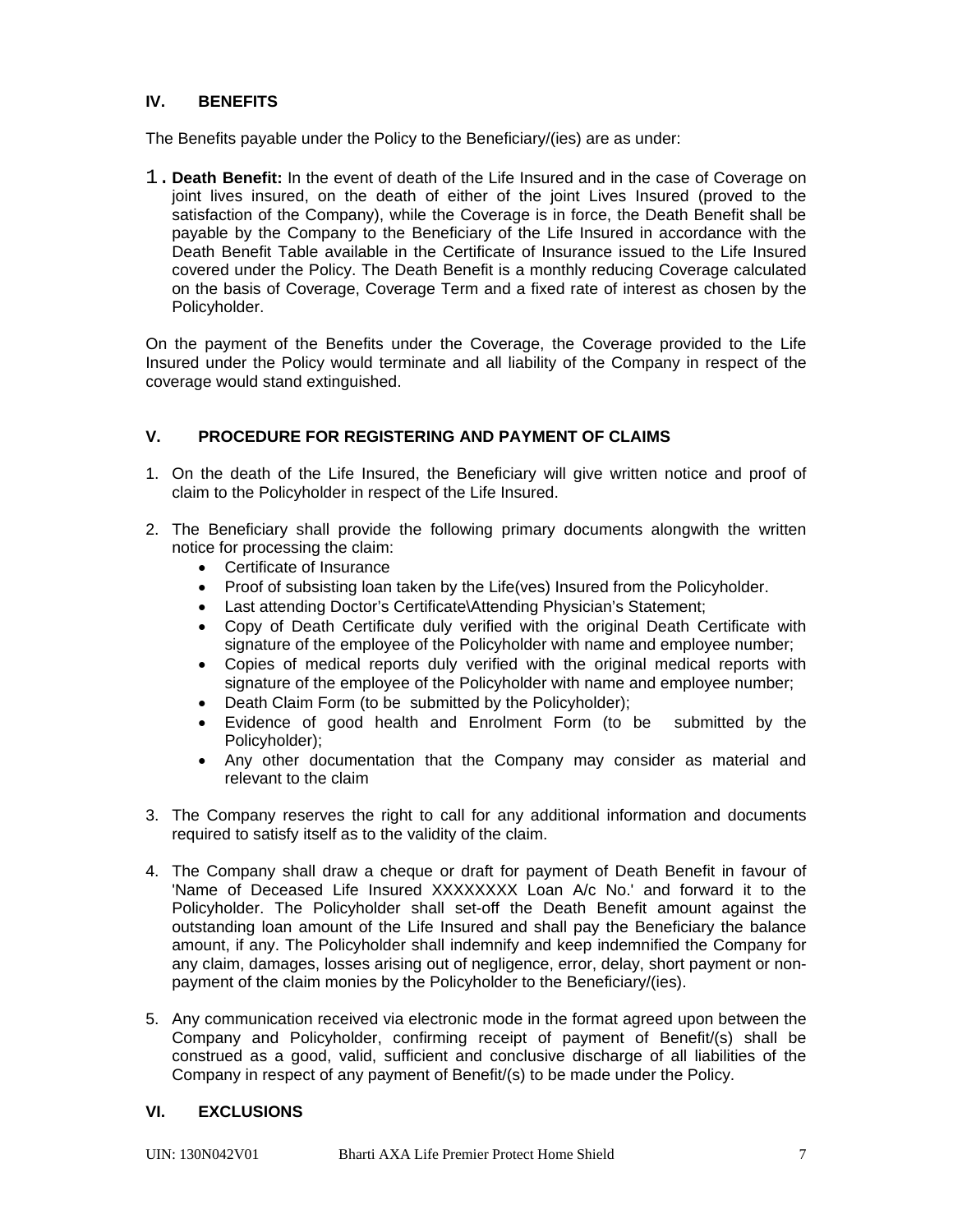The payment of Benefits is subject to the following exclusions:

**1. Suicide:** If a Life Insured (and in the case of Coverage on joint Lives Insured, the date of the death of any one of the joint Lives Insured) whether medically sane or insane, commits suicide within one year of the Effective Date of Coverage or the date of acceptance of increase in Coverage, whichever is later, the Coverage of the Life Insured shall terminate and the Company will pay the Surrender Value in respect of the Coverage to the Beneficiary.

# **VII. TERMINATION OF COVERAGE**

The Coverage of a Life Insured under the Policy shall terminate on the Termination Date of Coverage which will be on the date of occurrence of the earliest of any of the following events:

- Event 1 Expiry of the Coverage Term
- Event 2 Chiffer date on which the Life Insured/ any one of the joint Lives Insured attains the age of 75 years
- Event 3 Date of the death of the Life Insured during the Coverage Term (and in the case of Coverage on joint Lives Insured, the date of death of any one of the joint Lives Insured during the Coverage Term)
- Event 4 Date of receipt of request for termination of the Coverage by the Life Insured (and in the case of Coverage on joint Lives Insured, the request given jointly by both the joint Lives Insured) on submission of a written request to the Policyholder
- Event 5 Date of receipt of request for termination of the Coverage by the Policyholder on submission of a written request to the Company in the event of termination of relationship between Policyholder and Life Insured

On the occurrence of the above events, the following shall be applicable:

| Event 1 | The Company shall cease to pay any Benefits under the Policy in respect |
|---------|-------------------------------------------------------------------------|
|         | of the Life/(ves) Insured                                               |

- Event 2 The Company shall cease to pay any Benefits under the Policy in respect of the Life Insured.
	- In the case of Coverage on joint Lives Insured, the Coverage would continue for the joint Life Insured who has not yet attained the age of 75 years
- Event 3 The Company shall pay the Death Benefit to the Beneficiary and the Coverage shall cease.

Events 4 or 5 The Company shall pay the Surrender Value to the Life/(ves) Insured

## **VIII. SURRENDER VALUE**

Surrender Value in respect of the Coverage of a Life Insured shall be computed as per the following formula:

SVF X P X U/T, where: P = Single premium paid in respect of the Coverage of a Life Insured excluding service tax and applicable cess

U = Unexpired Coverage Term (in months)

 $T =$  Coverage Term for the Life Insured (in months

SVF = Surrender Value Factor (as per the table given below)

The surrender value factors differ by loan policy term and are as follows.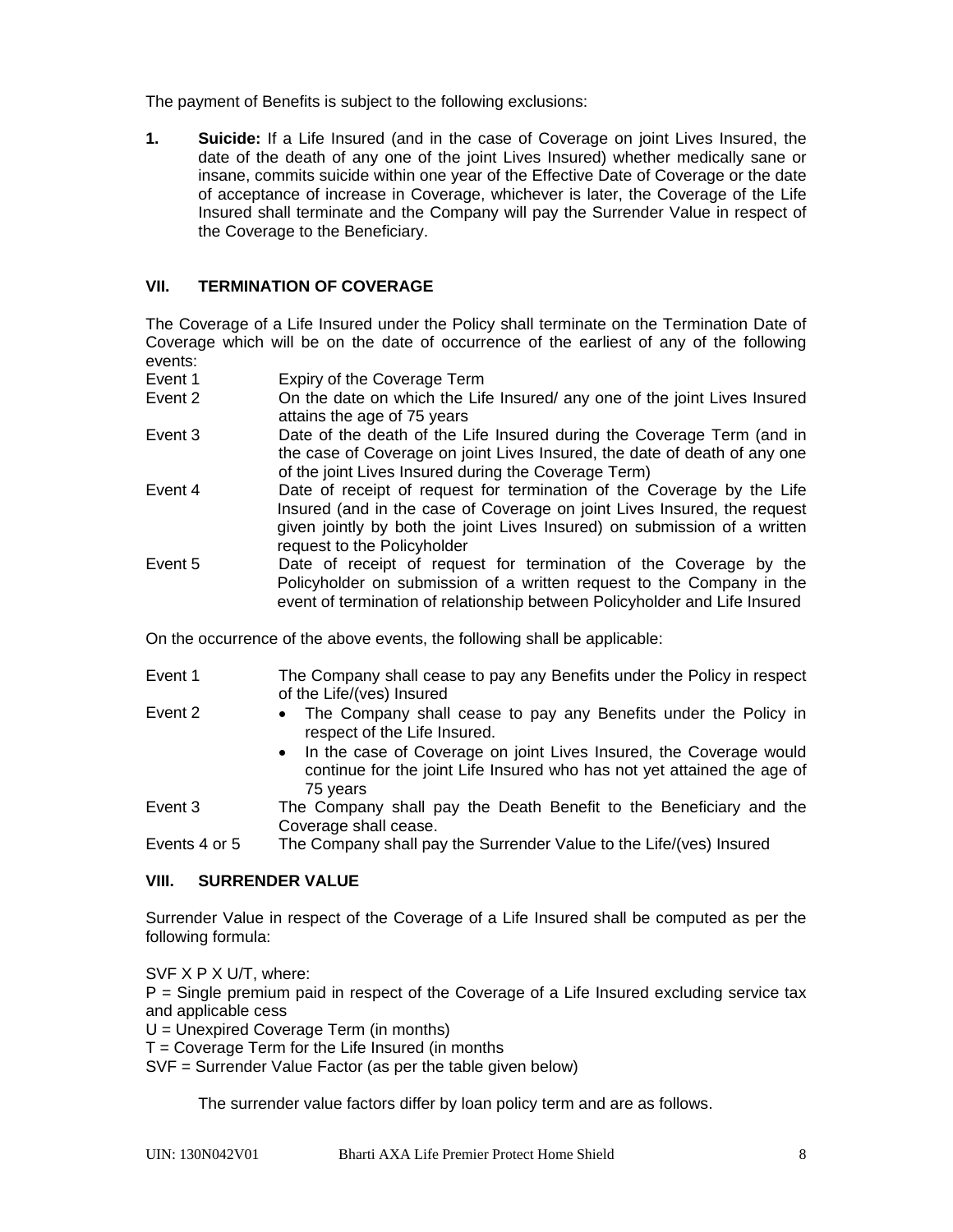| Policy    |                  |
|-----------|------------------|
| Term      | <b>SV</b> Factor |
| $1 - 5$   | 35%              |
| $6 - 10$  | 45%              |
| $11 - 15$ | 50%              |
| $16 - 20$ | 50%              |
| $21 - 25$ | 55%              |
| $26 - 30$ | 55%              |

## **IX. TERMINATION OF POLICY**

The Policy will remain in effect unless otherwise terminated in the manner set out below:

**By the Policyholder:** The Policyholder will be entitled to terminate the Policy after three years from the Policy Effective Date by providing written notice to the Company stating its intent to terminate the Policy, in which case the Policy will terminate on the later of:

- The date specified in the notice; or
- 90 days from the date on which the Company receives the notice.

**By the Company:** The Company may terminate this Policy:

- On any date after giving 90 days' written notice to the Policyholder; or
- On any date if required by legislation.

The Policyholder and the Company shall continue to fulfill their obligations until there are no Coverage/(s) effective under the Policy as mentioned in Section II (Data and Information) or thirty years from the date of termination, whichever is earlier.

On termination of the Policy either by the Policyholder or by the Company and during the notice period, no new individuals shall be admitted as Lives Insured under the Policy. The Coverage of the existing Lives Insured shall continue as per their respective Coverage Terms under the Policy.

## **X. VARIATIONS TO THE POLICY**

The Company reserves the right to vary from time to time the premium rates, terms and conditions of the Policy including the Schedules, subject to the approval of the Insurance Regulatory and Development Authority ('IRDA') and upon giving to the Policyholder 90 days' prior notice in writing, of its intention to do so and any such variation will apply, only to Coverages hereunder becoming effective on or after the date of expiry of such notice. Any such alteration or amendment in the terms and conditions of the Policy shall be given effect to by appropriate endorsements to the Policy signed by an authorised officer of the Company.

If any of the parties to the Policy did not request the variation, the party not requesting the amendment shall be entitled to object to it within a period of 90 days of the receipt of notice of change. If the party not requesting the amendment does not object during this period, the change will be considered effective on the date immediately subsequent to the completion of the notice period of 90 days.

Notwithstanding anything contained in the Policy, the provisions herein shall stand changed, altered, amended, modified, discontinued or superseded to such extent and in such manner as may be required with a short notice to comply with any change in the applicable law (including any regulations made or directions / instructions or guidelines issued by the Insurance Regulatory and Development Authority) or as may be necessary under a judgment or order of a court of law.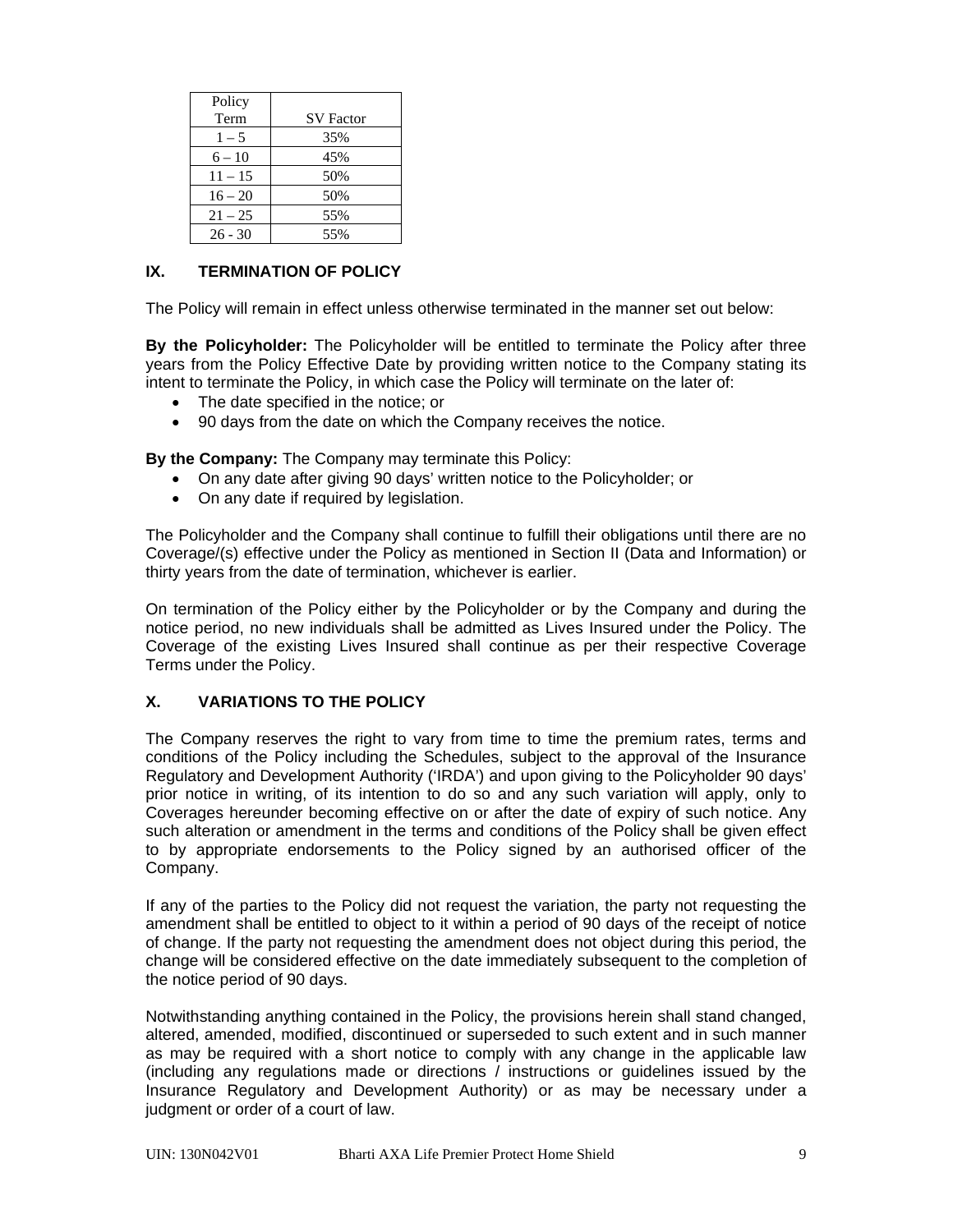## **XI. LEGAL PROVISIONS**

#### **Policyholder's acts binding on Life Insured/Beneficiary**

The Policyholder will act for and on behalf of the Life Insured in any matter relating to the Policy and Coverages.

#### **Principal to principal relationship**

Both the parties will act as independent service providers.

#### **Loan not available**

The Policyholder or the Life Insured will not be entitled to any loan under the Policy.

#### **Governing Laws and jurisdiction**

The Policy is subject to the applicable legislations prevailing in India. All disputes of any kind whatsoever which may arise under or in connection with the Policy shall be subject to the jurisdiction of the courts in Mumbai.

## **Taxation**

- 1. The Life Insured under the Policy is eligible for tax benefits on the Coverage Premium paid in accordance with the provisions of the Income Tax Act 1961.
- 2. The tax benefits under the Policy would be as per the prevailing provisions of the tax laws from time to time and are subject to change.
- 3. In any case where the Company is liable to account to the revenue authorities for any taxes or duties or cesses under the Policy, the Company shall deduct such sums from the respective payment and the Company shall not be liable to the Life Insured or the Policyholder for the sums so deducted.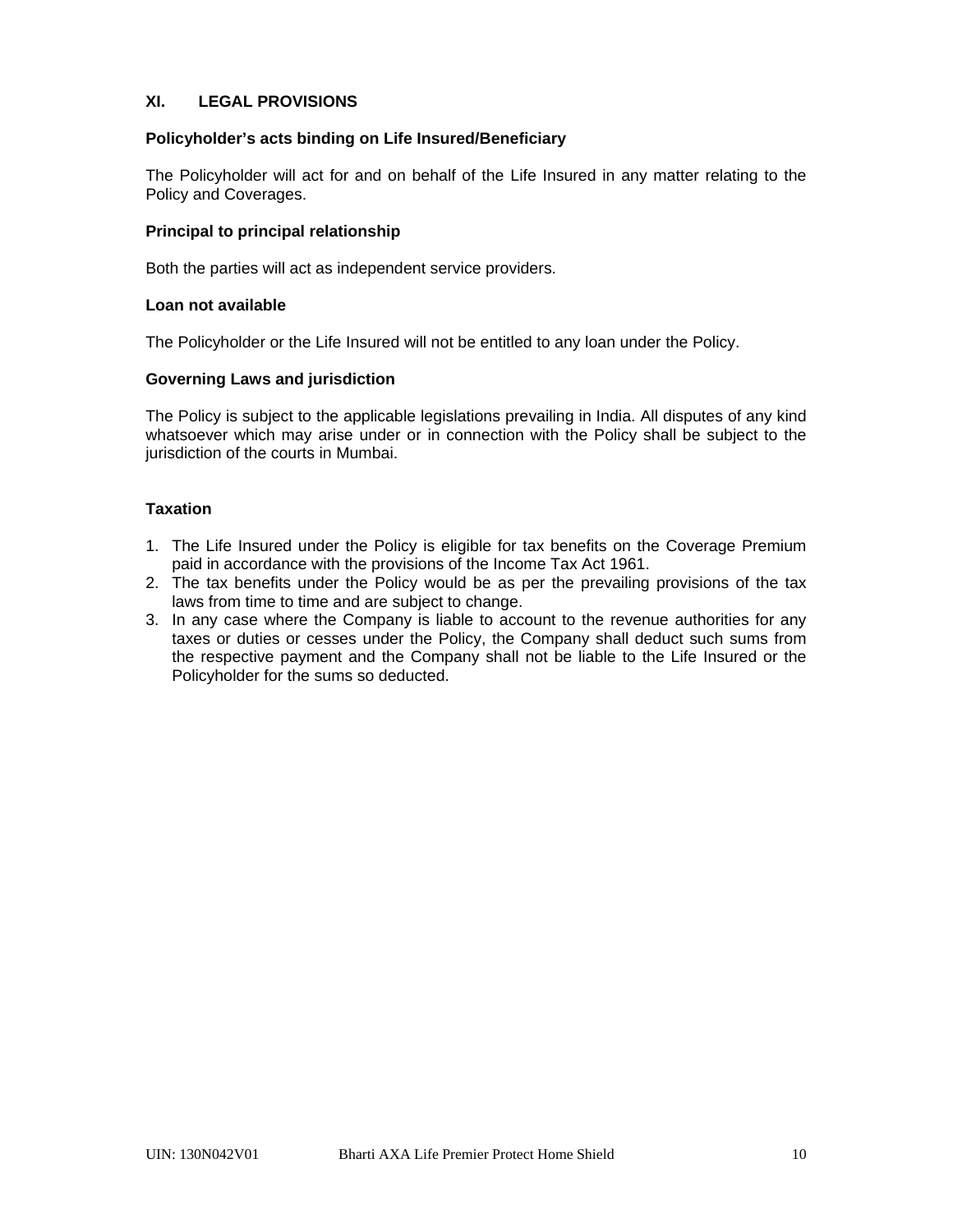#### **Schedule I**

| Coverage Premium Rates for Individual Life and Sum Assured Band 1: The Coverage Premium rates per 000 Coverage are provided in following table. |  |  |
|-------------------------------------------------------------------------------------------------------------------------------------------------|--|--|

| Age \ Term                                                                                                                                                                                |                |                |                |                |                |                |                |                | 11             |                | 13             | 14             |                |                | 17              |                | 19               | 20               | 21               | 22               | 23               | 24               | 25               | 26     |                 |        |        |        |
|-------------------------------------------------------------------------------------------------------------------------------------------------------------------------------------------|----------------|----------------|----------------|----------------|----------------|----------------|----------------|----------------|----------------|----------------|----------------|----------------|----------------|----------------|-----------------|----------------|------------------|------------------|------------------|------------------|------------------|------------------|------------------|--------|-----------------|--------|--------|--------|
|                                                                                                                                                                                           | 6.75           | 8.65           | 10.54          | 12.42          | 14.27          | 16.1           | 17.94          | 19.74          | 21.52          | 23.29          | 25.03          | 26.75          | 28.45          | 30.13          | 31.79           | 33.44          | 35.08            | 36.70            | 38.32            | 39.93            | 41.53            | 43.14            | 44.74            | 46.34  | 47.94           | 49.54  | 51.15  | 52.76  |
|                                                                                                                                                                                           | 6.81           | 8.73           | 10.64          | 12.53          | 14.39          | 16.25          | 18.08          | 19.89          | 21.68          | 23.45          | 25.20          | 26.93          | 28.63          | 30.32          | 32.00           | 33.66          | 35.31            | 36.96            | 38.59            | 40.23            | 41.86            | 43.50            | 45.13            | 46.76  | 48.39           | 50.03  | 51.68  | 53.33  |
| 20                                                                                                                                                                                        | 6.86           | 8.80           | 10.72          | 12.62          | 14.50          | 16.36          | 18.21          | 20.03          | 21.82          | 23.60          | 25.35          | 27.09          | 28.80          | 30.50          | 32.19           | 33.87          | 35.54            | 37.21            | 38.88            | 40.54            | 42.20            | 43.87            | 45.53            | 47.20  | 48.88           | 50.56  | 52.25  | 53.96  |
| 21                                                                                                                                                                                        | 6.91           | 8.86           | 10.80          | 12.71          | 14.60          | 16.47          | 18.32          | 20.14          | 21.95          | 23.73          | 25.49          | 27.23          | 28.96          | 30.68          | 32.38           | 34.09          | 35.78            | 37.48            | 39.17            | 40.87            | 42.57            | 44.27            | 45.97            | 47.68  | 49.40           | 51.13  | 52.88  | 54.64  |
| 22                                                                                                                                                                                        | 6.95           | 8.92           | 10.87          | 12.79          | 14.69          | 16.56          | 18.41          | 20.24          | 22.05          | 23.84          | 25.61          | 27.37          | 29.11          | 30.85          | 32.58           | 34.31          | 36.03            | 37.76            | 39.49            | 41.22            | 42.96            | 44.70            | 46.45            | 48.21  | 49.98           | 51.77  | 53.57  | 55.39  |
| 23                                                                                                                                                                                        | 6.99           | 8.97           | 10.93          | 12.85          | 14.76          | 16.64          | 18.50          | 20.33          | 22.15          | 23.94          | 25.73          | 27.50          | 29.27          | 31.03          | 32.79           | 34.55          | 36.31            | 38.07            | 39.84            | 41.61            | 43.39            | 45.18            | 46.98            | 48.80  | 50.63           | 52.47  | 54.34  | 56.23  |
| 24                                                                                                                                                                                        | 7.03           | 9.02           | 10.98          | 12.91          | 14.82          | 16.70          | 18.57          | 20.41          | 22.23          | 24.05          | 25.85          | 27.64          | 29.44          | 31.23          | 33.02           | 34.82          | 36.62            | 38.42            | 40.23            | 42.05            | 43.88            | 45.72            | 47.58            | 49.46  | 51.35           | 53.27  | 55.21  | 57.17  |
| 25                                                                                                                                                                                        | 7.06           | 9.05           | 11.02          | 12.95          | 14.86          | 16.75          | 18.62          | 20.48          | 22.32          | 24.15          | 25.98          | 27.80          | 29.63          | 31.45          | 33.28           | 35.12          | 36.96            | 38.81            | 40.67            | 42.55            | 44.43            | 46.34            | 48.26            | 50.21  | 52.18           | 54.17  | 56.19  | 58.24  |
| 26                                                                                                                                                                                        | 7.08           | 9.08           | 11.04          | 12.98          | 14.90          | 16.80          | 18.68          | 20.55          | 22.41          | 24.27          | 26.13          | 27.98          | 29.85          | 31.71          | 33.59           | 35.47          | 37.37            | 39.27            | 41.18            | 43.12            | 45.07            | 47.04            | 49.04            | 51.07  | 53.12           | 55.20  | 57.30  | 59.44  |
| 27                                                                                                                                                                                        | 7.09           | 9.09           | 11.06          | 13.01          | 14.93          | 16.84          | 18.74          | 20.64          | 22.53          | 24.42          | 26.31          | 28.21          | 30.12          | 32.03          | 33.96           | 35.89          | 37.84            | 39.80            | 41.78            | 43.78            | 45.81            | 47.86            | 49.95            | 52.06  | 54.20           | 56.37  | 58.57  | 60.80  |
| 28                                                                                                                                                                                        | 7.10           | 9.10           | 11.08          | 13.03          | 14.97          | 16.91          | 18.83          | 20.76          | 22.68          | 24.61          | 26.55          | 28.49          | 30.45          | 32.42          | 34.40           | 36.39          | 38.40            | 40.43            | 42.49            | 44.57            | 46.68            | 48.82            | 50.99            | 53.20  | 55.44           | 57.71  | 60.01  | 62.34  |
| 29                                                                                                                                                                                        | 7.11           | 9.12           | 11.10          | 13.07          | 15.04          | 17.00          | 18.96          | 20.92          | 22.88          | 24.86          | 26.85          | 28.85          | 30.86          | 32.88          | 34.93           | 36.99          | 39.07            | 41.18            | 43.32            | 45.49            | 47.69            | 49.93            | 52.20            | 54.51  | 56.86           | 59.24  | 61.65  | 64.09  |
| 30                                                                                                                                                                                        | 7.12           | 9.14           | 11.15          | 13.15          | 15.14          | 17.14          | 19.13          | 21.14          | 23.16          | 25.19          | 27.23          | 29.29          | 31.37          | 33.46          | 35.57           | 37.71          | 39.87            | 42.07            | 44.30            | 46.57            | 48.88            | 51.22            | 53.61            | 56.03  | 58.49           | 60.99  | 63.51  | 66.07  |
| 31                                                                                                                                                                                        | 7.15           | 9.20           | 11.23          | 13.26          | 15.30          | 17.34          | 19.38          | 21.45          | 23.52          | 25.61          | 27.72          | 29.84          | 31.99          | 34.15          | 36.35           | 38.57          | 40.83            | 43.13            | 45.47            | 47.85            | 50.27            | 52.73            | 55.23            | 57.78  | 60.36           | 62.98  | 65.62  | 68.30  |
| 32                                                                                                                                                                                        | 7.21           | 9.29           | 11.36          | 13.44          | 15.52          | 17.61          | 19.72          | 21.84          | 23.98          | 26.14          | 28.31          | 30.51          | 32.74          | 34.99          | 37.28           | 39.60          | 41.97            | 44.37            | 46.83            | 49.32            | 51.87            | 54.46            | 57.09            | 59.76  | 62.47           | 65.22  | 68.00  | 70.81  |
| 33                                                                                                                                                                                        | 7.31           | 9.43           | 11.55          | 13.67          | 15.81          | 17.96          | 20.13          | 22.33          | 24.54          | 26.77          | 29.02          | 31.30          | 33.62          | 35.97          | 38.36           | 40.80          | 43.28            | 45.81            | 48.39            | 51.02            | 53.69            | 56.42            | 59.19            | 62.00  | 64.85           | 67.73  | 70.65  | 73.61  |
| 34                                                                                                                                                                                        | 7.43           | 9.60           | 11.77          | 13.96          | 16.16          | 18.38          | 20.63          | 22.89          | 25.18          | 27.49          | 29.83          | 32.21          | 34.63          | 37.09          | 39.60           | 42.16          | 44.77            | 47.44            | 50.16            | 52.93            | 55.75            | 58.62            | 61.53            | 64.49  | 67.48           | 70.52  | 73.59  | 76.71  |
| 35                                                                                                                                                                                        | 7.58           | 9.80           | 12.04          | 14.29          | 16.57          | 18.87          | 21.19          | 23.54          | 25.91          | 28.32          | 30.76          | 33.25          | 35.78          | 38.37          | 41.01           | 43.71          | 46.46            | 49.27            | 52.14            | 55.06            | 58.04            | 61.06            | 64.13            | 67.24  | 70.40           | 73.59  | 76.84  | 80.13  |
| 36                                                                                                                                                                                        | 7.75           | 10.04          | 12.35          | 14.69          | 17.04          | 19.42          | 21.83          | 24.26          | 26.73          | 29.25          | 31.81          | 34.42          | 37.09          | 39.81          | 42.60           | 45.44          | 48.35            | 51.32            | 54.35            | 57.44            | 60.58            | 63.76            | 66.99            | 70.27  | 73.60           | 76.98  | 80.41  | 83.89  |
| 37                                                                                                                                                                                        | 7.95           | 10.32          | 12.71          | 15.13          | 17.57          | 20.04          | 22.54          | 25.08          | 27.66          | 30.30          | 32.99          | 35.74          | 38.55          | 41.43          | 44.37           | 47.38          | 50.46            | 53.60            | 56.80            | 60.06            | 63.37            | 66.73            | 70.14            | 73.61  | 77.13           | 80.71  | 84.33  | 88.00  |
| 38                                                                                                                                                                                        | 8.18           | 10.64          | 13.12          | 15.62          | 18.16          | 20.72          | 23.33          | 25.99          | 28.70          | 31.48          | 34.31          | 37.22          | 40.19          | 43.23          | 46.35           | 49.54          | 52.80            | 56.12            | 59.50            | 62.94            | 66.44            | 69.99            | 73.60            | 77.27  | 81.00           | 84.78  | 88.62  | 92.49  |
| 39                                                                                                                                                                                        | 8.46           | 11.00          | 13.57          | 16.17          | 18.81          | 21.49          | 24.22          | 27.01          | 29.87          | 32.80          | 35.80          | 38.87          | 42.02          | 45.25          | 48.55           | 51.93          | 55.38            | 58.90            | 62.47            | 66.11            | 69.80            | 73.56            | 77.39            | 81.28  | 85.23           | 89.24  | 93.29  | 97.40  |
| 40                                                                                                                                                                                        | 8.74           | 11.38          | 14.05          | 16.76          | 19.51          | 22.32          | 25.20          | 28.14          | 31.17          | 34.26          | 37.44          | 40.70          | 44.05          | 47.47          | 50.98           | 54.56          | 58.21            | 61.93            | 65.71            | 69.56            | 73.48            | 77.47            | 81.53            | 85.66  | 89.84           | 94.08  | 98.38  | 102.75 |
| 41                                                                                                                                                                                        | 9.02           | 11.76          | 14.54          | 17.38          | 20.27          | 23.23          | 26.27          | 29.39          | 32.59          | 35.88          | 39.26          | 42.72          | 46.27          | 49.91          | 53.63           | 57.43          | 61.30            | 65.23            | 69.24            | 73.32            | 77.48            | 81.72            | 86.03            | 90.41  | 94.85           | 99.35  | 103.93 | 108.58 |
| 42                                                                                                                                                                                        | 9.32           | 12.18          | 15.10          | 18.08          | 21.13          | 24.27          | 27.49          | 30.80          | 34.20          | 37.69          | 41.29          | 44.97          | 48.75          | 52.61          | 56.56           | 60.58          | 64.68            | 68.85            | 73.11            | 77.45            | 81.88            | 86.38            | 90.96            | 95.60  | 100.32          | 105.12 | 109.99 | 114.94 |
| 43                                                                                                                                                                                        | 9.68           | 12.68          | 15.75          | 18.91          | 22.14          | 25.47          | 28.89          | 32.41          | 36.03          | 39.75          | 43.58          | 47.50          | 51.52          | 55.62          | 59.80           | 64.07          | 68.42            | 72.86            | 77.39            | 82.01            | 86.72            | 91.50            | 96.36            | 101.31 | 106.34          | 111.45 | 116.65 | 121.92 |
| 44                                                                                                                                                                                        | 10.11          | 13.28          | 16.53          | 19.88          | 23.31          | 26.85          | 30.50          | 34.25          | 38.11          | 42.08          | 46.15          | 50.32          | 54.59          | 58.94          | 63.38           | 67.92          | 72.55            | 77.27            | 82.10            | 87.02            | 92.03            | 97.12            | 102.30           | 107.57 | 112.94          | 118.40 | 123.94 | 129.56 |
| 45                                                                                                                                                                                        | 10.61          | 13.97          | 17.43          | 20.99          | 24.65          | 28.42          | 32.31          | 36.31          | 40.43          | 44.66          | 49.00          | 53.43          | 57.96          | 62.59          | 67.31           | 72.14          | 77.07            | 82.11            | 87.26            | 92.50            | 97.82            | 103.25           | 108.79           | 114.42 | 120.16          | 125.99 | 131.9' | 137.89 |
| 46                                                                                                                                                                                        | 11.19          | 14.76          | 18.44          | 22.25          | 26.15          | 30.18          | 34.33          | 38.60          | 42.99          | 47.50          | 52.11          | 56.82          | 61.64          | 66.56          | 71.59           | 76.74          | 82.01            | 87.39            | 92.87            | 98.45            | 104.14           | 109.95           | 115.87           | 121.90 | 128.03          | 134.26 | 140.56 |        |
| 47                                                                                                                                                                                        | 11.84          | 15.65          | 19.58          | 23.65          | 27.82          | 32.12          | 36.55          | 41.10          | 45.79          | 50.59          | 55.49          | 60.50          | 65.62          | 70.87          | 76.25           | 81.75          | 87.38            | 93.11            | 98.96            | 104.92           | 111.02           | 117.23           | 123.57           | 130.03 | 136.59          | 143.23 | $\sim$ |        |
| 48                                                                                                                                                                                        | 12.57          | 16.64          | 20.83<br>22.20 | 25.18<br>26.86 | 29.64          | 34.23<br>36.53 | 38.96          | 43.83          | 48.82<br>52.06 | 53.91<br>57.48 | 59.12          | 64.46          | 69.93<br>74.60 | 75.54<br>80.61 | 81.30           | 87.18          | 93.18<br>99.46   | 99.31<br>106.02  | 105.56<br>112.73 | 111.96           | 118.49           | 125.15           | 131.95           | 138.87 | 145.86          |        | $\sim$ |        |
| 49<br>50                                                                                                                                                                                  | 13.36<br>14.23 | 17.71<br>18.88 | 23.68          | 28.67          | 31.62<br>33.76 | 39.00          | 41.58<br>44.38 | 46.75<br>49.88 | 55.54          | 61.32          | 63.04<br>67.26 | 68.74          | 79.64          | 86.07          | 86.76<br>92.65  | 93.04<br>99.37 | 106.25           |                  | 120.51           | 119.59<br>127.89 | 126.61<br>135.43 | 133.77           | 141.05           | 148.43 | $\sim$ 10 $\pm$ |        | $\sim$ |        |
| 51                                                                                                                                                                                        | 15.17          |                | 25.28          |                | 36.06          | 41.64          |                |                | 59.26          |                |                | 73.36          |                | 91.97          |                 | 106.22         |                  | 113.30           | 128.97           | 136.92           |                  | 143.11           | 150.89<br>$\sim$ |        | $\sim$          |        |        |        |
|                                                                                                                                                                                           | 16.18          | 20.15<br>21.51 | 27.00          | 30.63<br>32.72 | 38.50          | 44.43          | 47.35<br>50.52 | 53.21          | 63.25          | 65.44          | 71.81<br>76.72 | 78.36          | 85.09          | 98.33          | 99.01<br>105.90 | 113.67         | 113.62<br>121.64 | 121.21           |                  | 146.72           | 145.0<br>155.39  | 153.23           | $\sim$           |        | $\sim$          |        |        |        |
| 52<br>53                                                                                                                                                                                  | 17.26          | 22.97          | 28.83          | 34.93          | 41.08          | 47.40          | 53.91          | 56.78<br>60.62 | 67.56          | 69.89<br>74.70 | 82.04          | 83.76<br>89.57 | 90.95<br>97.30 | 105.23         | 113.39          | 121.78         | 130.39           | 129.82<br>139.20 | 138.1<br>148.21  | 157.37           |                  | $\sim$<br>$\sim$ |                  |        |                 |        |        |        |
| 54                                                                                                                                                                                        | 18.43          | 24.52          | 30.76          | 37.25          | 43.81          | 50.57          | 57.55          | 64.76          | 72.24          | 79.91          | 87.79          | 95.88          | 104.20         | 112.77         | 121.58          | 130.64         | 139.94           | 149.44           | 159.11           | $\sim$           |                  |                  |                  |        | $\sim$          |        |        |        |
| 55                                                                                                                                                                                        | 19.66          | 26.13          | 32.77          | 39.70          | 46.72          | 53.98          | 61.49          | 69.27          | 77.32          | 85.56          | 94.02          | 102.75         | 111.74         | 121.01         | 130.55          | 140.35         | 150.38           | 160.60           |                  |                  |                  |                  |                  |        |                 |        |        |        |
| 56                                                                                                                                                                                        | 20.90          | 27.78          | 34.87          | 42.31          | 49.86          | 57.68          | 65.79          | 74.17          | 82.83          | 91.69          | 100.83         | 110.28         | 120.02         | 130.07         | 140.40          | 150.99         | 161.79           |                  |                  |                  |                  |                  |                  |        |                 |        |        |        |
| 57                                                                                                                                                                                        | 22.15          | 29.51          | 37.12          | 45.13          | 53.29          | 61.75          | 70.51          | 79.52          | 88.85          | 98.43          | 108.34         | 118.59         | 129.17         | 140.07         | 151.24          | 162.66         |                  |                  |                  |                  |                  |                  |                  |        |                 |        |        |        |
| 58                                                                                                                                                                                        | 23.56          | 31.48          | 39.70          | 48.37          | 57.21          | 66.36          | 75.78          | 85.50          | 95.61          | 106.01         | 116.78         | 127.92         | 139.41         | 151.21         | 163.29          |                |                  |                  |                  |                  |                  |                  |                  |        |                 |        |        |        |
| 59                                                                                                                                                                                        | 25.26          | 33.83          | 42.74          | 52.16          | 61.72          | 71.58          | 81.76          | 92.30          | 103.28         | 114.60         | 126.33         | 138.44         | 150.90         | 163.67         |                 | Ŧ,             |                  | $\sim$           |                  |                  |                  |                  |                  |        | $\sim$          |        | $\sim$ |        |
| 60                                                                                                                                                                                        | 27.26          | 36.57          | 46.26          | 56.45          | 66.77          | 77.42          | 88.46          | 99.94          | 111.91         | 124.25         | 137.02         | 150.18         | 163.68         | $\sim$         |                 | $\sim$         |                  |                  |                  |                  |                  |                  | $\sim$           |        |                 |        |        |        |
| 61                                                                                                                                                                                        | 29.54          | 39.68          | 50.17          | 61.18          | 72.33          | 83.90          | 95.94          | 108.47         | 121.54         | 135.00         | 148.90         | 163.18         | $\sim$ $-$     | $\sim$         | $\sim$          | $\sim$         | $\sim$           | $\sim$           | $\sim$           | $\sim$           |                  | $\sim$           | $\sim$           |        | $\sim$          |        | $\sim$ |        |
| 62                                                                                                                                                                                        | 32.11          | 43.09          | 54.40          | 66.32          | 78.45          | 91.09          | 104.26         | 117.97         | 132.24         | 146.91         | 162.01         |                |                |                |                 |                |                  |                  |                  |                  |                  |                  |                  |        |                 |        |        |        |
| 63                                                                                                                                                                                        | 34.87          | 46.69          | 58.93          | 71.93          | 85.21          | 99.07          | 113.50         | 128.50         | 144.08         | 160.05         | $\sim$         | $\sim$         |                | $\sim$         | $\sim$          | $\sim$         |                  | $\sim$           |                  | $\sim$           |                  | $\sim$           | $\sim$           |        | $\sim$ 10 $\pm$ |        |        |        |
| 64                                                                                                                                                                                        | 37.66          | 50.46          | 63.86          | 78.11          | 92.71          | 107.93         | 123.76         | 140.1          | 157.15         |                |                | $\sim$         |                | $\sim$         |                 | $\sim$         |                  | $\sim$           |                  |                  |                  |                  |                  |        |                 |        |        |        |
|                                                                                                                                                                                           | 40.47          | 54.55          | 69.30          | 85.00          | 101.07         | 117.80         | 135.15         | 153.07         |                |                |                |                |                |                |                 |                |                  |                  |                  |                  |                  |                  |                  |        |                 |        |        |        |
| The Life Insured will be charged Service tax at the rate of 10.30% in addition to the Coverage Premium. The applicable service tax may vary from time to time as per prevailing tax laws. |                |                |                |                |                |                |                |                |                |                |                |                |                |                |                 |                |                  |                  |                  |                  |                  |                  |                  |        |                 |        |        |        |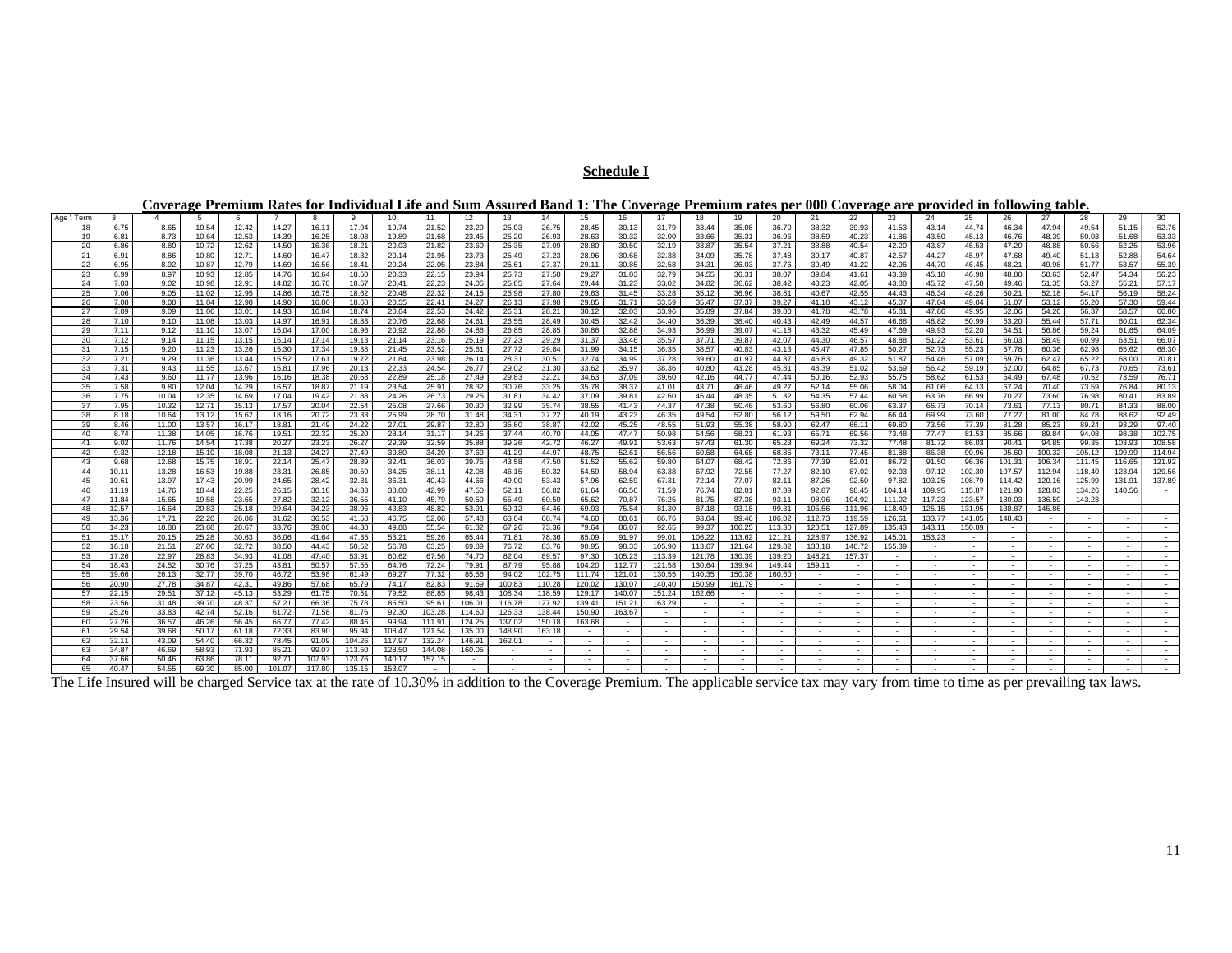|                       |       |       |       |       |       |        |        |        |        |        |        |        |        |        |        |        |                |        |        |                 | coverage i remain isano for marviaaa me and sam moan ea bana 2, The coverage i remain rano per voo coverage are proviaea in fonoming aaste |        |        |        |        |        |                          |        |
|-----------------------|-------|-------|-------|-------|-------|--------|--------|--------|--------|--------|--------|--------|--------|--------|--------|--------|----------------|--------|--------|-----------------|--------------------------------------------------------------------------------------------------------------------------------------------|--------|--------|--------|--------|--------|--------------------------|--------|
| Age \ Term            |       |       |       |       |       |        |        |        | 11     | 12     | 13     | 14     |        |        | 17     | 18     | 19             | 20     | 21     | 22              | 23                                                                                                                                         | 24     | 25     | 26     | 27     | 28     | 29                       | 30     |
| 18                    | 4.03  | 5.16  | 6.28  | 7.40  | 8.50  | 9.60   | 10.68  | 11.76  | 12.82  | 13.87  | 14.90  | 15.92  | 16.92  | 17.91  | 18.88  | 19.85  | 20.81          | 21.76  | 22.71  | 23.66           | 24.61                                                                                                                                      | 25.56  | 26.52  | 27.48  | 28.44  | 29.42  | 30.40                    | 31.39  |
| 19                    | 4.09  | 5.24  | 6.37  | 7.51  | 8.62  | 9.73   | 10.82  | 11.91  | 12.98  | 14.03  | 15.07  | 16.09  | 17.10  | 18.10  | 19.09  | 20.07  | 21.05          | 22.02  | 22.99  | 23.97           | 24.95                                                                                                                                      | 25.93  | 26.91  | 27.91  | 28.91  | 29.92  | 30.94                    | 31.98  |
| 20                    | 4.15  | 5.31  | 6.46  | 7.61  | 8.73  | 9.85   | 10.95  | 12.04  | 13.12  | 14.18  | 15.22  | 16.25  | 17.27  | 18.28  | 19.29  | 20.29  | 21.28          | 22.28  | 23.28  | 24.28           | 25.29                                                                                                                                      | 26.31  | 27.33  | 28.36  | 29.40  | 30.46  | 31.53                    | 32.62  |
| 21                    | 4.20  | 5.37  | 6.53  | 7.69  | 8.83  | 9.95   | 11.06  | 12.16  | 13.24  | 14.31  | 15.36  | 16.40  | 17.43  | 18.46  | 19.48  | 20.50  | 21.52          | 22.55  | 23.58  | 24.62           | 25.66                                                                                                                                      | 26.71  | 27.78  | 28.85  | 29.94  | 31.05  | 32.17                    | 33.32  |
| 22                    | 4.24  | 5.43  | 6.60  | 7.77  | 8.92  | 10.05  | 11.16  | 12.26  | 13.35  | 14.42  | 15.48  | 16.54  | 17.59  | 18.63  | 19.68  | 20.72  | 21.78          | 22.84  | 23.90  | 24.98           | 26.06                                                                                                                                      | 27.16  | 28.27  | 29.39  | 30.53  | 31.70  | 32.88                    | 34.09  |
| 23                    | 4.28  | 5.48  | 6.66  | 7.84  | 8.99  | 10.12  | 11.24  | 12.35  | 13.44  | 14.53  | 15.60  | 16.67  | 17.74  | 18.81  | 19.89  | 20.97  | 22.06          | 23.15  | 24.26  | 25.38           | 26.50                                                                                                                                      | 27.65  | 28.81  | 29.99  | 31.19  | 32.42  | 33.68                    | 34.96  |
| 24                    | 4.32  | 5.52  | 6.71  | 7.90  | 9.05  | 10.19  | 11.31  | 12.43  | 13.53  | 14.63  | 15.72  | 16.82  | 17.91  | 19.01  | 20.12  | 21.24  | 22.37          | 23.51  | 24.66  | 25.82           | 27.00                                                                                                                                      | 28.20  | 29.42  | 30.67  | 31.94  | 33.24  | 34.57                    | 35.93  |
| 25                    | 4.35  | 5.56  | 6.75  | 7.94  | 9.10  | 10.24  | 11.37  | 12.50  | 13.62  | 14.74  | 15.85  | 16.98  | 18.10  | 19.24  | 20.39  | 21.55  | 22.72          | 23.91  | 25.11  | 26.33           | 27.57                                                                                                                                      | 28.83  | 30.12  | 31.44  | 32.79  | 34.17  | 35.58                    | 37.03  |
| 26                    | 4.37  | 5.58  | 6.78  | 7.97  | 9.13  | 10.28  | 11.43  | 12.57  | 13.71  | 14.86  | 16.00  | 17.16  | 18.33  | 19.51  | 20.70  | 21.91  | 23.13          | 24.37  | 25.63  | 26.91           | 28.21                                                                                                                                      | 29.55  | 30.92  | 32.32  | 33.75  | 35.22  | 36.72                    | 38.27  |
| 27                    | 4.38  |       | 6.80  | 8.00  | 9.17  | 10.33  | 11.49  | 12.66  | 13.83  | 15.00  | 16.19  | 17.39  | 18.60  | 19.83  | 21.07  | 22.33  | 23.61          | 24.91  | 26.23  | 27.59           |                                                                                                                                            | 30.39  | 31.84  | 33.33  | 34.86  | 36.42  | 38.03                    | 39.67  |
|                       |       | 5.60  |       |       |       |        | 11.58  |        |        |        |        |        |        |        |        |        |                | 25.55  |        | 28.38           | 28.97                                                                                                                                      |        |        |        |        |        | 39.51                    |        |
| 28                    | 4.39  | 5.61  | 6.82  | 8.02  | 9.21  | 10.39  |        | 12.78  | 13.98  | 15.20  | 16.43  | 17.67  | 18.94  | 20.22  | 21.52  | 22.83  | 24.18          |        | 26.95  |                 | 29.85                                                                                                                                      | 31.36  | 32.91  | 34.50  | 36.12  | 37.80  |                          | 41.26  |
| 29                    | 4.40  | 5.62  | 6.84  | 8.06  | 9.27  | 10.48  | 11.71  | 12.94  | 14.19  | 15.45  | 16.73  | 18.03  | 19.35  | 20.69  | 22.05  | 23.44  | 24.86          | 26.31  | 27.79  | 29.32           | 30.88                                                                                                                                      | 32.49  | 34.15  | 35.84  | 37.58  | 39.37  | 41.20                    | 43.06  |
| 30                    | 4.41  | 5.65  | 6.89  | 8.13  | 9.37  | 10.62  | 11.89  | 13.16  | 14.46  | 15.78  | 17.12  | 18.48  | 19.86  | 21.27  | 22.70  | 24.17  | 25.67          | 27.21  | 28.80  | 30.42           | 32.10                                                                                                                                      | 33.81  | 35.58  | 37.40  | 39.26  | 41.16  | 43.11                    | 45.10  |
| -31                   | 4.44  | 5.70  | 6.97  | 8.25  | 9.53  | 10.82  | 12.14  | 13.47  | 14.83  | 16.21  | 17.61  | 19.04  | 20.49  | 21.97  | 23.49  | 25.05  | 26.65          | 28.29  | 29.98  | 31.72           | 33.51                                                                                                                                      | 35.35  | 37.24  | 39.18  | 41.17  | 43.20  | 45.28                    | 47.39  |
| 32                    | 4.50  | 5.80  | 7.10  | 8.43  | 9.75  | 11.10  | 12.47  | 13.87  | 15.29  | 16.74  | 18.21  | 19.71  | 21.24  | 22.82  | 24.43  | 26.09  | 27.79          | 29.55  | 31.36  | 33.22           | 35.14                                                                                                                                      | 37.11  | 39.13  | 41.21  | 43.33  | 45.50  | 47.71                    | 49.97  |
| 33                    | 4.60  | 5.94  | 7.28  | 8.66  | 10.04 | 11.45  | 12.89  | 14.36  | 15.85  | 17.37  | 18.92  | 20.51  | 22.13  | 23.81  | 25.53  | 27.30  | 29.12          | 31.00  | 32.94  | 34.94           | 37.00                                                                                                                                      | 39.11  | 41.28  | 43.50  | 45.76  | 48.08  | 50.44                    | 52.85  |
| 34                    | 4.72  | 6.11  | 7.51  | 8.95  | 10.40 | 11.88  | 13.39  | 14.92  | 16.50  | 18.10  | 19.74  | 21.42  | 23.16  | 24.94  | 26.78  | 28.68  | 30.64          | 32.66  | 34.74  | 36.88           | 39.09                                                                                                                                      | 41.35  | 43.67  | 46.04  | 48.46  | 50.93  | 53.46                    | 56.04  |
| 35                    | 4.87  | 6.31  | 7.78  | 9.29  | 10.81 | 12.37  | 13.95  | 15.57  | 17.23  | 18.93  | 20.67  | 22.47  | 24.32  | 26.23  | 28.20  | 30.24  | 32.35          | 34.52  | 36.75  | 39.05           | 41.42                                                                                                                                      | 43.84  | 46.32  | 48.85  | 51.44  | 54.08  | 56.79                    | 59.55  |
| 36                    | 5.04  | 6.55  | 8.09  | 9.68  | 11.29 | 12.92  | 14.59  | 16.31  | 18.06  | 19.87  | 21.73  | 23.65  | 25.64  | 27.69  | 29.81  | 32.00  | 34.26          | 36.59  | 39.00  | 41.47           | 44.00                                                                                                                                      | 46.59  | 49.24  | 51.95  | 54.72  | 57.55  | 60.45                    | 63.41  |
| 37                    | 5.24  | 6.83  | 8.46  | 10.13 | 11.82 | 13.54  | 15.31  | 17.13  | 19.00  | 20.93  | 22.92  | 24.98  | 27.11  | 29.32  | 31.60  | 33.96  | 36.39          | 38.90  | 41.49  | 44.13           | 46.84                                                                                                                                      | 49.61  | 52.45  | 55.35  | 58.32  | 61.36  | 64.47                    | 67.64  |
| 38                    | 5.48  | 7.15  | 8.87  | 10.63 | 12.41 | 14.23  | 16.11  | 18.04  | 20.05  | 22.11  | 24.25  | 26.47  | 28.77  | 31.15  | 33.60  | 36.14  | 38.77          | 41.46  | 44.23  | 47.06           | 49.96                                                                                                                                      | 52.93  | 55.97  | 59.09  | 62.28  | 65.54  | 68.86                    | 72.25  |
|                       | 5.75  | 7.52  | 9.32  | 11.19 | 13.07 | 15.00  | 17.00  | 19.07  | 21.22  | 23.45  | 25.75  | 28.14  | 30.62  | 33.18  | 35.83  | 38.57  | 41.39          | 44.28  | 47.24  | 50.28           | 53.39                                                                                                                                      | 56.57  | 59.84  | 63.19  | 66.61  | 70.10  | 73.66                    | 77.29  |
| $\Delta$              | 6.04  | 7.90  | 9.80  | 11.78 | 13.78 | 15.84  | 17.99  | 20.21  | 22.53  | 24.92  | 27.41  | 29.99  | 32.66  | 35.43  | 38.28  | 41.23  | 44.25          | 47.35  | 50.53  | 53.79           | 57.13                                                                                                                                      | 60.55  | 64.06  | 67.65  | 71.32  | 75.06  | 78.88                    | 82.79  |
| $\mathbf{A}$          | 6.32  | 8.28  | 10.29 | 12.40 | 14.54 | 16.76  | 19.07  | 21.47  | 23.97  | 26.55  | 29.24  | 32.02  | 34.91  | 37.89  | 40.97  | 44.13  | 47.37          | 50.70  | 54.11  | 57.61           | 61.20                                                                                                                                      | 64.88  | 68.66  | 72.51  | 76.44  | 80.45  | 84.56                    | 88.77  |
| $\overline{4}$        | 6.62  | 8.70  | 10.85 | 13.11 | 15.41 | 17.80  | 20.29  | 22.88  | 25.58  | 28.38  | 31.28  | 34.29  | 37.41  | 40.62  | 43.93  | 47.32  | 50.80          | 54.37  | 58.04  | 61.80           | 65.67                                                                                                                                      | 69.63  | 73.68  | 77.81  | 82.03  | 86.36  | 90.78                    | 95.31  |
| $\mathbf{A}^{\prime}$ | 6.98  | 9.20  | 11.51 | 13.94 | 16.42 | 19.01  | 21.70  | 24.51  | 27.43  | 30.46  | 33.60  | 36.85  | 40.20  | 43.66  | 47.21  | 50.85  | 54.59          | 58.43  | 62.38  | 66.44           | 70.59                                                                                                                                      | 74.84  | 79.19  | 83.63  | 88.18  | 92.85  | 97.62                    | 102.49 |
| 44                    | 7.41  | 9.80  | 12.29 | 14.92 | 17.60 | 20.40  | 23.32  | 26.36  | 29.53  | 32.80  | 36.19  | 39.70  | 43.31  | 47.02  | 50.83  | 54.74  | 58.77          | 62.90  | 67.16  | 71.53           | 75.99                                                                                                                                      | 80.56  | 85.23  | 90.02  | 94.94  | 99.9   | 105.10                   | 110.34 |
| 45                    | 7.91  | 10.50 | 13.19 | 16.04 | 18.95 | 21.99  | 25.15  | 28.44  | 31.87  | 35.40  | 39.06  | 42.83  | 46.71  | 50.70  | 54.79  | 59.01  | 63.35          | 67.81  | 72.40  | 77.09           | 81.88                                                                                                                                      | 86.80  | 91.85  | 97.02  | 102.33 | 107.74 | 113.26                   | 118.87 |
| 46                    | 8.49  | 11.29 | 14.21 | 17.30 | 20.46 | 23.75  | 27.18  | 30.74  | 34.45  | 38.27  | 42.20  | 46.25  | 50.42  | 54.71  | 59.12  | 63.67  | 68.35          | 73.16  | 78.09  | 83.13           | 88.31                                                                                                                                      | 93.62  | 99.07  | 104.66 | 110.38 | 116.20 | 122.13                   |        |
| 4 <sub>1</sub>        | 9.15  | 12.19 | 15.35 | 18.71 | 22.14 | 25.70  | 29.41  | 33.26  | 37.27  | 41.38  | 45.61  | 49.96  | 54.44  | 59.06  | 63.82  | 68.74  | 73.79          | 78.96  | 84.26  | 89.70           | 95.30                                                                                                                                      | 101.04 | 106.94 | 112.97 | 119.12 | 125.38 |                          |        |
| 48                    | 9.88  | 13.17 | 16.61 | 20.25 | 23.97 | 27.83  | 31.84  | 36.00  | 40.32  | 44.73  | 49.27  | 53.96  | 58.79  | 63.78  | 68.93  | 74.23  | 79.66          | 85.23  | 90.96  | 96.85           | 102.90                                                                                                                                     | 109.12 | 115.48 | 121.98 | 128.59 |        | $\sim$                   |        |
| 49                    | 10.67 | 14.25 | 17.98 | 21.94 | 25.96 | 30.14  | 34.47  | 38.95  | 43.59  | 48.33  | 53.22  | 58.27  | 63.50  | 68.89  | 74.45  | 80.15  | $86.0^{\circ}$ | 92.03  | 98.23  | 104.61          | 111.16                                                                                                                                     | 117.88 | 124.74 | 131.73 |        |        |                          |        |
| 50                    | 11.54 | 15.43 | 19.47 | 23.76 | 28.12 | 32.63  | 37.29  | 42.10  | 47.09  | 52.19  | 57.47  | 62.93  | 68.58  | 74.41  | 80.40  | 86.55  | 92.89          | 99.42  | 106.14 | 113.05          | 120.13                                                                                                                                     | 127.38 | 134,77 |        | $\sim$ |        | $\sim$                   |        |
| 51                    | 12.48 | 16.69 | 21.07 | 25.72 | 30.43 | 35.28  | 40.29  | 45.45  | 50.83  | 56.34  | 62.05  | 67.97  | 74.08  | 80.36  | 86.83  | 93.49  | 100.36         | 107.44 | 114.73 | $122.2^{\circ}$ | 129.87                                                                                                                                     | 137.68 |        |        | $\sim$ |        |                          |        |
| 52                    | 13.50 | 18.06 | 22.80 | 27.82 | 32.88 | 38.10  | 43.48  | 49.04  | 54.86  | 60.82  | 67.01  | 73.41  | 80.00  | 86.79  | 93.79  | 101.02 | 108.48         | 116.17 | 124.07 | 132.16          | 140.43                                                                                                                                     | $\sim$ | $\sim$ | $\sim$ | $\sim$ |        | $\sim$                   |        |
| -53                   | 14.58 | 19.52 | 24.64 | 30.04 | 35.47 | 41.08  | 46.88  | 52.90  | 59.19  | 65.66  | 72.37  | 79.28  | 86.40  | 93.76  | 101.37 | 109.23 | 117.34         | 125.68 | 134.23 | 142.97          |                                                                                                                                            |        |        |        | $\sim$ |        |                          |        |
| 54                    | 15.75 | 21.08 | 26.57 | 32.37 | 38.22 | 44.26  | 50.54  | 57.06  | 63.90  | 70.91  | 78.16  | 85.63  | 93.36  | 101.37 | 109.65 | 118.20 | 127.01         | 136.05 | 145.30 | $\sim$          | $\sim$                                                                                                                                     | $\sim$ | $\sim$ | $\sim$ | $\sim$ |        | $\sim$                   |        |
| 55                    |       |       |       |       |       |        |        |        |        |        |        |        |        |        |        |        |                |        |        |                 |                                                                                                                                            |        |        |        | $\sim$ |        |                          |        |
|                       | 16.98 | 22.69 | 28.58 | 34.83 | 41.14 | 47.69  | 54.50  | 61.59  | 69.01  | 76.59  | 84.43  | 92.56  | 100.98 | 109.70 | 118.72 | 128.02 | 137.58         | 147.36 |        |                 |                                                                                                                                            |        |        |        |        |        |                          |        |
| 56                    | 18.23 | 24.35 | 30.69 | 37.45 | 44.28 | 51.40  | 58.82  | 66.52  | 74.55  | 82.77  | 91.30  | 100.15 | 109.34 | 118.85 | 128.67 | 138.78 | 149.1          | $\sim$ | $\sim$ | $\sim$          | $\sim$                                                                                                                                     | $\sim$ | $\sim$ | $\sim$ | $\sim$ |        | $\sim$                   |        |
| 57                    | 19.48 | 26.08 | 32.95 | 40.28 | 47.72 | 55.49  | 63.55  | 71.90  | 80.61  | 89.56  | 98.86  | 108.54 | 118.57 | 128.94 | 139.62 | 150.59 |                | $\sim$ |        |                 |                                                                                                                                            |        |        |        | $\sim$ |        |                          |        |
|                       | 20.89 | 28.05 | 35.53 | 43.52 | 51.65 | 60.11  | 68.85  | 77.92  | 87.40  | 97.18  | 107.36 | 117.94 | 128.89 | 140.19 | 151.80 | $\sim$ |                |        |        |                 |                                                                                                                                            |        |        |        |        |        | $\overline{\phantom{a}}$ |        |
| 59                    | 22.59 | 30.41 | 38.59 | 47.32 | 56.18 | 65.35  | 74.86  | 84.74  | 95.12  | 105.83 | 116.98 | 128.54 | 140.49 | 152.77 |        |        |                |        |        |                 |                                                                                                                                            |        |        |        |        |        |                          |        |
| -60                   | 24.59 | 33.15 | 42.11 | 51.63 | 61.25 | 71.22  | 81.59  | 92.42  | 103.80 | 115.54 | 127.75 | 140.37 | 153.38 | $\sim$ |        | $\sim$ |                | $\sim$ |        |                 | $\sim$                                                                                                                                     |        | $\sim$ |        | $\sim$ |        | $\overline{\phantom{a}}$ |        |
| -61                   | 26.88 | 36.27 | 46.03 | 56.37 | 66.83 | 77.72  | 89.11  | 101.00 | 113.48 | 126.36 | 139.71 | 153.47 |        |        |        |        |                |        |        |                 |                                                                                                                                            |        |        |        |        |        |                          |        |
| 62                    | 29.45 | 39.69 | 50.27 | 61.53 | 72.97 | 84.94  | 97.46  | 110.55 | 124.24 | 138.35 | 152.92 | $\sim$ |        | $\sim$ |        | $\sim$ |                |        |        |                 |                                                                                                                                            |        |        |        | $\sim$ |        | $\sim$                   |        |
|                       | 32.22 | 43.29 | 54.81 | 67.16 | 79.75 | 92.94  | 106.74 | 121.13 | 136.15 | 151.57 |        |        |        |        |        |        |                |        |        |                 |                                                                                                                                            |        |        |        |        |        |                          |        |
|                       | 35.01 | 47.08 | 59.75 | 73.35 | 87.27 | 101.84 | 117.04 | 132.85 | 149.29 |        |        | $\sim$ |        | $\sim$ |        |        |                |        |        |                 |                                                                                                                                            |        |        |        |        |        |                          |        |
| 65                    | 37.82 | 51.16 | 67.00 | 80.25 | 95.66 | 111.74 | 128.48 | 145.83 |        |        |        |        |        |        |        |        |                |        |        |                 |                                                                                                                                            |        |        |        |        |        |                          |        |

#### **Coverage Premium Rates for Individual Life and Sum Assured Band 2: The Coverage Premium rates per 000 Coverage are provided in following table.**

The Life Insured will be charged Service tax at the rate of 10.30% in addition to the Coverage Premium. The applicable service tax may vary from time to time as per prevailing tax laws.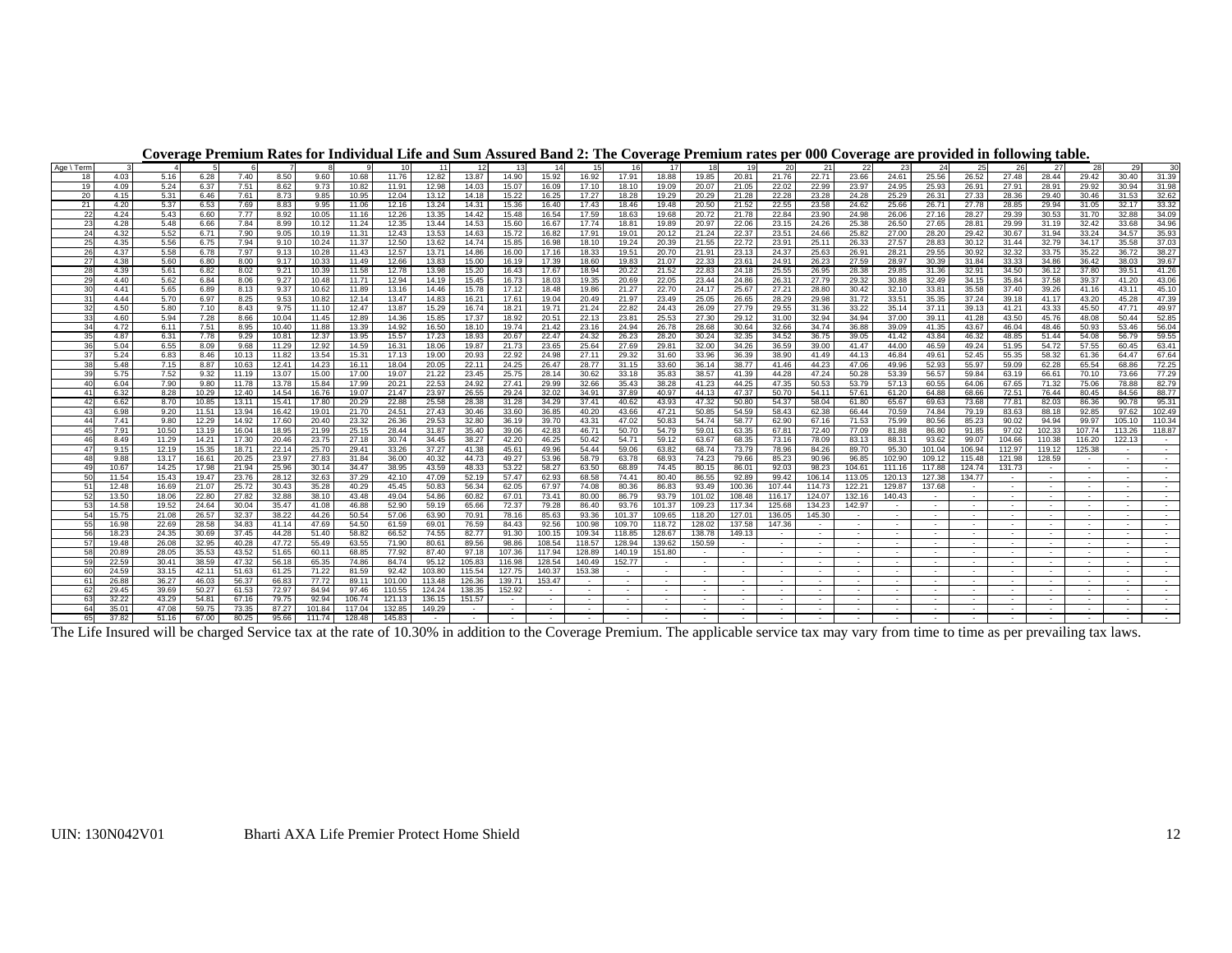|              |                |                |       |       |       |                |        |        | coverage i remium ruito for murviuum mit anu oum rissured bund of The coverage i remium ruits per voo coverage are proviued in ronowing uibre |        |        |                 |                |                 |        |                  |                 |                  |        |        |        |        |                  |        |                  |        |                          |        |
|--------------|----------------|----------------|-------|-------|-------|----------------|--------|--------|-----------------------------------------------------------------------------------------------------------------------------------------------|--------|--------|-----------------|----------------|-----------------|--------|------------------|-----------------|------------------|--------|--------|--------|--------|------------------|--------|------------------|--------|--------------------------|--------|
| Age \ Term   |                |                |       |       |       |                |        |        | 11                                                                                                                                            | 12     | 13     | 14              | 15             |                 | 17     |                  | 19 <sub>l</sub> | 20               | 21     | 22     | 23     | 24     | 25               | 26     | 27               | 28     | 29                       | 30     |
|              | 3.14           | 4.00           | 4.86  | 5.76  | 6.61  | 7.44           | 8.28   | 9.10   | 9.94                                                                                                                                          | 10.74  | 11.53  | 12.31           | 13.08          | 13.83           | 14.58  | 15.32            | 16.05           | 16.78            | 17.51  | 18.24  | 18.97  | 19.71  | 20.45            | 21.19  | 21.95            | 22.71  | 23.48                    | 24.27  |
| 19           | 3.20           | 4.08           | 4.96  | 5.87  | 6.73  | 7.58           | 8.42   | 9.26   | 10.11                                                                                                                                         | 10.91  | 11.71  | 12.49           | 13.26          | 14.03           | 14.79  | 15.54            | 16.29           | 17.04            | 17.79  | 18.55  | 19.31  | 20.07  | 20.84            | 21.62  | 22.41            | 23.22  | 24.03                    | 24.86  |
| 20           | 3.25           | 4.15           | 5.04  | 5.97  | 6.84  | 7.70           | 8.55   | 9.40   | 10.25                                                                                                                                         | 11.06  | 11.86  | 12.65           | 13.43          | 14.21           | 14.98  | 15.76            | 16.53           | 17.30            | 18.08  | 18.86  | 19.66  | 20.46  | 21.26            | 22.08  | 22.91            | 23.76  | 24.62                    | 25.51  |
| 21           | 3.30           | 4.21           | 5.12  | 6.06  | 6.94  | 7.81           | 8.67   | 9.52   | 10.38                                                                                                                                         | 11.19  | 12.00  | 12.80           | 13.59          | 14.39           | 15.18  | 15.97            | 16.77           | 17.57            | 18.38  | 19.20  | 20.03  | 20.86  | 21.71            | 22.58  | 23.45            | 24.35  | 25.27                    | 26.21  |
| 22           | 3.35           | 4.27           | 5.19  | 6.14  | 7.03  | 7.90           | 8.77   | 9.62   | 10.49                                                                                                                                         | 11.31  | 12.12  | 12.93           | 13.75          | 14.56           | 15.38  | 16.20            | 17.03           | 17.86            | 18.71  | 19.56  | 20.43  | 21.31  | 22.20            | 23.12  | 24.05            | 25.01  | 25.99                    | 27.00  |
| 23           | 3.39           | 4.32           | 5.25  | 6.21  | 7.10  | 7.99           | 8.85   | 9.71   | 10.59                                                                                                                                         | 11.41  | 12.24  | 13.07           | 13.90          | 14.74           | 15.59  | 16.44            | 17.31           | 18.18            | 19.06  | 19.96  | 20.87  | 21.80  | 22.75            | 23.72  | 24.72            | 25.74  | 26.79                    | 27.87  |
| 24           | 3.42           | 4.37           | 5.30  | 6.27  | 7.17  | 8.05           | 8.92   | 9.79   | 10.68                                                                                                                                         | 11.52  | 12.36  | 13.21           | 14.07          | 14.94           | 15.82  | 16.72            | 17.62           | 18.53            | 19.46  | 20.41  | 21.37  | 22.36  | 23.37            | 24.40  | 25.47            | 26.56  | 27.69                    | 28.85  |
| 25           | 3.45           | 4.40           | 5.34  | 6.31  | 7.22  | 8.10           | 8.98   | 9.86   | 10.76                                                                                                                                         | 11.62  | 12.49  | 13.37           | 14.27          | 15.17           | 16.09  | 17.03            | 17.97           | 18.94            | 19.92  | 20.92  | 21.94  | 22.99  | 24.07            | 25.18  | 26.32            | 27.50  | 28.71                    | 29.96  |
| 26           | 3.47           | 4.43           | 5.37  | 6.34  | 7.25  | 8.15           | 9.04   | 9.93   | 10.85                                                                                                                                         | 11.74  | 12.64  | 13.56           | 14.49          | 15.44           | 16.40  | 17.39            | 18.38           | 19.40            | 20.44  | 21.50  | 22.60  | 23.72  | 24.87            | 26.07  | 27.29            | 28.56  | 29.87                    | 31.21  |
| 27           | 3.49           | 4.44           | 5.39  | 6.37  | 7.28  | 8.19           | 9.10   | 10.01  | 10.96                                                                                                                                         | 11.88  | 12.82  | 13.78           | 14.76          | 15.76           | 16.78  | 17.81            | 18.86           | 19.94            | 21.05  | 22.19  | 23.35  | 24.56  | 25.80            | 27.08  | 28.41            | 29.77  | 31.18                    | 32.63  |
| 28           | 3.50           | 4.46           | 5.40  | 6.39  | 7.32  | 8.25           | 9.18   | 10.13  | 11.11                                                                                                                                         | 12.07  | 13.06  | 14.07           | 15.10          | 16.15           | 17.22  | 18.32            | 19.44           | 20.59            | 21.77  | 22.99  | 24.24  | 25.54  | 26.88            | 28.26  | 29.69            | 31.16  | 32.67                    | 34.23  |
| 29           | 3.50           | 4.47           | 5.43  | 6.43  | 7.38  | 8.34           | 9.31   |        | 11.31                                                                                                                                         | 12.32  | 13.36  | 14.43           | 15.52          | 16.63           | 17.76  | 18.93            | 20.12           | 21.35            | 22.62  | 23.93  | 25.28  | 26.68  | 28.13            | 29.62  | 31.16            | 32.74  | 34.38                    | 36.05  |
|              |                |                |       |       |       |                |        | 10.29  |                                                                                                                                               |        |        |                 |                |                 |        |                  |                 |                  |        |        |        |        |                  |        |                  |        |                          |        |
| 30           | 3.51           | 4.49           | 5.47  | 6.50  | 7.48  | 8.47           | 9.48   | 10.52  | 11.58                                                                                                                                         | 12.65  | 13.75  | 14.88           | 16.03          | 17.21           | 18.42  | 19.66            | 20.94           | 22.26            | 23.63  | 25.04  | 26.50  | 28.01  | 29.57            | 31.18  | 32.84            | 34.55  | 36.31                    | 38.10  |
| 31           | 3.55           | 4.55           | 5.56  | 6.61  | 7.64  | 8.67           | 9.74   | 10.82  | 11.95                                                                                                                                         | 13.08  | 14.25  | 15.44           | 16.66          | 17.91           | 19.21  | 20.54            | 21.92           | 23.34            | 24.82  | 26.34  | 27.92  | 29.55  | 31.24            | 32.98  | 34.77            | 36.61  | 38.49                    | 40.42  |
| 32           | 3.61           | 4.64           | 5.69  | 6.79  | 7.86  | 8.95           | 10.07  | 11.22  | 12.41                                                                                                                                         | 13.61  | 14.85  | 16.11           | 17.42          | 18.76           | 20.15  | 21.58            | 23.07           | 24.61            | 26.20  | 27.85  | 29.56  | 31.33  | 33.15            | 35.03  | 36.95            | 38.93  | 40.95                    | 43.02  |
| 33           | 3.70           | 4.78           | 5.87  | 7.02  | 8.15  | 9.30           | 10.49  | 11.71  | 12.97                                                                                                                                         | 14.25  | 15.56  | 16.91           | 18.31          | 19.75           | 21.25  | 22.80            | 24.40           | 26.07            | 27.80  | 29.58  | 31.43  | 33.34  | 35.31            | 37.33  | 39.40            | 41.52  | 43.70                    | 45.93  |
| 34           | 3.82           | 4.95           | 6.10  | 7.31  | 8.50  | 9.73           | 10.99  | 12.28  | 13.62                                                                                                                                         | 14.98  | 16.38  | 17.83           | 19.34          | 20.89           | 22.51  | 24.19            | 25.93           | 27.73            | 29.60  | 31.53  | 33.53  | 35.60  | 37.72            | 39.89  | 42.12            | 44.40  | 46.74                    | 49.15  |
|              | 3.97           | 5.16           | 6.37  | 7.64  | 8.91  | 10.22          | 11.56  | 12.93  | 14.36                                                                                                                                         | 15.81  | 17.32  | 18.88           | 20.50          | 22.19           | 23.94  | 25.75            | 27.64           | 29.60            | 31.62  | 33.72  | 35.88  | 38.10  | 40.38            | 42.72  | 45.12            | 47.58  | 50.10                    | 52.69  |
|              | 4.15           | 5.40           | 6.68  | 8.04  | 9.39  | 10.78          | 12.20  | 13.66  | 15.19                                                                                                                                         | 16.76  | 18.38  | 20.07           | 21.82          | 23.65           | 25.55  | 27.52            | 29.56           | 31.69            | 33.88  | 36.14  | 38.47  | 40.87  | 43.32            | 45.84  | 48.42            | 51.08  | 53.80                    | 56.59  |
| 37           | 4.35           | 5.68           | 7.05  | 8.49  | 9.93  | 11.40          | 12.92  | 14.49  | 16.13                                                                                                                                         | 17.81  | 19.57  | 21.40           | 23.30          | 25.29           | 27.35  | 29.49            | 31.71           | 34.01            | 36.38  | 38.82  | 41.33  | 43.91  | 46.55            | 49.27  | 52.05            | 54.92  | 57.85                    | 60.85  |
|              | 4.58           | 6.00           | 7.46  | 8.99  | 10.52 | 12.09          | 13.72  | 15.41  | 17.18                                                                                                                                         | 19.01  | 20.91  | 22.90           | 24.97          | 27.12           | 29.36  | 31.68            | 34.09           | 36.58            | 39.14  | 41.77  | 44.47  | 47.25  | 50.10            | 53.03  | 56.04            | 59.13  | 62.28                    | 65.50  |
|              | 4.85           | 6.36           | 7.91  | 9.54  | 11.18 | 12.86          | 14.61  | 16.44  | 18.36                                                                                                                                         | 20.34  | 22.41  | 24.57           | 26.82          | 29.16           | 31.59  | 34.11            | 36.72           | 39.41            | 42.17  | 45.00  | 47.92  | 50.91  | 53.99            | 57.16  | 60.40            | 63.72  | 67.11                    | 70.59  |
|              | 5.14           | 6.74           | 8.39  | 10.14 | 11.89 | 13.70          | 15.60  | 17.58  | 19.67                                                                                                                                         | 21.82  | 24.07  | 26.42           | 28.87          | 31.41           | 34.05  | 36.78            | 39.60           | 42.49            | 45.47  | 48.53  | 51.68  | 54.91  | 58.24            | 61.65  | 65.15            | 68.72  | 72.38                    | 76.13  |
| $\mathbf{A}$ | 5.43           | 7.13           | 8.89  | 10.76 | 12.65 | 14.62          | 16.68  | 18.84  | 21.11                                                                                                                                         | 23.46  | 25.91  | 28.47           | 31.13          | 33.89           | 36.75  | 39.70            | 42.73           | 45.86            | 49.07  | 52.37  | 55.77  | 59.27  | 62.86            | 66.54  | 70.30            | 74.16  | 78.11                    | 82.17  |
|              | 5.72           | 7.55           | 9.44  | 11.47 | 13.52 | 15.66          | 17.91  | 20.25  | 22.73                                                                                                                                         | 25.29  | 27.96  | 30.74           | 33.63          | 36.63           | 39.72  | 42.90            | 46.18           | 49.55            | 53.02  | 56.59  | 60.27  | 64.05  | 67.91            | 71.88  | 75.94            | 80.11  | 84.39                    | 88.78  |
| 4:           | 6.08           | 8.05           | 10.10 | 12.30 | 14.53 | 16.87          | 19.32  | 21.88  | 24.58                                                                                                                                         | 27.37  | 30.28  | 33.30           | 36.44          | 39.68           | 43.01  | 46.44            | 49.98           | 53.62            | 57.38  | 61.24  | 65.22  | 69.29  | 73.46            | 77.74  | 82.14            | 86.65  | 91.28                    | 96.01  |
| 44           | 6.51           | 8.65           | 10.88 | 13.28 | 15.72 | 18.27          | 20.94  | 23.74  | 26.68                                                                                                                                         | 29.72  | 32.88  | 36.16           | 39.55          | 43.04           | 46.64  | 50.35            | 54.17           | 58.12            | 62.18  | 66.36  | 70.65  | 75.04  | 79.55            | 84.18  | 88.94            | 93.83  | 98.82                    | 103.93 |
| 45           | 7.02           | 9.35           | 11.78 | 14.40 | 17.06 | 19.85          | 22.77  | 25.82  | 29.02                                                                                                                                         | 32.33  | 35.76  | 39.31           | 42.97          | 46.74           | 50.62  | 54.64            | 58.77           | 63.05            | 67.44  | 71.95  | 76.57  | 81.32  | 86.21            | 91.23  | 96.38            | 101.66 | 107.05                   | 112.54 |
| 46           | 7.60           | 10.14          | 12.81 | 15.66 | 18.58 | 21.62          | 24.81  | 28.13  | 31.61                                                                                                                                         | 35.20  | 38.91  | 42.74           | 46.69          | 50.76           | 54.97  | 59.31            | 63.80           | 68.42            | 73.16  | 78.03  | 83.03  | 88.18  | 93.48            | 98.92  | 104.49           | 110.18 | 115.98                   |        |
| 47           | 8.25           | 11.04          | 13.95 | 17.07 | 20.25 | 23.58          | 27.04  | 30.66  | 34.44                                                                                                                                         | 38.32  | 42.32  | 46.45           | 50.72          | 55.13           | 59.69  | 64.40            | 69.26           | 74.24            | 79.36  | 84.64  | 90.07  | 95.65  | 101.39           | 107.28 | 113.29           | 119.43 |                          |        |
| 48           | 8.98           | 12.02          | 15.21 | 18.62 | 22.09 | 25.71          | 29.48  | 33.40  | 37.50                                                                                                                                         | 41.68  | 46.00  | 50.46           | 55.08          | 59.86           | 64.81  | 69.91            | 75.15           | 80.54            | 86.10  | 91.82  | 97.71  | 103.77 | 109.99           | 116.35 | 122.83           |        | $\sim$                   |        |
| 49           | 9.78           | 13.10          | 16.58 | 20.30 | 24.09 | 28.03          | 32.12  | 36.36  | 40.78                                                                                                                                         | 45.29  | 49.96  | 54.79           | 59.80          | 64.99           | 70.35  | 75.86            | 81.53           | 87.38            | 93.41  | 99.62  | 106.02 | 112.58 | 119.31           | 126.16 | $\sim$           |        |                          |        |
| 50           | 10.65          | 14.28          | 18.07 | 22.13 | 26.24 | 30.52          | 34.94  | 39.51  | 44.29                                                                                                                                         | 49.16  | 54.22  | 59.46           | 64.90          | 70.53           | 76.32  | 82.29            | 88.44           | 94.79            | 101.35 | 108.10 | 115.04 | 122.14 | 129.40           |        | $\sim$           |        | $\sim$                   |        |
| 51           | 11.59          | 15.55          | 19.68 | 24.09 | 28.56 | 33.17          | 37.94  | 42.88  | 48.04                                                                                                                                         | 53.32  | 58.81  | 64.51           | 70.41          | 76.50           | 82.77  | 89.25            | 95.94           | 102.85           | 109.98 | 117.31 | 124.82 | 132.50 |                  |        | $\sim$           |        |                          |        |
|              | 12.60          | 16.91          | 21.40 | 26.19 | 31.02 | 35.99          | 41.14  | 46.47  | 52.07                                                                                                                                         | 57.81  | 63.78  | 69.97           | 76.35          | 82.94           | 89.76  | 96.81            | 104.10          | 111.62           | 119.36 | 127.31 | 135.44 |        | $\sim$           |        | $\sim$           |        | $\sim$                   |        |
| 53           | 13.69          | 18.38          | 23.24 | 28.42 | 33.61 | 38.98          | 44.55  | 50.33  | 56.41                                                                                                                                         | 62.66  | 69.15  | 75.85           | 82.77          | 89.94           | 97.37  | 105.05           | 112.99          | 121.17           | 129.58 | 138.18 |        |        |                  |        |                  |        |                          |        |
|              |                |                |       |       |       |                |        |        |                                                                                                                                               |        |        |                 |                |                 |        |                  |                 |                  |        |        |        |        |                  |        |                  |        |                          |        |
| 54<br>55     | 14.86<br>16.09 | 19.93<br>21.55 | 25.18 | 30.75 | 36.36 | 42.17<br>45.60 | 48.21  | 54.51  | 61.13                                                                                                                                         | 67.92  | 74.95  | 82.22           | 89.76<br>97.39 | 97.57<br>105.93 | 105.68 | 114.06<br>123.91 | 122.70          | 131.59<br>142.95 | 140.69 |        | $\sim$ | $\sim$ | $\sim$<br>$\sim$ |        | $\sim$<br>$\sim$ |        | $\sim$                   |        |
|              |                |                | 27.20 | 33.22 | 39.29 |                | 52.18  | 59.04  | 66.25                                                                                                                                         | 73.61  | 81.25  | 89.17           |                |                 | 114.78 |                  | 133.31          |                  |        |        |        |        |                  |        |                  |        |                          |        |
| 56           | 17.34          | 23.21          | 29.31 | 35.83 | 42.43 | 49.31          | 56.50  | 63.98  | 71.80                                                                                                                                         | 79.80  | 88.12  | 96.78           | 105.78         | 115.11          | 124.76 | 134.71           | 144.91          | $\sim$           | $\sim$ |        | $\sim$ | $\sim$ | $\sim$           |        | $\sim$           |        | $\sim$                   |        |
| 57           | 18.59          | 24.94          | 31.56 | 38.66 | 45.87 | 53.40          | 61.24  | 69.37  | 77.87                                                                                                                                         | 86.61  | 95.71  | 105.19          | 115.03         | 125.23          | 135.75 | 146.56           |                 |                  |        |        |        |        |                  |        |                  |        |                          |        |
| 58           | 20.00          | 26.92          | 34.15 | 41.91 | 49.81 | 58.03          | 66.55  | 75.39  | 84.68                                                                                                                                         | 94.25  | 104.23 | 114.62          | 125.39         | 136.52          | 147.97 | $\sim$           |                 |                  |        |        |        |        |                  |        |                  |        | $\overline{\phantom{a}}$ |        |
| 59           | 21.71          | 29.27          | 37.20 | 45.71 | 54.34 | 63.28          | 72.57  | 82.23  | 92.41                                                                                                                                         | 102.91 | 113.87 | 125.24          | 137.02         | 149.14          |        |                  |                 |                  |        |        |        |        |                  |        |                  |        |                          |        |
| 6C           | 23.70          | 32.01          | 40.72 | 50.02 | 59.41 | 69.16          | 79.31  | 89.92  | 101.10                                                                                                                                        | 112.64 | 124.66 | 137.10          | 149.94         | $\sim$          |        |                  |                 |                  |        |        |        |        |                  |        |                  |        |                          |        |
| 61           | 25.99          | 35.13          | 44.65 | 54.77 | 65.00 | 75.67          | 86.83  | 98.52  | 110.80                                                                                                                                        | 123.48 | 136.64 | 150.24          |                |                 |        |                  |                 |                  |        |        |        |        |                  |        |                  |        |                          |        |
|              | 28.57          | 38.56          | 48.89 | 59.93 | 71.15 | 82.89          | 95.20  | 108.08 | 121.58                                                                                                                                        | 135.49 | 149.89 |                 |                |                 |        |                  |                 |                  |        |        |        |        |                  |        |                  |        |                          |        |
|              | 31.33          | 42.16          | 53.44 | 65.57 | 77.94 | 90.91          | 104.49 | 118.68 | 133.51                                                                                                                                        | 148.75 |        | $\sim$          |                |                 |        |                  |                 |                  |        |        |        |        |                  |        |                  |        |                          |        |
|              | 34.12          | 45.95          | 58.38 | 71.77 | 85.46 | 99.81          | 114.81 | 130.42 | 146.68                                                                                                                                        |        |        | $\sim$ 10 $\pm$ |                | $\sim$          |        |                  |                 |                  |        |        |        |        |                  |        |                  |        |                          |        |
| 65           | 36.94          | 50.03          | 65.00 | 78.67 | 93.85 | 109.73         | 126.26 | 145.10 |                                                                                                                                               |        |        |                 |                |                 |        |                  |                 |                  |        |        |        |        |                  |        |                  |        |                          |        |

#### **Coverage Premium Rates for Individual Life and Sum Assured Band 3: The Coverage Premium rates per 000 Coverage are provided in following table.**

65 36.94 50.03 65.00 78.67 93.85 109.73 126.26 145.10 - - - - - - - - - - - - - - - - - - - -The Life Insured will be charged Service tax at the rate of 10.30% in addition to the Coverage Premium. The applicable service tax may vary from time to time as per prevailing tax laws.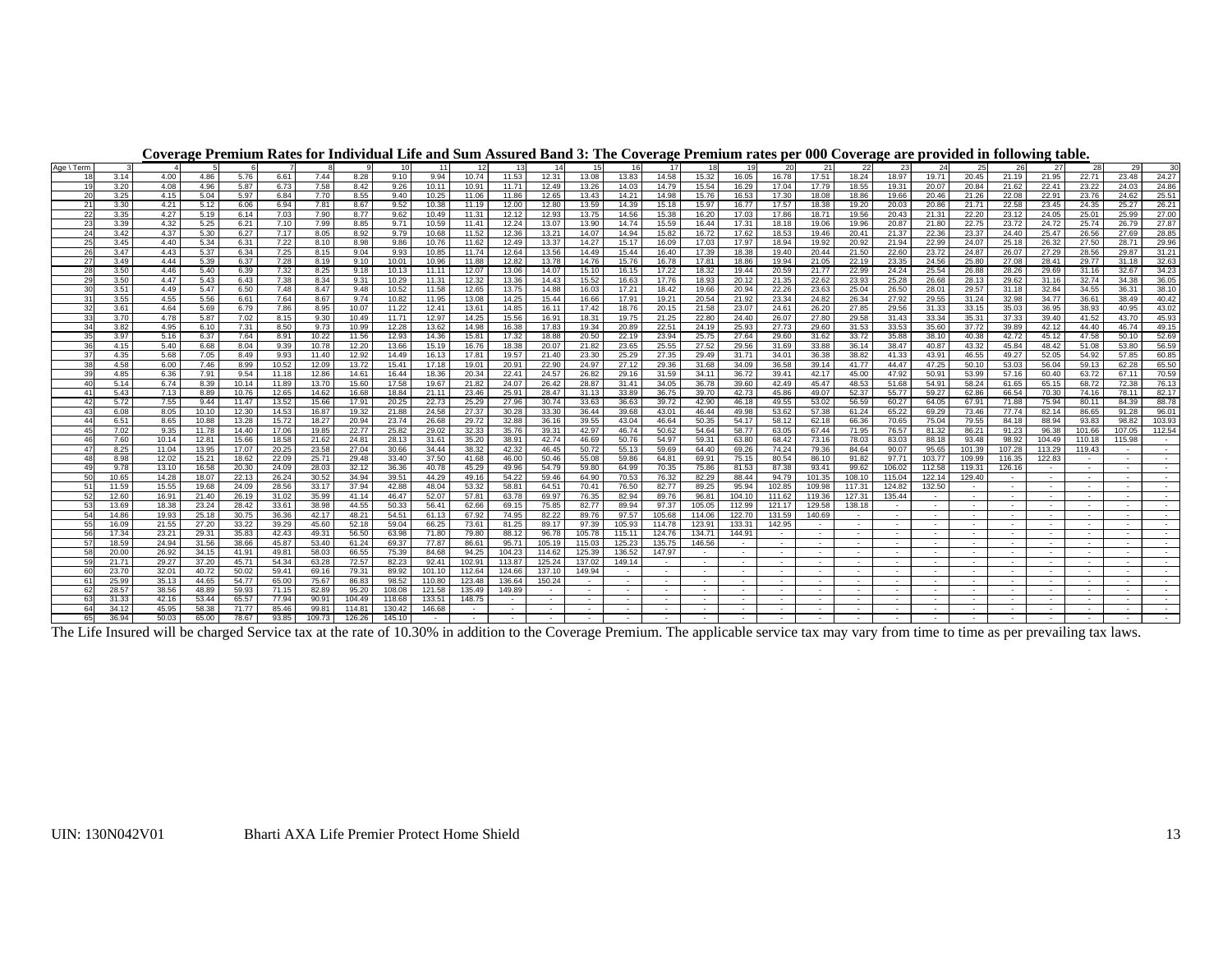| Coverage Premium Rates for Individual Life and Sum Assured Band 4: The Coverage Premium rates per 000 Coverage are provided in following table. |
|-------------------------------------------------------------------------------------------------------------------------------------------------|
|-------------------------------------------------------------------------------------------------------------------------------------------------|

| Age \ Term |               |                |                |                |                |                |                |                |                |                |                |                | 15             |                |                |                | 19             |                | 21              |                 |                  | 24               | 25     | 26     | 27                   | 28     |                          |        |
|------------|---------------|----------------|----------------|----------------|----------------|----------------|----------------|----------------|----------------|----------------|----------------|----------------|----------------|----------------|----------------|----------------|----------------|----------------|-----------------|-----------------|------------------|------------------|--------|--------|----------------------|--------|--------------------------|--------|
|            | 2.73          | 3.48           | 4.23           | 5.04           | 5.77           | 6.50           | 7.21           | 7.92           | 8.72           | 9.37           | 10.04          | 10.70          | 11.35          | 11.99          | 12.62          | 13.25          | 13.88          | 14.50          | 15.14           | 15.76           | 16.39            | 17.02            | 17.66  | 18.31  | 18.96                | 19.63  | 20.31                    | 21.00  |
|            | 2.79          | 3.56           | 4.32           | 5.15           | 5.90           | 6.64           | 7.36           | 8.08           | 8.89           | 9.55           | 10.22          | 10.88          | 11.54          | 12.19          | 12.83          | 13.48          | 14.12          | 14.76          | 15.42           | 16.07           | 16.73            | 17.39            | 18.06  | 18.75  | 19.44                | 20.15  | 20.87                    | 21.61  |
| 20         | 2.85          | 3.63           | 4.41           | 5.25           | 6.01           | 6.76           | 7.50           | 8.22           | 9.04           | 9.71           | 10.38          | 11.05          | 11.71          | 12.37          | 13.03          | 13.69          | 14.36          | 15.03          | 15.71           | 16.39           | 17.08            | 17.78            | 18.49  | 19.21  | 19.95                | 20.70  | 21.47                    | 22.26  |
|            | 2.90          | 3.69           | 4.48           | 5.34           | 6.11           | 6.87           | 7.62           | 8.35           | 9.18           | 9.85           | 10.53          | 11.20          | 11.88          | 12.55          | 13.23          | 13.91          | 14.60          | 15.30          | 16.02           | 16.73           | 17.46            | 18.20            | 18.95  | 19.71  | 20.50                | 21.30  | 22.13                    | 22.98  |
| 22         | 2.94          | 3.75           | 4.55           | 5.42           | 6.20           | 6.97           | 7.72           | 8.46           | 9.30           | 9.98           | 10.66          | 11.34          | 12.03          | 12.72          | 13.43          | 14.14          | 14.86          | 15.60          | 16.35           | 17.10           | 17.87            | 18.65            | 19.45  | 20.27  | 21.11                | 21.97  | 22.86                    | 23.78  |
|            | 2.98          | 3.80           | 4.62           | 5.49           | 6.28           | 7.05           | 7.81           | 8.55           | 9.40           | 10.09          | 10.78          | 11.48          | 12.19          | 12.91          | 13.64          | 14.39          | 15.15          | 15.92          | 16.71           | 17.50           | 18.32            | 19.15            | 20.01  | 20.88  | 21.79                | 22.72  | 23.68                    | 24.67  |
|            | 3.02          | 3.85           | 4.67           | 5.55           | 6.35           | 7.12           | 7.88           | 8.63           | 9.49           | 10.19          | 10.90          | 11.62          | 12.35          | 13.11          | 13.88          | 14.66          | 15.46          | 16.28          | 17.11           | 17.96           | 18.83            | 19.72            | 20.63  | 21.58  | 22.55                | 23.56  | 24.60                    | 25.68  |
|            | 3.05          | 3.89           | 4.88           | 5.60           | 6.40           | 7.18           | 7.94           | 9.00           | 9.57           | 10.29          | 11.02          | 11.77          | 12.98          | 13.33          | 14.15          | 14.98          | 15.82          | 17.28          | 17.57           | 18.48           | 19.40            | 20.36            | 22.11  | 22.37  | 23.42                | 24.51  | 25.64                    | 27.75  |
|            | 3.07          | 3.91           | 4.89           | 5.63           | 6.43           | 7.22           | 8.00           | 9.01           | 9.66           | 10.40          | 11.16          | 11.95          | 12.99          | 13.60          | 14.46          | 15.34          | 16.24          | 17.29          | 18.10           | 19.07           | 20.07            | 21.10            | 22.17  | 23.27  | 24.41                | 25.59  | 26.81                    | 28.08  |
|            | 3.09          | 3.93           | 4.90           | 5.66           | 6.47           | 7.26           | 8.06           | 9.02           | 9.75           | 10.53          | 11.33          | 12.17          | 13.04          | 13.93          | 14.84          | 15.77          | 16.73          | 17.71          | 18.72           | 19.76           | 20.84            | 21.96            | 23.11  | 24.31  | 25.54                | 26.83  | 28.15                    | 29.52  |
|            | 3.10          | 3.94           | 4.91           | 5.68           | 6.50           | 7.32           | 8.14           | 9.03           | 9.88           | 10.70          | 11.56          | 12.46          | 13.38          | 14.33          | 15.29          | 16.29          | 17.31          | 18.37          | 19.45           | 20.58           | 21.75            | 22.95            | 24.21  | 25.50  | 26.85                | 28.24  | 29.68                    | 31.16  |
|            | 3.10          | 3.95           | 4.92           | 5.72           | 6.56           | 7.40           | 8.25           | 9.04           | 10.06          | 10.94          | 11.87          | 12.82          | 13.80          | 14.81          | 15.84          | 16.91          | 18.01          | 19.14          | 20.32           | 21.54           | 22.80            | 24.12            | 25.48  | 26.89  | 28.35                | 29.85  | 31.41                    | 33.01  |
|            | 3.11          | 3.98           | 4.93           | 5.78           | 6.66           | 7.54           | 8.43           | 9.05           | 10.32          | 11.27          | 12.26          | 13.28          | 14.32          | 15.40          | 16.51          | 17.65          | 18.84          | 20.07          | 21.34           | 22.67           | 24.04            | 25.47            | 26.95  | 28.48  | 30.06                | 31.70  | 33.38                    | 35.10  |
|            | 3.15          | 4.03           | 4.94           | 5.90           | 6.81           | 7.73           | 8.68           | 9.06           | 10.68          | 11.70          | 12.76          | 13.84          | 14.96          | 16.12          | 17.31          | 18.55          | 19.83          | 21.17          | 22.55           | 23.99           | 25.49            | 27.04            | 28.64  | 30.31  | 32.02                | 33.79  | 35.60                    | 37.47  |
|            | 3.21          | 4.13           | 4.95           | 6.07           | 7.03           | 8.01           | 9.01           | 9.07           | 11.15          | 12.24          | 13.36          | 14.53          | 15.73          | 16.97          | 18.27          | 19.61          | 21.00          | 22.45          | 23.96           | 25.53           | 27.15            | 28.84            | 30.59  | 32.39  | 34.25                | 36.15  | 38.11                    | 40.12  |
|            | 3.30          | 4.27           | 4.96           | 6.30           | 7.32           | 8.36           | 9.44           | 9.46           | 11.71          | 12.88          | 14.09          | 15.34          | 16.64          | 17.98          | 19.39          | 20.84          | 22.36          | 23.94          | 25.58           | 27.29           | 29.06            | 30.89            | 32.78  | 34.73  | 36.74                | 38.79  | 40.91                    | 43.08  |
| 34         | 3.43          | 4.44           | 4.97           | 6.59           | 7.68           | 8.79           | 9.94           | 9.95           | 12.37          | 13.63          | 14.92          | 16.27          | 17.68          | 19.14          | 20.67          | 22.25          | 23.91          | 25.63          | 27.42           | 29.27           | 31.20            | 33.19            | 35.23  | 37.34  | 39.50                | 41.73  | 44.01                    | 46.35  |
|            | 3.58          | 4.65           | 5.89           | 6.94           | 8.10           | 9.29           | 10.52          | 12.09          | 13.12          | 14.47          | 15.88          | 17.34          | 19.35          | 20.46          | 22.12          | 23.85          | 25.65          | 28.23          | 29.48           | 31.49           | 33.58            | 35.74            | 38.91  | 40.22  | 42.56                | 44.96  | 47.43                    | 51.24  |
|            | 3.75          | 4.89           | 6.07           | 7.34           | 8.58           | 9.86           | 11.17          | 12.53          | 13.97          | 15.43          | 16.95          | 18.54          | 20.20          | 21.94          | 23.75          | 25.64          | 27.61          | 29.65          | 31.77           | 33.96           | 36.22            | 38.55            | 40.94  | 43.40  | 45.92                | 48.52  | 51.19                    | 53.94  |
|            | 3.96          | 5.18           | 6.44           | 7.79           | 9.12           | 10.49          | 11.90          | 13.37          | 14.92          | 16.50          | 18.16          | 19.90          | 21.71          | 23.61          | 25.58          | 27.64          | 29.79          | 32.01          | 34.31           | 36.69           | 39.13            | 41.64            | 44.23  | 46.89  | 49.62                | 52.43  | 55.32                    | 58.27  |
| 38         | 4.19          | 5.50           | 6.85           | 8.30           | 9.72           | 11.19          | 12.72          | 14.30          | 15.98          | 17.71          | 19.52          | 21.42          | 23.40          | 25.47          | 27.63          | 29.87          | 32.21          | 34.62          | 37.12           | 39.68           | 42.32            | 45.04            | 47.84  | 50.71  | 53.68                | 56.72  | 59.83                    | 63.02  |
|            | 4.47          | 5.87           | 7.31           | 8.86           | 10.39          | 11.97          | 13.62          | 15.35          | 17.18          | 19.07          | 21.04          | 23.12          | 25.28          | 27.54          | 29.90          | 32.34          | 34.88          | 37.50          | 40.20           | 42.97           | 45.83            | 48.77            | 51.80  | 54.91  | 58.12                | 61.40  | 64.75                    | 68.20  |
| 40         | 4.77          | 6.26           | 7.80           | 9.46           | 11.11          | 12.83          | 14.62          | 16.51          | 18.51          | 20.57          | 22.73          | 25.00          | 27.37          | 29.83          | 32.40          | 35.06          | 37.81          | 40.64          | 43.56           | 46.56           | 49.65            | 52.84            | 56.12  | 59.49  | 62.95                | 66.49  | 70.12                    | 73.85  |
| 41         | 5.05          | 6.65           | 8.30           | 10.10          | 11.89          | 13.76          | 15.72          | 17.78          | 19.97          | 22.23          | 24.60          | 27.07          | 29.66          | 32.35          | 35.14          | 38.02          | 40.99          | 44.06          | 47.21           | 50.46           | 53.82            | 57.27            | 60.82  | 64.46  | 68.19                | 72.03  | 75.96                    | 80.01  |
| 42         | 5.36          | 7.08           | 8.87           | 10.81          | 12.76          | 14.81          | 16.96          | 19.22          | 21.61          | 24.09          | 26.68          | 29.39          | 32.20          | 35.13          | 38.16          | 41.28          | 44.49          | 47.81          | 51.23           | 54.75           | 58.39            | 62.13            | 65.96  | 69.90  | 73.94                | 78.09  | 82.36                    | 86.73  |
|            | 5.72          | 7.58           | 9.54           | 11.65          | 13.79          | 16.04          | 18.40          | 20.87          | 23.49          | 26.20          | 29.03          | 31.99          | 35.05          | 38.23          | 41.50          | 44.88          | 48.36          | 51.95          | 55.66           | 59.49           | 63.43            | 67.46            | 71.61  | 75.87  | 80.25                | 84.75  | 89.37                    | 94.10  |
| 44         | 6.15          | 8.19           | 10.33          | 12.64          | 14.99          | 17.46          | 20.04          | 22.76          | 25.63          | 28.59          | 31.68          | 34.89          | 38.21          | 41.65          | 45.19          | 48.85          | 52.62          | 56.52          | 60.55           | 64.69           | 68.95            | 73.31            | 77.80  | 82.43  | 87.18                | 92.05  | 97.05                    | 102.16 |
|            | 6.67          | 8.90           | 11.43          | 13.78          | 16.36          | 19.07          | 21.90          | 25.25          | 28.01          | 31.24          | 34.60          | 38.09          | 42.18          | 45.40          | 49.24          | 53.20          | 57.30          | 62.07          | 65.89           | 70.37           | 74.97            | 79.71            | 85.06  | 89.60  | 94.75                | 100.03 | 105.43                   | 111.56 |
| 46         | 7.26          | 9.71           | 12.28          | 15.07          | 17.90          | 20.86          | 23.97          | 27.22          | 30.64          | 34.16          | 37.80          | 41.57          | 45.46          | 49.49          | 53.65          | 57.95          | 62.40          | 66.99          | 71.71           | 76.56           | 81.55            | 86.69            | 91.98  | 97.42  | 103.00               | 108.71 | 114.52                   |        |
|            | 7.92          | 10.61          | 13.44          | 16.50          | 19.60          | 22.85          | 26.24          | 29.78          | 33.51          | 37.32          | 41.27          | 45.35          | 49.56          | 53.93          | 58.44          | 63.12          | 67.95          | 72.91          | 78.02           | 83.28           | 88.70            | 94.28            | 100.03 | 105.93 | 111.96               | 118.11 | $\sim$                   |        |
| 48<br>49   | 8.66          | 11.61          | 14.72          | 18.07          | 21.46          | 25.01          | 28.72          | 32.57<br>35.57 | 36.61          | 40.74          | 45.00          | 49.42          | 53.99          | 58.73          | 63.65          | 68.72          | 73.95          | 79.32          | 84.87           | 90.58           | 96.48            | 102.54           | 108.77 | 115.15 | 121.66               |        | $\sim$                   |        |
|            | 9.47<br>10.35 | 12.71<br>13.91 | 16.11<br>17.62 | 19.78<br>21.63 | 23.49<br>25.68 | 27.36<br>29.89 | 31.39<br>34.26 | 38.78          | 39.95<br>43.51 | 44.41<br>48.34 | 49.03<br>53.35 | 53.82<br>58.56 | 58.79<br>63.97 | 63.94<br>69.57 | 69.28<br>75.35 | 74.77<br>81.30 | 80.43<br>87.45 | 86.27<br>93.81 | 92.30<br>100.37 | 98.52<br>107.14 | 104.92           | 111.51           | 118.26 | 125.15 | $\sim$ $-$<br>$\sim$ |        | $\sim$                   |        |
|            | 11.31         | 15.19          | 19.26          | 23.63          | 28.03          | 32.59          | 37.31          | 42.19          | 47.33          | 52.56          | 58.02          | 63.69          | 69.57          | 75.64          | 81.90          | 88.38          | 95.07          | 102.00         | 109.14          | 116.50          | 114.09<br>124.05 | 121.23<br>131.77 | 128.52 |        | $\sim$               |        |                          |        |
|            | 12.33         | 16.58          | 21.01          | 25.76          | 30.53          | 35.46          | 40.56          | 45.85          | 51.42          | 57.12          | 63.06          | 69.23          | 75.60          | 82.19          | 89.00          | 96.06          | 103.37         | 110.91         | 118.68          | 126.67          | 134.84           | $\sim$           | $\sim$ |        | $\sim$               |        |                          |        |
| 53         | 13.44         | 18.06          | 22.87          | 28.02          | 33.17          | 38.49          | 44.02          | 49.76          | 55.83          | 62.05          | 68.51          | 75.20          | 82.12          | 89.29          | 96.73          | 104.44         | 112.40         | 120.62         | 129.07          | 137.72          | $\sim$           | $\sim$           | $\sim$ | $\sim$ | $\sim$               | $\sim$ | $\sim$                   | $\sim$ |
|            | 14.62         | 19.64          | 24.84          | 30.39          | 35.96          | 41.73          | 47.74          | 54.00          | 60.61          | 67.39          | 74.40          | 81.68          | 89.22          | 97.05          | 105.17         | 113.58         | 122.27         | 131.21         | 140.37          | $\sim$          | $\sim$           | $\sim$           | $\sim$ | $\sim$ | $\sim$               | $\sim$ | $\sim$                   | $\sim$ |
|            | 15.87         | 21.28          | 27.10          | 32.90          | 38.93          | 45.21          | 51.76          | 59.00          | 65.81          | 73.17          | 80.80          | 88.73          | 97.00          | 105.54         | 114.42         | 123.60         | 133.05         | 142.00         | $\sim$          | $\sim$          |                  |                  | $\sim$ |        | $\sim$               |        |                          |        |
|            | 17.14         | 22.97          | 29.03          | 35.55          | 42.12          | 48.98          | 56.15          | 63.62          | 71.44          | 79.45          | 87.79          | 96.46          | 105.49         | 114.86         | 124.56         | 134.57         | 144.85         | $\sim$         | $\sim$          | $\sim$          |                  | $\sim$           | $\sim$ | $\sim$ | $\sim$               | $\sim$ | $\overline{\phantom{a}}$ | $\sim$ |
|            | 18.41         | 24.73          | 31.32          | 38.42          | 45.61          | 53.13          | 60.96          | 69.09          | 77.61          | 86.36          | 95.49          | 105.00         | 114.89         | 125.14         | 135.73         | 146.55         |                | $\sim$         |                 |                 |                  |                  | $\sim$ |        | $\sim$               |        |                          |        |
|            | 19.84         | 26.73          | 33.94          | 41.71          | 49.61          | 57.82          | 66.35          | 75.21          | 84.52          | 94.12          | 104.14         | 114.57         | 125.38         | 136.51         | 147.96         | $\sim$         | $\sim$         | $\sim$         |                 | $\sim$          |                  | $\sim$           | $\sim$ | $\sim$ | $\sim$               | $\sim$ | $\sim$                   |        |
|            | 21.57         | 29.12          | 37.04          | 45.57          | 54.21          | 63.16          | 72.46          | 82.15          | 92.37          | 102.90         | 113.86         | 125.23         | 137.01         | 149.13         |                | $\sim$         |                | $\sim$         |                 |                 |                  |                  |        |        | $\sim$               |        |                          |        |
|            | 23.60         | 31.90          | 40.61          | 49.95          | 59.36          | 69.12          | 79.30          | 89.91          | 101.09         | 112.63         | 124.65         | 137.09         | 149.93         | $\sim$         |                | $\sim$         |                | $\sim$         |                 | $\sim$          |                  | $\sim$           | $\sim$ |        | $\sim$               |        |                          |        |
|            | 25.92         | 35.07          | 44.60          | 54.76          | 64.99          | 75.66          | 86.82          | 98.5'          | 110.79         | 123.47         | 136.63         | 150.23         |                |                |                |                |                |                |                 |                 |                  |                  |        |        | $\sim$               |        |                          |        |
|            | 28.53         | 38.54          | 48.88          | 59.92          | 71.14          | 82.88          | 95.19          | 108.07         | 121.57         | 135.48         | 149.88         | $\sim$         | $\sim$         | $\sim$         |                | $\sim$         |                | $\sim$         |                 | $\sim$          |                  | $\sim$           | $\sim$ |        | $\sim$ 10 $\pm$      |        |                          |        |
|            | 31.32         | 42.15          | 53.43          | 65.56          | 77.93          | 90.90          | 104.48         | 118.67         | 133.50         | 148.74         |                | $\sim$         |                |                |                | $\sim$         |                |                |                 |                 |                  |                  |        |        | $\sim$               |        |                          |        |
|            | 34.11         | 45.93          | 58.37          | 71.76          | 85.45          | 99.80          | 114.80         | 130.41         | 146.67         |                | $\sim$         | $\sim$         | $\sim$         | $\sim$         | $\sim$         | $\sim$         | $\sim$         | $\sim$         | $\sim$          | $\sim$          | $\sim$           | $\sim$           | $\sim$ | $\sim$ | $\sim$               | $\sim$ | $\sim$                   |        |
|            | 36.92         | 50.02          | 64.75          | 78.66          | 93.84          | 109.72         | 126.25         | 145.00         | $\sim$         |                |                |                | $\sim$         | $\sim$         |                |                |                |                |                 | $\sim$          |                  |                  |        |        | $\sim$               | $\sim$ |                          |        |

65 36.92 50.02 64.75 78.66 93.84 109.72 126.25 145.00 - - - - - - - - - - - - - - - - - - - -The Life Insured will be charged Service tax at the rate of 10.30% in addition to the Coverage Premium. The applicable service tax may vary from time to time as per prevailing tax laws.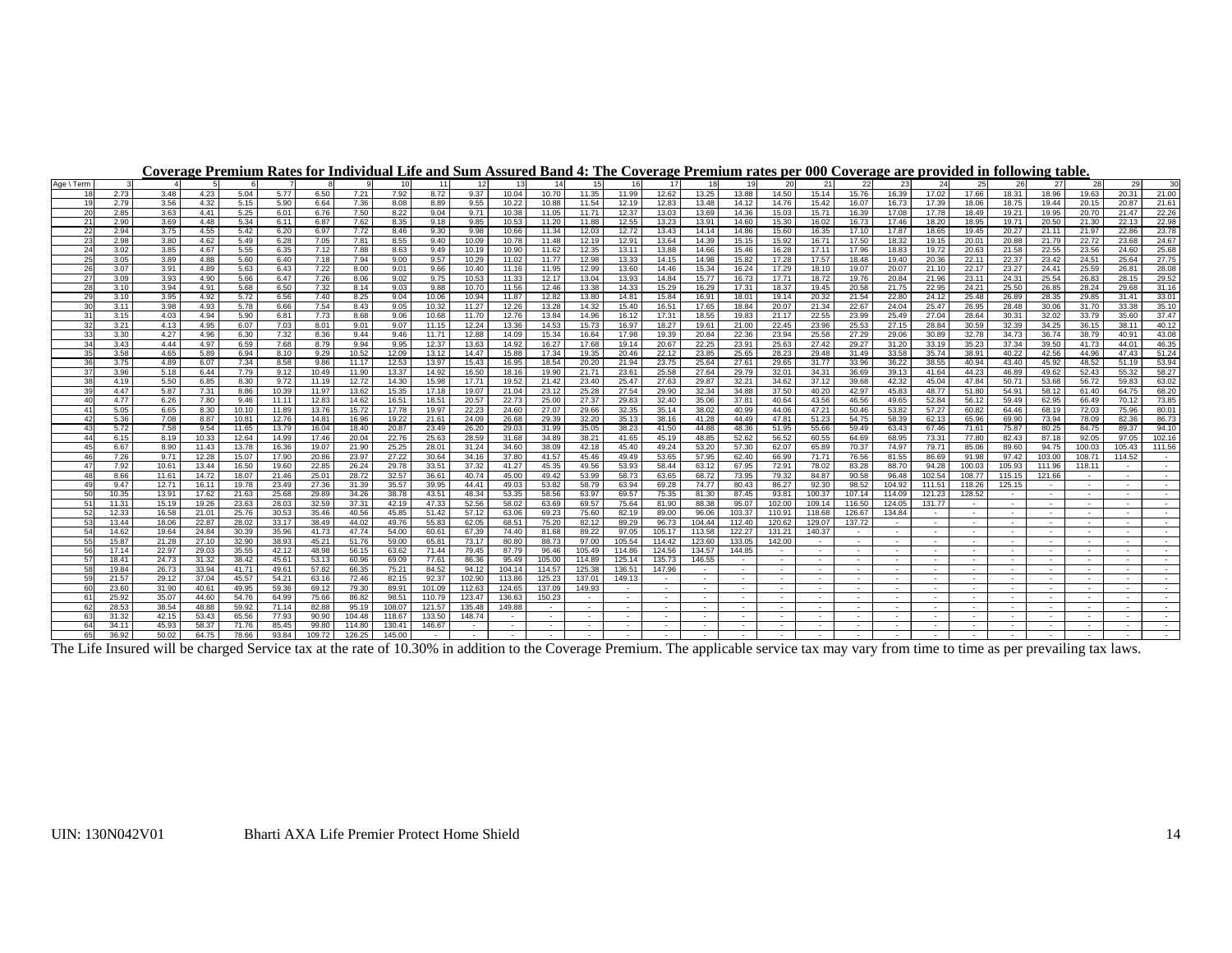| Coverage Premium Rates for Individual Life and Sum Assured Band 5: The Coverage Premium rates per 000 Coverage are provided in following table. |
|-------------------------------------------------------------------------------------------------------------------------------------------------|
|-------------------------------------------------------------------------------------------------------------------------------------------------|

| Age \ Term |              |                |                |                |                |                |                |                |                          |                |                |                | 15             |                |                |                | 19             |                | 21             |                |                 | 24               | 25               | 26                       | 27                   | 28     |                          |        |
|------------|--------------|----------------|----------------|----------------|----------------|----------------|----------------|----------------|--------------------------|----------------|----------------|----------------|----------------|----------------|----------------|----------------|----------------|----------------|----------------|----------------|-----------------|------------------|------------------|--------------------------|----------------------|--------|--------------------------|--------|
|            | 2.71         | 3.46           | 4.21           | 5.02           | 5.75           | 6.48           | 7.19           | 7.90           | 8.70                     | 9.35           | 10.02          | 10.68          | 11.33          | 11.97          | 12.60          | 13.23          | 13.86          | 14.48          | 15.12          | 15.74          | 16.37           | 17.00            | 17.64            | 18.29                    | 18.94                | 19.61  | 20.29                    | 20.98  |
|            | 2.77         | 3.54           | 4.30           | 5.13           | 5.88           | 6.62           | 7.34           | 8.06           | 8.87                     | 9.53           | 10.20          | 10.86          | 11.52          | 12.17          | 12.81          | 13.46          | 14.10          | 14.74          | 15.40          | 16.05          | 16.71           | 17.37            | 18.04            | 18.73                    | 19.42                | 20.13  | 20.85                    | 21.59  |
|            | 2.83         | 3.61           | 4.39           | 5.23           | 5.99           | 6.74           | 7.48           | 8.20           | 9.02                     | 9.69           | 10.36          | 11.03          | 11.69          | 12.35          | 13.01          | 13.67          | 14.34          | 15.01          | 15.69          | 16.37          | 17.06           | 17.76            | 18.47            | 19.19                    | 19.93                | 20.68  | 21.45                    | 22.24  |
|            | 2.88         | 3.67           | 4.46           | 5.32           | 6.09           | 6.85           | 7.60           | 8.33           | 9.16                     | 9.83           | 10.51          | 11.18          | 11.86          | 12.53          | 13.21          | 13.89          | 14.58          | 15.28          | 16.00          | 16.71          | 17.44           | 18.18            | 18.93            | 19.69                    | 20.48                | 21.28  | 22.11                    | 22.96  |
|            | 2.92         | 3.73           | 4.53           | 5.40           | 6.18           | 6.95           | 7.70           | 8.44           | 9.28                     | 9.96           | 10.64          | 11.32          | 12.01          | 12.70          | 13.41          | 14.12          | 14.84          | 15.58          | 16.33          | 17.08          | 17.85           | 18.63            | 19.43            | 20.25                    | 21.09                | 21.95  | 22.84                    | 23.76  |
|            | 2.96         | 3.78           | 4.60           | 5.47           | 6.26           | 7.03           | 7.79           | 8.53           | 9.38                     | 10.07          | 10.76          | 11.46          | 12.17          | 12.89          | 13.62          | 14.37          | 15.13          | 15.90          | 16.69          | 17.48          | 18.30           | 19.13            | 19.99            | 20.86                    | 21.77                | 22.70  | 23.66                    | 24.65  |
|            | 3.00         | 3.83           | 4.65           | 5.53           | 6.33           | 7.10           | 7.86           | 8.61           | 9.47                     | 10.17          | 10.88          | 11.60          | 12.33          | 13.09          | 13.86          | 14.64          | 15.44          | 16.26          | 17.09          | 17.94          | 18.81           | 19.70            | 20.61            | 21.56                    | 22.53                | 23.54  | 24.58                    | 25.66  |
|            | 3.03         | 3.87           | 4.83           | 5.58           | 6.38           | 7.16           | 7.92           | 8.92           | 9.55                     | 10.27          | 11.00          | 11.75          | 12.86          | 13.31          | 14.13          | 14.96          | 15.80          | 17.11          | 17.55          | 18.46          | 19.38           | 20.34            | 21.90            | 22.35                    | 23.40                | 24.49  | 25.62                    | 27.48  |
|            | 3.05         | 3.89           | 4.84           | 5.61           | 6.41           | 7.20           | 7.98           | 8.93           | 9.64                     | 10.38          | 11.14          | 11.93          | 12.87          | 13.58          | 14.44          | 15.32          | 16.22          | 17.27          | 18.08          | 19.05          | 20.05           | 21.08            | 22.15            | 23.25                    | 24.39                | 25.57  | 26.79                    | 28.06  |
|            | 3.07         | 3.91           | 4.85           | 5.64           | 6.45           | 7.24           | 8.04           | 8.94           | 9.73                     | 10.51          | 11.31          | 12.15          | 12.88          | 13.91          | 14.82          | 15.75          | 16.71          | 17.69          | 18.70          | 19.74          | 20.82           | 21.94            | 23.09            | 24.29                    | 25.52                | 26.81  | 28.13                    | 29.50  |
|            | 3.08         | 3.92           | 4.86           | 5.66           | 6.48           | 7.30           | 8.12           | 8.95           | 9.86                     | 10.68          | 11.54          | 12.44          | 12.89          | 14.31          | 15.27          | 16.27          | 17.29          | 18.35          | 19.43          | 20.56          | 21.73           | 22.93            | 24.19            | 25.48                    | 26.83                | 28.22  | 29.66                    | 31.14  |
|            | 3.08         | 3.93           | 4.87           | 5.70           | 6.54           | 7.38           | 8.23           | 8.96           | 10.04                    | 10.92          | 11.85          | 12.80          | 12.90          | 14.79          | 15.82          | 16.89          | 17.99          | 19.12          | 20.30          | 21.52          | 22.78           | 24.10            | 25.46            | 26.87                    | 28.33                | 29.83  | 31.39                    | 32.99  |
|            | 3.09         | 3.96           | 4.88           | 5.76           | 6.64           | 7.52           | 8.41           | 8.97           | 10.30                    | 11.25          | 12.24          | 13.26          | 13.27          | 15.38          | 16.49          | 17.63          | 18.82          | 20.05          | 21.32          | 22.65          | 24.02           | 25.45            | 26.93            | 28.46                    | 30.04                | 31.68  | 33.36                    | 35.08  |
|            | 3.13         | 4.01           | 4.89           | 5.88           | 6.79           | 7.71           | 8.66           | 8.98           | 10.66                    | 11.68          | 12.74          | 13.82          | 13.83          | 16.10          | 17.29          | 18.53          | 19.81          | 21.15          | 22.53          | 23.97          | 25.47           | 27.02            | 28.62            | 30.29                    | 32.00                | 33.77  | 35.58                    | 37.45  |
|            | 3.19         | 4.11           | 4.90           | 6.05           | 7.01           | 7.99           | 8.99           | 9.00           | 11.13                    | 12.22          | 13.34          | 14.51          | 14.52          | 16.95          | 18.25          | 19.59          | 20.98          | 22.43          | 23.94          | 25.51          | 27.13           | 28.82            | 30.57            | 32.37                    | 34.23                | 36.13  | 38.09                    | 40.10  |
|            | 3.28         | 4.25           | 4.91           | 6.28           | 7.30           | 8.34           | 9.42           | 9.45           | 11.69                    | 12.86          | 14.07          | 15.32          | 15.33          | 17.96          | 19.37          | 20.82          | 22.34          | 23.92          | 25.56          | 27.27          | 29.04           | 30.87            | 32.76            | 34.71                    | 36.72                | 38.77  | 40.89                    | 43.06  |
| 34         | 3.41         | 4.42           | 4.92           | 6.57           | 7.66           | 8.77           | 9.92           | 9.93           | 12.35                    | 13.61          | 14.90          | 16.25          | 16.26          | 19.12          | 20.65          | 22.23          | 23.89          | 25.61          | 27.40          | 29.25          | 31.18           | 33.17            | 35.21            | 37.32                    | 39.48                | 41.71  | 43.99                    | 46.33  |
|            | 3.56         | 4.63           | 5.83           | 6.92           | 8.08           | 9.27           | 10.50          | 11.97          | 13.10                    | 14.45          | 15.86          | 17.32          | 19.16          | 20.44          | 22.10          | 23.83          | 25.63          | 27.96          | 29.46          | 31.47          | 33.56           | 35.72            | 38.54            | 40.20                    | 42.54                | 44.94  | 47.41                    | 50.74  |
|            | 3.73         | 4.87           | 6.05           | 7.32           | 8.56           | 9.84           | 11.15          | 12.51          | 13.95                    | 15.41          | 16.93          | 18.52          | 20.18          | 21.92          | 23.73          | 25.62          | 27.59          | 29.63          | 31.75          | 33.94          | 36.20           | 38.53            | 40.92            | 43.38                    | 45.90                | 48.50  | 51.17                    | 53.92  |
|            | 3.94         | 5.16           | 6.42           | 7.77           | 9.10           | 10.47          | 11.88          | 13.35          | 14.90                    | 16.48          | 18.14          | 19.88          | 21.69          | 23.59          | 25.56          | 27.62          | 29.77          | 31.99          | 34.29          | 36.67          | 39.11           | 41.62            | 44.21            | 46.87                    | 49.60                | 52.41  | 55.30                    | 58.25  |
| 38         | 4.17         | 5.48           | 6.83           | 8.28           | 9.70           | 11.17          | 12.70          | 14.28          | 15.96                    | 17.69          | 19.50          | 21.40          | 23.38          | 25.45          | 27.61          | 29.85          | 32.19          | 34.60          | 37.10          | 39.66          | 42.30           | 45.02            | 47.82            | 50.69                    | 53.66                | 56.70  | 59.81                    | 63.00  |
|            | 4.45         | 5.85           | 7.29           | 8.84           | 10.37          | 11.95          | 13.60          | 15.33          | 17.16                    | 19.05          | 21.02          | 23.10          | 25.26          | 27.52          | 29.88          | 32.32          | 34.86          | 37.48          | 40.18          | 42.95          | 45.81           | 48.75            | 51.78            | 54.89                    | 58.10                | 61.38  | 64.73                    | 68.18  |
| 40         | 4.75         | 6.24           | 7.78           | 9.44           | 11.09          | 12.81          | 14.60          | 16.49          | 18.49                    | 20.55          | 22.71          | 24.98          | 27.35          | 29.81          | 32.38          | 35.04          | 37.79          | 40.62          | 43.54          | 46.54          | 49.63           | 52.82            | 56.10            | 59.47                    | 62.93                | 66.47  | 70.10                    | 73.83  |
| 41         | 5.03         | 6.63           | 8.28           | 10.08          | 11.87          | 13.74          | 15.70          | 17.76          | 19.95                    | 22.21          | 24.58          | 27.05          | 29.64          | 32.33          | 35.12          | 38.00          | 40.97          | 44.04          | 47.19          | 50.44          | 53.80           | 57.25            | 60.80            | 64.44                    | 68.17                | 72.01  | 75.94                    | 79.99  |
| 42         | 5.34         | 7.06           | 8.85           | 10.79          | 12.74          | 14.79          | 16.94          | 19.20          | 21.59                    | 24.07          | 26.66          | 29.37          | 32.18          | 35.11          | 38.14          | 41.26          | 44.47          | 47.79          | 51.21          | 54.73          | 58.37           | 62.11            | 65.94            | 69.88                    | 73.92                | 78.07  | 82.34                    | 86.71  |
|            | 5.70         | 7.56           | 9.52           | 11.63          | 13.77          | 16.02          | 18.38          | 20.85          | 23.47                    | 26.18          | 29.01          | 31.97          | 35.03          | 38.21          | 41.48          | 44.86          | 48.34          | 51.93          | 55.64          | 59.47          | 63.41           | 67.44            | 71.59            | 75.85                    | 80.23                | 84.73  | 89.35                    | 94.08  |
| 44         | 6.13         | 8.17           | 10.31          | 12.62          | 14.97          | 17.44          | 20.02          | 22.74          | 25.61                    | 28.57          | 31.66          | 34.87          | 38.19          | 41.63          | 45.17          | 48.83          | 52.60          | 56.50          | 60.53          | 64.67          | 68.93           | 73.29            | 77.78            | 82.41                    | 87.16                | 92.03  | 97.03                    | 102.14 |
| 46         | 6.65         | 8.88           | 11.40          | 13.76          | 16.34          | 19.05          | 21.88          | 25.19          | 27.99                    | 31.22<br>34.14 | 34.58          | 38.07          | 42.08          | 45.38          | 49.22          | 53.18          | 57.28          | 61.92          | 65.87          | 70.35          | 74.95           | 79.69            | 84.85            | 89.58                    | 94.73                | 100.01 | 105.41                   | 111.29 |
|            | 7.24         | 9.69           | 12.26          | 15.05          | 17.88          | 20.84          | 23.95          | 27.20          | 30.62                    |                | 37.78          | 41.55          | 45.44          | 49.47          | 53.63          | 57.93          | 62.38          | 66.97          | 71.69          | 76.54          | 81.53           | 86.67            | 91.96            | 97.40                    | 102.98               | 108.69 | 114.50                   |        |
| 48         | 7.90         | 10.59          | 13.42          | 16.48          | 19.58          | 22.83          | 26.22          | 29.76          | 33.49                    | 37.30          | 41.25          | 45.33          | 49.54          | 53.91          | 58.42          | 63.10          | 67.93          | 72.89          | 78.00          | 83.26          | 88.68           | 94.26            | 100.01           | 105.91                   | 111.94               | 118.09 |                          |        |
| 49         | 8.64<br>9.45 | 11.59<br>12.69 | 14.70<br>16.09 | 18.05<br>19.76 | 21.44<br>23.47 | 24.99<br>27.34 | 28.70<br>31.37 | 32.55<br>35.55 | 36.59<br>39.93           | 40.72<br>44.39 | 44.98<br>49.01 | 49.40<br>53.80 | 53.97<br>58.77 | 58.71<br>63.92 | 63.63<br>69.26 | 68.70<br>74.75 | 73.93<br>80.41 | 79.30<br>86.25 | 84.85<br>92.28 | 90.56<br>98.50 | 96.46<br>104.90 | 102.52<br>111.49 | 108.75<br>118.24 | 115.13<br>125.13         | 121.64<br>$\sim$ $-$ |        |                          |        |
|            | 10.33        | 13.89          | 17.60          | 21.61          | 25.66          | 29.87          | 34.24          | 38.76          | 43.49                    | 48.32          | 53.33          | 58.54          | 63.95          | 69.55          | 75.33          | 81.28          | 87.43          | 93.79          | 100.35         | 107.12         | 114.07          | 121.21           | 128.50           |                          | $\sim$               |        |                          |        |
|            | 11.29        | 15.17          | 19.24          | 23.61          | 28.01          | 32.57          | 37.29          | 42.17          | 47.31                    | 52.54          | 58.00          | 63.67          | 69.55          | 75.62          | 81.88          | 88.36          | 95.05          | 101.98         | 109.12         | 116.48         | 124.03          | 131.75           |                  |                          | $\sim$               |        |                          |        |
|            | 12.31        | 16.56          | 20.99          | 25.74          | 30.51          | 35.44          | 40.54          | 45.83          | 51.40                    | 57.10          | 63.04          | 69.21          | 75.58          | 82.17          | 88.98          | 96.04          | 103.35         | 110.89         | 118.66         | 126.65         | 134.82          | $\sim$           | $\sim$           |                          | $\sim$               |        |                          |        |
| 53         | 13.42        | 18.04          | 22.85          | 28.00          | 33.15          | 38.47          | 44.00          | 49.74          | 55.81                    | 62.03          | 68.49          | 75.18          | 82.10          | 89.27          | 96.71          | 104.42         | 112.38         | 120.60         | 129.05         | 137.70         | $\sim$          | $\sim$           | $\sim$           | $\sim$                   | $\sim$               | $\sim$ |                          | $\sim$ |
|            | 14.60        | 19.62          | 24.82          | 30.37          | 35.94          | 41.71          | 47.72          | 53.98          | 60.59                    | 67.37          | 74.38          | 81.66          | 89.20          | 97.03          | 105.15         | 113.56         | 122.25         | 131.19         | 140.35         | $\sim$         | $\sim$          | $\sim$           | $\sim$           | $\sim$                   | $\sim$               | $\sim$ | $\overline{\phantom{a}}$ | $\sim$ |
|            | 15.85        | 21.26          | 27.09          | 32.88          | 38.91          | 45.19          | 51.74          | 58.99          | 65.79                    | 73.15          | 80.78          | 88.71          | 96.99          | 105.52         | 114.40         | 123.58         | 133.03         | 141.99         |                | $\sim$         |                 |                  | $\sim$           |                          | $\sim$               |        |                          |        |
|            | 17.12        | 22.95          | 29.01          | 35.53          | 42.10          | 48.96          | 56.13          | 63.60          | 71.42                    | 79.43          | 87.77          | 96.44          | 105.47         | 114.84         | 124.54         | 134.55         | 144.83         | $\sim$         | $\sim$         | $\sim$         |                 | $\sim$           | $\sim$           | $\sim$                   | $\sim$               | $\sim$ | $\sim$                   |        |
|            | 18.39        | 24.71          | 31.30          | 38.40          | 45.59          | 53.11          | 60.94          | 69.07          | 77.59                    | 86.34          | 95.47          | 104.98         | 114.87         | 125.12         | 135.71         | 146.53         |                | $\sim$         |                |                |                 |                  | $\sim$           |                          | $\sim$               |        |                          |        |
|            | 19.82        | 26.71          | 33.92          | 41.69          | 49.59          | 57.80          | 66.33          | 75.19          | 84.50                    | 94.10          | 104.12         | 114.55         | 125.36         | 136.49         | 147.94         | $\sim$         | $\sim$         | $\sim$         |                | $\sim$         |                 | $\sim$           | $\sim$           | $\sim$                   | $\sim$               | $\sim$ | $\sim$                   |        |
|            | 21.55        | 29.10          | 37.02          | 45.55          | 54.19          | 63.14          | 72.44          | 82.13          | 92.35                    | 102.88         | 113.84         | 125.21         | 136.99         | 149.11         |                | $\sim$         |                | $\sim$         |                |                |                 |                  |                  |                          | $\sim$               |        |                          |        |
|            | 23.58        | 31.88          | 40.59          | 49.93          | 59.34          | 69.10          | 79.29          | 89.89          | 101.07                   | 112.61         | 124.63         | 137.07         | 149.91         | $\sim$         |                | $\sim$         |                | $\sim$         |                | $\sim$         |                 | $\sim$           | $\sim$           |                          | $\sim$               |        |                          |        |
|            | 25.90        | 35.05          | 44.58          | 54.74          | 64.97          | 75.64          | 86.80          | 98.49          | 110.77                   | 123.45         | 136.61         | 150.21         |                |                |                |                |                |                |                |                |                 |                  |                  |                          | $\sim$               |        |                          |        |
|            | 28.51        | 38.52          | 48.86          | 59.90          | 71.12          | 82.86          | 95.17          | 108.05         | 121.55                   | 135.46         | 149.86         | $\sim$         |                | $\sim$         |                | $\sim$         |                | $\sim$         |                | $\sim$         |                 | $\sim$           | $\sim$           |                          | $\sim$ 10 $\pm$      |        |                          |        |
|            | 31.30        | 42.13          | 53.41          | 65.54          | 77.91          | 90.88          | 104.46         | 118.65         | 133.48                   | 148.72         |                |                |                |                |                | $\sim$         |                |                |                |                |                 |                  |                  |                          | $\sim$               |        |                          |        |
|            | 34.09        | 45.91          | 58.35          | 71.74          | 85.43          | 99.78          | 114.78         | 130.39         | 146.65                   |                | $\sim$         | $\sim$         | $\sim$         | $\sim$         | $\sim$         | $\sim$         | $\sim$         | $\sim$         | $\sim$         | $\sim$         | $\sim$          | $\sim$           | $\sim$           | $\overline{\phantom{a}}$ | $\sim$               | $\sim$ | $\sim$                   |        |
|            | 36.90        | 50.00          | 64.74          | 78.64          | 93.82          | 109.70         | 126.23         | 144.99         | $\overline{\phantom{a}}$ |                |                |                | $\sim$         | $\sim$         |                |                |                |                |                |                |                 |                  |                  |                          |                      |        |                          |        |

65 36.90 50.00 64.74 78.64 93.82 109.70 126.23 144.99 - - - - - - - - - - - - - - - - - - - -The Life Insured will be charged Service tax at the rate of 10.30% in addition to the Coverage Premium. The applicable service tax may vary from time to time as per prevailing tax laws.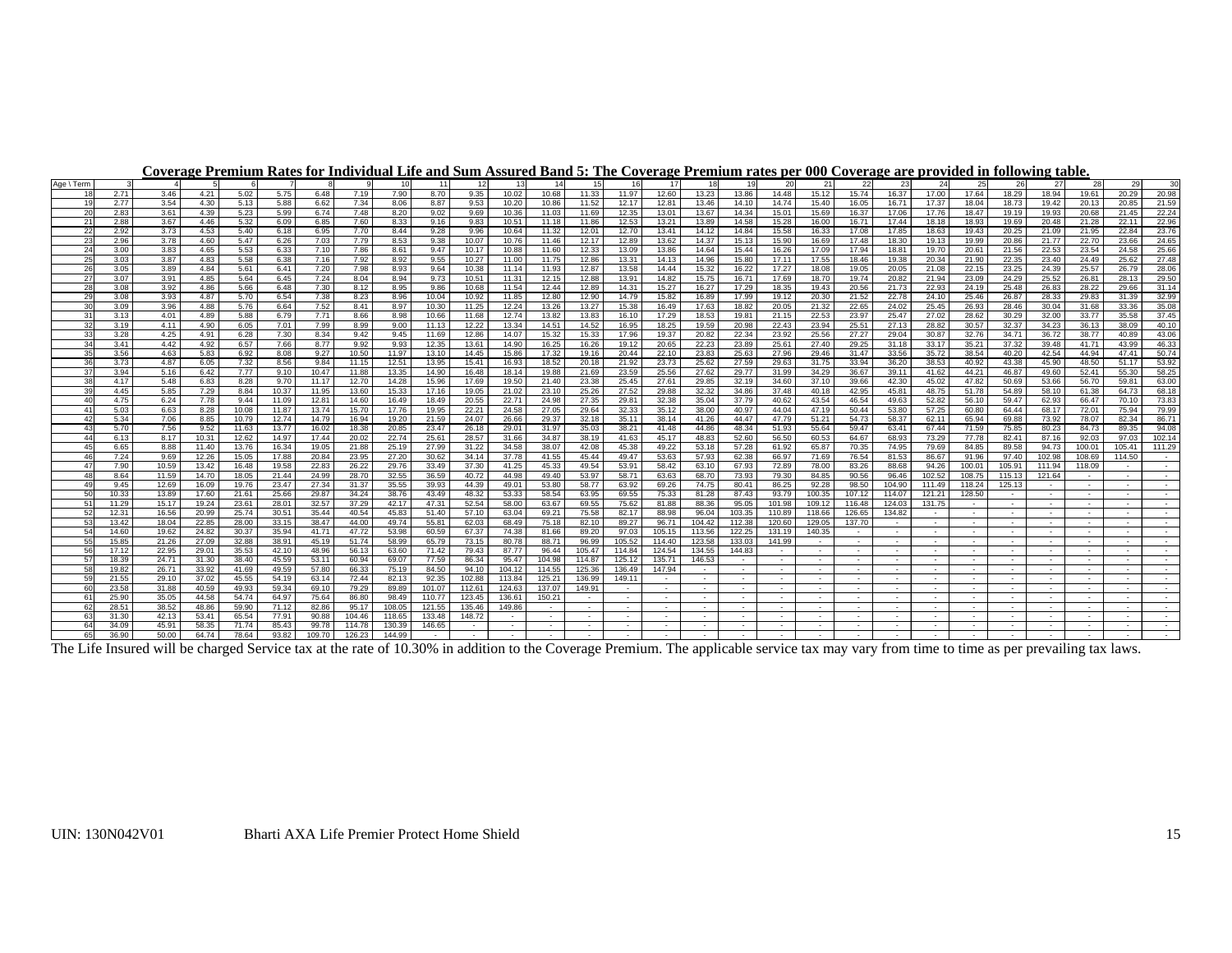| Coverage Premium Rates for Joint Life and Sum Assured Band 1: The Coverage Premium rates per 000 Coverage are provided in following table. |
|--------------------------------------------------------------------------------------------------------------------------------------------|
|--------------------------------------------------------------------------------------------------------------------------------------------|

| Age \ Term |                         |                |                |                |                |                | q              | 10             | 11             | 12             | 13             | 14             | 15             | 16             | 17             | 18             | 19             | 20             | 21             | 22             | 23             | 24              | 25               | 26               | 27               | 28               | 29               | 30               |
|------------|-------------------------|----------------|----------------|----------------|----------------|----------------|----------------|----------------|----------------|----------------|----------------|----------------|----------------|----------------|----------------|----------------|----------------|----------------|----------------|----------------|----------------|-----------------|------------------|------------------|------------------|------------------|------------------|------------------|
| 18         | 6.75                    | 8.65           | 10.54          | 12.42          | 14.27          | 16.11          | 17.94          | 19.74          | 21.52          | 23.29          | 25.03          | 26.75          | 28.45          | 30.13          | 31.79          | 33.44          | 35.08          | 36.70          | 38.32          | 39.93          | 41.53          | 43.14           | 44.74            | 46.34            | 47.94            | 49.54            | 51.15            | 52.76            |
| 19         | 6.81                    | 8.73           | 10.64          | 12.53          | 14.39          | 16.25          | 18.08          | 19.89          | 21.68          | 23.45          | 25.20          | 26.93          | 28.63          | 30.32          | 32.00          | 33.66          | 35.31          | 36.96          | 38.59          | 40.23          | 41.86          | 43.50           | 45.13            | 46.76            | 48.39            | 50.03            | 51.68            | 53.33            |
| 20         | 6.86                    | 8.80           | 10.72          | 12.62          | 14.50          | 16.36          | 18.21          | 20.03          | 21.82          | 23.60          | 25.35          | 27.09          | 28.80          | 30.50          | 32.19          | 33.87          | 35.54          | 37.21          | 38.88          | 40.54          | 42.20          | 43.87           | 45.53            | 47.20            | 48.88            | 50.56            | 52.25            | 53.96            |
| 21         | 6.91                    | 8.86           | 10.80          | 12.71          | 14.60          | 16.47          | 18.32          | 20.14          | 21.95          | 23.73          | 25.49          | 27.23          | 28.96          | 30.68          | 32.38          | 34.09          | 35.78          | 37.48          | 39.17          | 40.87          | 42.57          | 44.27           | 45.97            | 47.68            | 49.40            | 51.13            | 52.88            | 54.64            |
| 22         | 6.95                    | 8.92           | 10.87          | 12.79          | 14.69          | 16.56          | 18.41          | 20.24          | 22.05          | 23.84          | 25.61          | 27.37          | 29.11          | 30.85          | 32.58          | 34.31          | 36.03          | 37.76          | 39.49          | 41.22          | 42.96          | 44.70           | 46.45            | 48.21            | 49.98            | 51.77            | 53.57            | 55.39            |
| 23         | 6.99                    | 8.97           | 10.93          | 12.85          | 14.76          | 16.64          | 18.50          | 20.33          | 22.15          | 23.94          | 25.73          | 27.50          | 29.27          | 31.03          | 32.79          | 34.55          | 36.31          | 38.07          | 39.84          | 41.61          | 43.39          | 45.18           | 46.98            | 48.80            | 50.63            | 52.47            | 54.34            | 56.23            |
| 24         | 7.03                    | 9.02           | 10.98          | 12.91          | 14.82          | 16.70          | 18.57          | 20.41          | 22.23          | 24.05          | 25.85          | 27.64          | 29.44          | 31.23          | 33.02          | 34.82          | 36.62          | 38.42          | 40.23          | 42.05          | 43.88          | 45.72           | 47.58            | 49.46            | 51.35            | 53.27            | 55.21            | 57.17            |
| 25         | 7.06                    | 9.05           | 11.02          | 12.95          | 14.86          | 16.75          | 18.62          | 20.48          | 22.32          | 24.15          | 25.98          | 27.80          | 29.63          | 31.45          | 33.28          | 35.12          | 36.96          | 38.81          | 40.67          | 42.55          | 44.43          | 46.34           | 48.26            | 50.21            | 52.18            | 54.17            | 56.19            | 58.24            |
| 26         | 7.08                    | 9.08           | 11.04          | 12.98          | 14.90          | 16.80          | 18.68          | 20.55          | 22.41          | 24.27          | 26.13          | 27.98          | 29.85          | 31.71          | 33.59          | 35.47          | 37.37          | 39.27          | 41.18          | 43.12          | 45.07          | 47.04           | 49.04            | 51.07            | 53.12            | 55.20            | 57.30            | 59.44            |
| 27         | 7.09                    | 9.09           | 11.06          | 13.01          | 14.93          | 16.84          | 18.74          | 20.64          | 22.53          | 24.42          | 26.3'          | 28.21          | 30.12          | 32.03          | 33.96          | 35.89          | 37.84          | 39.80          | 41.78          | 43.78          | 45.81          | 47.86           | 49.95            | 52.06            | 54.20            | 56.37            | 58.57            | 60.80            |
| 28         | 7.10                    | 9.10           | 11.08          | 13.03          | 14.97          | 16.91          | 18.83          | 20.76          | 22.68          | 24.61          | 26.55          | 28.49          | 30.45          | 32.42          | 34.40          | 36.39          | 38.40          | 40.43          | 42.49          | 44.57          | 46.68          | 48.82           | 50.99            | 53.20            | 55.44            | 57.71            | 60.01            | 62.34            |
| 29         | 7.11                    | 9.12           | 11.10          | 13.07          | 15.04          | 17.00          | 18.96          | 20.92          | 22.88          | 24.86          | 26.85          | 28.85          | 30.86          | 32.88          | 34.93          | 36.99          | 39.07          | 41.18          | 43.32          | 45.49          | 47.69          | 49.93           | 52.20            | 54.51            | 56.86            | 59.24            | 61.65            | 64.09            |
| 30         | 7.12                    | 9.14           | 11.15          | 13.15          | 15.14          | 17.14          | 19.13          | 21.14          | 23.16          | 25.19          | 27.23          | 29.29          | 31.37          | 33.46          | 35.57          | 37.71          | 39.87          | 42.07          | 44.30          | 46.57          | 48.88          | 51.22           | 53.61            | 56.03            | 58.49            | 60.99            | 63.51            | 66.07            |
| 31         | 7.15                    | 9.20           | 11.23          | 13.26          | 15.30          | 17.34          | 19.38          | 21.45          | 23.52          | 25.61          | 27.72          | 29.84          | 31.99          | 34.15          | 36.35          | 38.57          | 40.83          | 43.13          | 45.47          | 47.85          | 50.27          | 52.73           | 55.23            | 57.78            | 60.36            | 62.98            | 65.62            | 68.30            |
| 32         | 7.21                    | 9.29           | 11.36          | 13.44          | 15.52          | 17.61          | 19.72          | 21.84          | 23.98          | 26.14          | 28.31          | 30.51          | 32.74          | 34.99          | 37.28          | 39.60          | 41.97          | 44.37          | 46.83          | 49.32          | 51.87          | 54.46           | 57.09            | 59.76            | 62.47            | 65.22            | 68.00            | 70.81            |
| 33         | 7.31                    | 9.43           | 11.55          | 13.67          | 15.81          | 17.96          | 20.13          | 22.33          | 24.54          | 26.77          | 29.02          | 31.30          | 33.62          | 35.97          | 38.36          | 40.80          | 43.28          | 45.81          | 48.39          | 51.02          | 53.69          | 56.42           | 59.19            | 62.00            | 64.85            | 67.73            | 70.65            | 73.61            |
| 34         | 7.43                    | 9.60           | 11.77          | 13.96          | 16.16          | 18.38          | 20.63          | 22.89          | 25.18          | 27.49          | 29.83          | 32.21          | 34.63          | 37.09          | 39.60          | 42.16          | 44.77          | 47.44          | 50.16          | 52.93          | 55.75          | 58.62           | 61.53            | 64.49            | 67.48            | 70.52            | 73.59            | 76.71            |
| 35         | 7.58                    | 9.80           | 12.04          | 14.29          | 16.57          | 18.87          | 21.19          | 23.54          | 25.91          | 28.32          | 30.76          | 33.25          | 35.78          | 38.37          | 41.01          | 43.71          | 46.46          | 49.27          | 52.14          | 55.06          | 58.04          | 61.06           | 64.13            | 67.24            | 70.40            | 73.59            | 76.84            | 80.13            |
| 36         | 7.75                    | 10.04          | 12.35          | 14.69          | 17.04          | 19.42          | 21.83          | 24.26          | 26.73          | 29.25          | 31.8'          | 34.42          | 37.09          | 39.81          | 42.60          | 45.44          | 48.35          | 51.32          | 54.35          | 57.44          | 60.58          | 63.76           | 66.99            | 70.27            | 73.60            | 76.98            | 80.41            | 83.89            |
| 37         | 7.95                    | 10.32          | 12.71          | 15.13          | 17.57          | 20.04          | 22.54          | 25.08          | 27.66          | 30.30          | 32.99          | 35.74          | 38.55          | 41.43          | 44.37          | 47.38          | 50.46          | 53.60          | 56.80          | 60.06          | 63.37          | 66.73           | 70.14            | 73.61            | 77.13            | 80.71            | 84.33            | 88.00            |
| 38         | 8.18                    | 10.64          | 13.12          | 15.62          | 18.16          | 20.72          | 23.33          | 25.99          | 28.70          | 31.48          | 34.31          | 37.22          | 40.19          | 43.23          | 46.35          | 49.54          | 52.80          | 56.12          | 59.50          | 62.94          | 66.44          | 69.99           | 73.60            | 77.27            | 81.00            | 84.78            | 88.62            | 92.49            |
| 39         | 8.46                    | 11.00          | 13.57          | 16.17          | 18.81          | 21.49          | 24.22          | 27.01          | 29.87          | 32.80          | 35.80          | 38.87          | 42.02          | 45.25          | 48.55          | 51.93          | 55.38          | 58.90          | 62.47          | 66.11          | 69.80          | 73.56           | 77.39            | 81.28            | 85.23            | 89.24            | 93.29            | 97.40            |
| 40<br>41   | 8.74                    | 11.38          | 14.05          | 16.76          | 19.51          | 22.32          | 25.20          | 28.14          | 31.17          | 34.26          | 37.44          | 40.70          | 44.05          | 47.47          | 50.98          | 54.56          | 58.21          | 61.93          | 65.71          | 69.56          | 73.48          | 77.47           | 81.53            | 85.66            | 89.84            | 94.08            | 98.38            | 102.75           |
| 42         | 9.02<br>9.32            | 11.76<br>12.18 | 14.54          | 17.38<br>18.08 | 20.27<br>21.13 | 23.23<br>24.27 | 26.27<br>27.49 | 29.39<br>30.80 | 32.59<br>34.20 | 35.88<br>37.69 | 39.26          | 42.72<br>44.97 | 46.27<br>48.75 | 49.91<br>52.61 | 53.63<br>56.56 | 57.43<br>60.58 | 61.30<br>64.68 | 65.23<br>68.85 | 69.24<br>73.1  | 73.32<br>77.45 | 77.48<br>81.88 | 81.72<br>86.38  | 86.03            | 90.41<br>95.60   | 94.85<br>100.32  | 99.35<br>105.12  | 103.93           | 108.58<br>114.94 |
| 43         |                         |                | 15.10          |                |                | 25.47          | 28.89          |                |                |                | 41.29<br>43.58 |                | 51.52          | 55.62          |                |                |                |                |                |                |                |                 | 90.96            |                  |                  |                  | 109.99           | 121.92           |
| 44         | 9.68                    | 12.68          | 15.75          | 18.91          | 22.14          |                |                | 32.41          | 36.03          | 39.75          |                | 47.50          |                |                | 59.80<br>63.38 | 64.07          | 68.42<br>72.55 | 72.86          | 77.39          | 82.01          | 86.72          | 91.50           | 96.36            | 101.31           | 106.34           | 111.45           | 116.65           | 129.56           |
| 45         | 10.11<br>$10.6^{\circ}$ | 13.28<br>13.97 | 16.53<br>17.43 | 19.88<br>20.99 | 23.31<br>24.65 | 26.85<br>28.42 | 30.50<br>32.31 | 34.25<br>36.31 | 38.11<br>40.43 | 42.08<br>44.66 | 46.15<br>49.00 | 50.32<br>53.43 | 54.59<br>57.96 | 58.94<br>62.59 | 67.3'          | 67.92<br>72.14 | 77.07          | 77.27<br>82.11 | 82.10<br>87.26 | 87.02<br>92.50 | 92.03<br>97.82 | 97.12<br>103.25 | 102.30<br>108.79 | 107.57<br>114.42 | 112.94<br>120.16 | 118.40<br>125.99 | 123.94<br>131.91 | 137.89           |
| 46         | 11.19                   | 14.76          | 18.44          | 22.25          | 26.15          | 30.18          | 34.33          | 38.60          | 42.99          | 47.50          | 52.1'          | 56.82          | 61.64          | 66.56          | 71.59          | 76.74          | 82.01          | 87.39          | 92.87          | 98.45          | 104.14         | 109.95          | 115.87           | 121.90           | 128.03           | 134.26           | 140.56           | 145.89           |
| 47         | 11.84                   | 15.65          | 19.58          | 23.65          | 27.82          | 32.12          | 36.55          | 41.10          | 45.79          | 50.59          | 55.49          | 60.50          | 65.62          | 70.87          | 76.25          | 81.75          | 87.38          | 93.11          | 98.96          | 104.92         | 111.02         | 117.23          | 123.57           | 130.03           | 136.59           | 143.23           | 148.87           | 153.82           |
| 48         | 12.57                   | 16.64          | 20.83          | 25.18          | 29.64          | 34.23          | 38.96          | 43.83          | 48.82          | 53.91          | 59.12          | 64.46          | 69.93          | 75.54          | 81.30          | 87.18          | 93.18          | 99.31          | 105.56         | 111.96         | 118.49         | 125.15          | 131.95           | 138.87           | 145.86           | 151.83           | 157.06           | 161.66           |
| 49         | 13.36                   | 17.71          | 22.20          | 26.86          | 31.62          | 36.53          | 41.58          | 46.75          | 52.06          | 57.48          | 63.04          | 68.74          | 74.60          | 80.61          | 86.76          | 93.04          | 99.46          | 106.02         | 112.73         | 119.59         | 126.61         | 133.77          | 141.05           | 148.43           | 154.74           | 160.27           | 165.13           | 169.40           |
| 50         | 14.23                   | 18.88          | 23.68          | 28.67          | 33.76          | 39.00          | 44.38          | 49.88          | 55.54          | 61.32          | 67.26          | 73.36          | 79.64          | 86.07          | 92.65          | 99.37          | 106.25         | 113.30         | 120.51         | 127.89         | 135.43         | 143.11          | 150.89           | 157.58           | 163.42           | 168.55           | 173.05           | 177.01           |
| 51         | 15.17                   | 20.15          | 25.28          | 30.63          | 36.06          | 41.64          | 47.35          | 53.21          | 59.26          | 65.44          | 71.81          | 78.36          | 85.09          | 91.97          | 99.0'          | 106.22         | 113.62         | 121.21         | 128.97         | 136.92         | 145.01         | 153.23          | 160.30           | 166.47           | 171.89           | 176.63           | 180.80           | 184.46           |
| 52         | 16.18                   | 21.51          | 27.00          | 32.72          | 38.50          | 44.43          | 50.52          | 56.78          | 63.25          | 69.89          | 76.72          | 83.76          | 90.95          | 98.33          | 105.90         | 113.67         | 121.64         | 129.82         | 138.18         | 146.72         | 155.39         | 162.88          | 169.41           | 175.11           | 180.12           | 184.50           | 188.35           | 191.73           |
| 53         | 17.26                   | 22.97          | 28.83          | 34.93          | 41.08          | 47.40          | 53.91          | 60.62          | 67.56          | 74.70          | 82.04          | 89.57          | 97.30          | 105.23         | 113.39         | 121.78         | 130.39         | 139.20         | 148.21         | 157.37         | 165.29         | 172.18          | 178.20           | 183.47           | 188.08           | 192.12           | 195.67           | 198.78           |
| 54         | 18.43                   | 24.52          | 30.76          | 37.25          | 43.81          | 50.57          | 57.55          | 64.76          | 72.24          | 79.91          | 87.79          | 95.88          | 104.20         | 112.77         | 121.58         | 130.64         | 139.94         | 149.44         | 159.11         | 167.49         | 174.78         | 181.12          | 186.66           | 191.51           | 195.75           | 199.47           | 202.73           | 205.60           |
| 55         | 19.66                   | 26.13          | 32.77          | 39.70          | 46.72          | 53.98          | 61.49          | 69.27          | 77.32          | 85.56          | 94.02          | 102.75         | 111.74         | 121.01         | 130.55         | 140.35         | 150.38         | 160.60         | 169.47         | 177.16         | 183.84         | 189.67          | 194.75           | 199.19           | 203.09           | 206.50           | 209.49           | 212.12           |
| 56         | 20.90                   | 27.78          | 34.87          | 42.31          | 49.86          | 57.68          | 65.79          | 74.17          | 82.83          | 91.69          | 100.83         | 110.28         | 120.02         | 130.07         | 140.40         | 150.99         | 161.79         | 171.18         | 179.29         | 186.33         | 192.44         | 197.77          | 202.42           | 206.49           | 210.05           | 213.17           | 215.9'           | 218.31           |
| 57         | 22.15                   | 29.51          | 37.12          | 45.13          | 53.29          | 61.75          | 70.51          | 79.52          | 88.85          | 98.43          | 108.34         | 118.59         | 129.17         | 140.07         | 151.24         | 162.66         | 172.59         | 181.15         | 188.55         | 194.96         | 200.54         | 205.39          | 209.63           | 213.34           | 216.59           | 219.43           | 221.93           | 224.12           |
| 58         | 23.56                   | 31.48          | 39.70          | 48.37          | 57.21          | 66.36          | 75.78          | 85.50          | 95.61          | 106.01         | 116.78         | 127.92         | 139.41         | 151.21         | 163.29         | 173.79         | 182.8'         | 190.57         | 197.29         | 203.1          | 208.18         | 212.59          | 216.44           | 219.80           | 222.75           | 225.33           | 227,60           | 229.59           |
| 59         | 25.26                   | 33.83          | 42.74          | 52.16          | 61.72          | 71.58          | 81.76          | 92.30          | 103.28         | 114.60         | 126.33         | 138.44         | 150.90         | 163.67         | 174.78         | 184.27         | 192.41         | 199.43         | 205.50         | 210.76         | 215.34         | 219.32          | 222.80           | 225.84           | 228.50           | 230.84           | 232.89           | 234.69           |
| 60         | 27.26                   | 36.57          | 46.26          | 56.45          | 66.77          | 77.42          | 88.46          | 99.94          | 111.91         | 124.25         | 137.02         | 150.18         | 163.68         | 175.41         | 185.39         | 193.92         | 201.23         | 207.54         | 213.00         | 217.72         | 221.83         | 225.4           | 228.54           | 231.27           | 233.66           | 235.76           | 237.60           | 239.22           |
| 61         | 29.54                   | 39.68          | 50.17          | 61.18          | 72.33          | 83.90          | 95.94          | 108.47         | 121.54         | 135.00         | 148.90         | 163.18         | 175.56         | 186.04         | 194.95         | 202.56         | 209.08         | 214.71         | 219.58         | 223.80         | 227.46         | 230.6           | 233.44           | 235.88           | 238.02           | 239.90           | 241.54           | 242.98           |
| 62         | 32.1                    | 43.09          | 54.40          | 66.32          | 78.45          | 91.09          | 104.26         | 117.97         | 132.24         | 146.91         | 162.0          | 175.08         | 186.06         | 195.34         | 203.22         | 209.95         | 215.74         | 220.72         | 225.03         | 228.76         | 232.0          | 234.83          | 237.30           | 239.46           | 241.36           | 243.0            | 244.47           | 245.75           |
| 63         | 34.87                   | 46.69          | 58.93          | 71.93          | 85.21          | 99.07          | 113.50         | 128.50         | 144.08         | 160.05         | 173.8          | 185.30         | 194.93         | 203.06         | 209.97         | 215.88         | 220.95         | 225.32         | 229.10         | 232.37         | 235.2          | 237.70          | 238.70           | 241.76           | 243.42           | 244.87           | 246.15           | 246.25           |
| 64         | 37.66                   | 50.46          | 63.86          | 78.11          | 92.71          | 107.93         | 123.76         | 140.17         | 157.15         | 171.6'         | 183.59         | 193.55         | 201.90         | 208.95         | 214.94         | 220.06         | 224.46         | 228.24         | 231.52         | 234.35         | 236.82         | 238.98          | 239.00           | 242.50           | 243.93           | 245.19           | 246.30           | 247.27           |
| 65         | 40.47                   | 54.55          | 69.30          | 85.00          | 101.07         | 117.80         | 135.15         | 153.07         | 168.32         | 180.78         | 191.02         | 199.53         | 206.67         | 212.70         | 217.82         | 222.20         | 225.95         | 229.19         | 231.98         | 234.41         | 236.83         | 238.99          | 239.96           | 242.51           | 243.94           | 245.20           | 246.31           | 247.28           |

<u>661 40.471 54.55 69.301 85.001 101.071 117.801 135.151 153.071 168.321 180.781 191.021 199.531 206.671 217.821 227.201 227.201 228.951 229.191 231.981 234.411 236.831 238.991 239.961 242.511 243.941 245.201 246.31 247.28<br></u>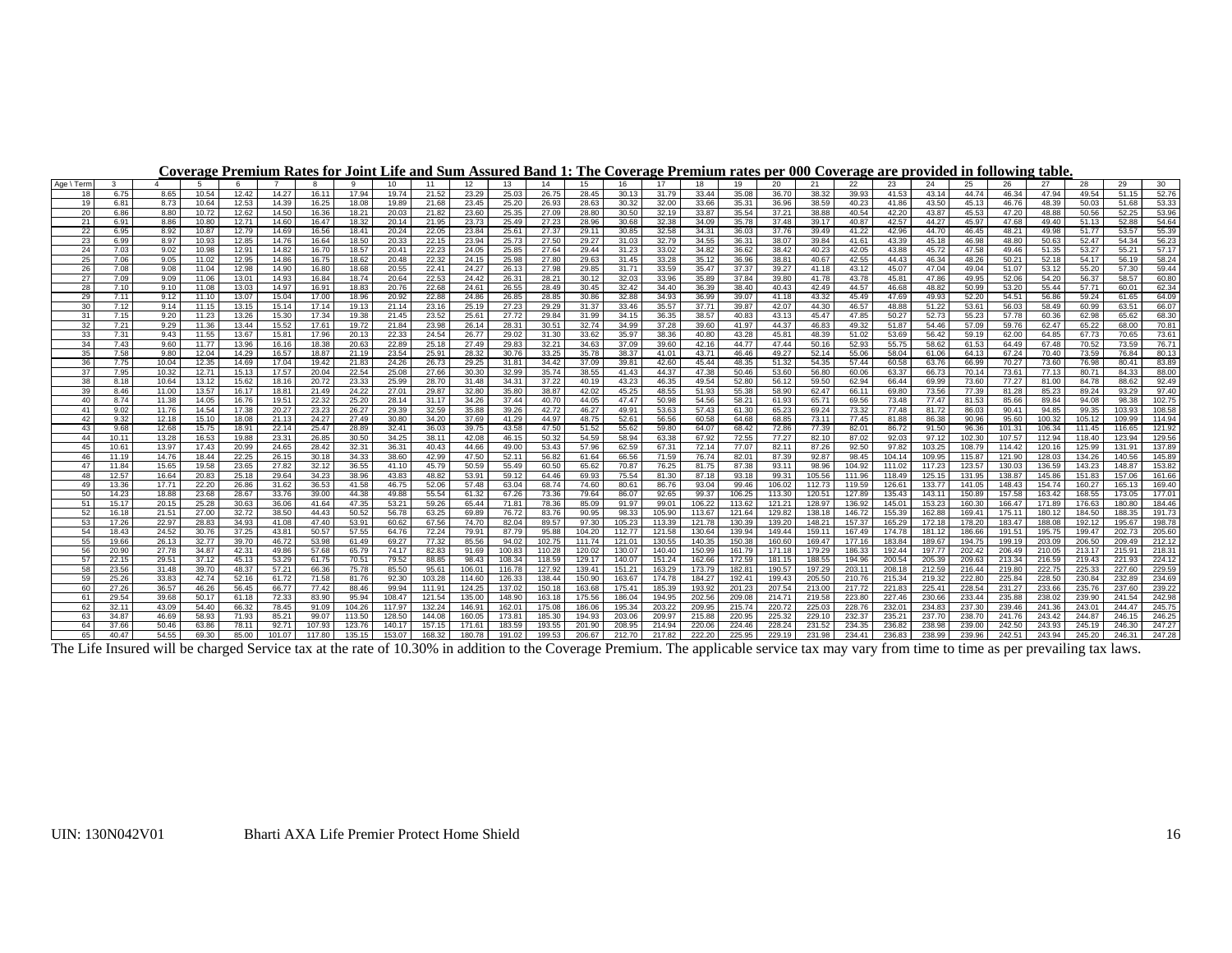| Age \ Term |       |       |       |       |                |        |        |        | 11     | 12     |        | 14             |        |                | 17     |        |        | 20     | 21     | 22     | 23     |        |        | 26     | 27     |        | 29     | 30     |
|------------|-------|-------|-------|-------|----------------|--------|--------|--------|--------|--------|--------|----------------|--------|----------------|--------|--------|--------|--------|--------|--------|--------|--------|--------|--------|--------|--------|--------|--------|
| 18         | 4.03  | 5.16  | 6.28  | 7.40  | 8.50           | 9.60   | 10.68  | 11.76  | 12.82  | 13.87  | 14.90  | 15.92          | 16.92  | 17.91          | 18.88  | 19.85  | 20.81  | 21.76  | 22.71  | 23.66  | 24.61  | 25.56  | 26.52  | 27.48  | 28.44  | 29.42  | 30.40  | 31.39  |
| 19         | 4.09  | 5.24  | 6.37  | 7.51  | 8.62           | 9.73   | 10.8   | 11.91  | 12.98  | 14.03  | 15.07  | 16.09          | 17.10  | 18.10          | 19.09  | 20.0   | 21.05  | 22.02  | 22.99  | 23.97  | 24.95  | 25.93  | 26.9   | 27.91  | 28.91  | 29.92  | 30.94  | 31.98  |
| 20         | 4.15  | 5.31  | 6.46  | 7.61  | 8.73           | 9.85   | 10.9   | 12.04  | 13.12  | 14.18  | 15.22  | 16.25          | 17.27  | 18.28          | 19.29  | 20.29  | 21.28  | 22.28  | 23.28  | 24.2   | 25.29  | 26.31  | 27.33  | 28.3   | 29.40  | 30.46  | 31.5   | 32.62  |
| 21         | 4.20  | 5.37  | 6.53  | 7.69  | 8.83           | 9.95   | 11.06  | 12.16  | 13.24  | 14.31  | 15.36  | 16.40          | 17.43  | 18.46          | 19.48  | 20.50  | 21.52  | 22.55  | 23.58  | 24.6   | 25.66  | 26.71  | 27.78  | 28.85  | 29.94  | 31.0   | 32.1   | 33.32  |
| 22         | 4.24  | 5.43  | 6.60  | 7.77  | 8.92           | 10.05  | 11.16  | 12.26  | 13.35  | 14.42  | 15.48  | 16.54          | 17.59  | 18.63          | 19.68  | 20.72  | 21.78  | 22.84  | 23.90  | 24.98  | 26.06  | 27.16  | 28.27  | 29.3   | 30.53  | 31.70  | 32.8   | 34.09  |
| 23         | 4.28  | 5.48  | 6.66  | 7.84  | 8.99           | 10.12  | 11.24  | 12.35  | 13.44  | 14.53  | 15.60  | 16.67          | 17.74  | $18.8^{\circ}$ | 19.89  | 20.9   | 22.06  | 23.15  | 24.26  | 25.3   | 26.50  | 27.65  | 28.8   | 29.99  | 31.19  | 32.42  | 33.6   | 34.96  |
| 24         | 4.32  | 5.52  | 6.71  | 7.90  | 9.05           | 10.19  | 11.3'  | 12.43  | 13.53  | 14.63  | 15.72  | 16.82          | 17.91  | $19.0^{\circ}$ | 20.12  | 21.24  | 22.37  | 23.51  | 24.66  | 25.82  | 27.00  | 28.20  | 29.42  | 30.67  | 31.94  | 33.24  | 34.5   | 35.93  |
| 25         | 4.35  | 5.56  | 6.75  | 7.94  | 9.10           | 10.24  | 11.37  | 12.50  | 13.62  | 14.74  | 15.85  | 16.98          | 18.10  | 19.24          | 20.39  | 21.55  | 22.72  | 23.91  | 25.11  | 26.33  | 27.57  | 28.83  | 30.12  | 31.44  | 32.79  | 34.17  | 35.58  | 37.03  |
| 26         | 4.37  | 5.58  | 6.78  | 7.97  | 9.13           | 10.28  | 11.43  | 12.57  | 13.71  | 14.86  | 16.00  | 17.16          | 18.33  | 19.5'          | 20.70  | 21.91  | 23.13  | 24.37  | 25.63  | 26.9   | 28.21  | 29.55  | 30.92  | 32.32  | 33.75  | 35.22  | 36.72  | 38.27  |
| 27         | 4.38  | 5.60  | 6.80  | 8.00  | 9.17           | 10.33  | 11.49  | 12.66  | 13.83  | 15.00  | 16.19  | 17.39          | 18.60  | 19.83          | 21.07  | 22.33  | 23.61  | 24.91  | 26.23  | 27.5   | 28.97  | 30.39  | 31.84  | 33.3   | 34.86  | 36.42  | 38.0   | 39.67  |
| 28         | 4.39  | 5.61  | 6.82  | 8.02  | 9.21           | 10.39  | 11.58  | 12.78  | 13.98  | 15.20  | 16.43  | 17.67          | 18.94  | 20.22          | 21.52  | 22.83  | 24.18  | 25.55  | 26.95  | 28.3   | 29.85  | 31.36  | 32.9   | 34.50  | 36.12  | 37.80  | 39.51  | 41.26  |
| 29         | 4.40  | 5.62  | 6.84  | 8.06  | 9.27           | 10.48  | 11.7   | 12.94  | 14.19  | 15.45  | 16.73  | 18.03          | 19.35  | 20.69          | 22.05  | 23.44  | 24.86  | 26.31  | 27.79  | 29.3   | 30.88  | 32.49  | 34.15  | 35.84  | 37.58  | 39.37  | 41.2   | 43.06  |
| 30         | 4.41  | 5.65  | 6.89  | 8.13  | 9.37           | 10.62  | 11.89  | 13.16  | 14.46  | 15.78  | 17.12  | 18.48          | 19.86  | 21.27          | 22.70  | 24.17  | 25.67  | 27.21  | 28.80  | 30.42  | 32.10  | 33.81  | 35.58  | 37.40  | 39.26  | 41.16  | 43.11  | 45.10  |
| 31         | 4.44  | 5.70  | 6.97  | 8.25  | 9.53           | 10.82  | 12.14  | 13.47  | 14.83  | 16.21  | 17.61  | 19.04          | 20.49  | 21.97          | 23.49  | 25.05  | 26.65  | 28.29  | 29.98  | 31.72  | 33.51  | 35.35  | 37.24  | 39.18  | 41.17  | 43.20  | 45.2   | 47.39  |
| 32         | 4.50  | 5.80  | 7.10  | 8.43  | 9.75           | 11.10  | 12.47  | 13.87  | 15.29  | 16.74  | 18.21  | 19.71          | 21.24  | 22.82          | 24.43  | 26.09  | 27.79  | 29.55  | 31.36  | 33.2   | 35.14  | 37.11  | 39.13  | 41.21  | 43.33  | 45.50  | 47.7   | 49.97  |
| 33         | 4.60  | 5.94  | 7.28  | 8.66  | 10.04          | 11.45  | 12.89  | 14.36  | 15.85  | 17.37  | 18.92  | $20.5^{\circ}$ | 22.13  | 23.8'          | 25.53  | 27.30  | 29.12  | 31.00  | 32.94  | 34.9   | 37.00  | 39.11  | 41.28  | 43.50  | 45.76  | 48.08  | 50.44  | 52.85  |
| 34         | 4.72  | 6.11  | 7.51  | 8.95  | 10.40          | 11.88  | 13.39  | 14.92  | 16.50  | 18.10  | 19.74  | 21.42          | 23.1   | 24.94          | 26.78  | 28.68  | 30.64  | 32.66  | 34.74  | 36.8   | 39.09  | 41.35  | 43.67  | 46.04  | 48.46  | 50.9   | 53.46  | 56.04  |
| 35         | 4.87  | 6.31  | 7.78  | 9.29  | $10.8^{\circ}$ | 12.37  | 13.95  | 15.57  | 17.23  | 18.93  | 20.67  | 22.47          | 24.32  | 26.23          | 28.20  | 30.24  | 32.35  | 34.52  | 36.75  | 39.05  | 41.42  | 43.84  | 46.32  | 48.85  | 51.44  | 54.08  | 56.79  | 59.55  |
| 36         | 5.04  | 6.55  | 8.09  | 9.68  | 11.29          | 12.92  | 14.59  | 16.31  | 18.06  | 19.87  | 21.73  | 23.65          | 25.64  | 27.69          | 29.81  | 32.00  | 34.26  | 36.59  | 39.00  | 41.4   | 44.00  | 46.59  | 49.24  | 51.95  | 54.72  | 57.55  | 60.45  | 63.41  |
| 37         | 5.24  | 6.83  | 8.46  | 10.13 | 11.82          | 13.54  | 15.3'  | 17.13  | 19.00  | 20.93  | 22.92  | 24.98          | 27.1   | 29.32          | 31.60  | 33.96  | 36.39  | 38.90  | 41.49  | 44.1   | 46.84  | 49.61  | 52.45  | 55.35  | 58.32  | 61.36  | 64.4   | 67.64  |
| 38         | 5.48  | 7.15  | 8.87  | 10.63 | 12.41          | 14.23  | 16.11  | 18.04  | 20.05  | 22.11  | 24.25  | 26.47          | 28.7   | 31.15          | 33.60  | 36.1   | 38.77  | 41.46  | 44.23  | 47.0   | 49.96  | 52.93  | 55.97  | 59.09  | 62.28  | 65.54  | 68.8   | 72.25  |
| 39         | 5.75  | 7.52  | 9.32  | 11.19 | 13.07          | 15.00  | 17.00  | 19.07  | 21.22  | 23.45  | 25.75  | 28.14          | 30.62  | 33.18          | 35.83  | 38.5   | 41.39  | 44.28  | 47.24  | 50.28  | 53.39  | 56.57  | 59.84  | 63.19  | 66.61  | 70.10  | 73.6   | 77.29  |
| 40         | 6.04  | 7.90  | 9.80  | 11.78 | 13.78          | 15.84  | 17.99  | 20.21  | 22.53  | 24.92  | 27.41  | 29.99          | 32.66  | 35.43          | 38.28  | 41.2   | 44.25  | 47.35  | 50.53  | 53.79  | 57.13  | 60.55  | 64.06  | 67.65  | 71.32  | 75.06  | 78.8   | 82.79  |
| 41         | 6.32  | 8.28  | 10.29 | 12.40 | 14.54          | 16.76  | 19.0   | 21.47  | 23.97  | 26.55  | 29.24  | 32.02          | 34.91  | 37.89          | 40.97  | 44.13  | 47.37  | 50.70  | 54.11  | 57.6   | 61.20  | 64.88  | 68.66  | 72.51  | 76.44  | 80.45  | 84.5   | 88.77  |
| 42         | 6.62  | 8.70  | 10.85 | 13.11 | 15.41          | 17.80  | 20.29  | 22.88  | 25.58  | 28.38  | 31.28  | 34.29          | 37.41  | 40.62          | 43.93  | 47.32  | 50.80  | 54.37  | 58.04  | 61.8   | 65.67  | 69.63  | 73.68  | 77.81  | 82.03  | 86.36  | 90.78  | 95.31  |
| 43         | 6.98  | 9.20  | 11.51 | 13.94 | 16.42          | 19.01  | 21.70  | 24.51  | 27.43  | 30.46  | 33.60  | 36.85          | 40.20  | 43.66          | 47.21  | 50.85  | 54.59  | 58.43  | 62.38  | 66.4   | 70.59  | 74.84  | 79.19  | 83.63  | 88.18  | 92.85  | 97.6   | 102.49 |
| 44         | 7.41  | 9.80  | 12.29 | 14.92 | 17.60          | 20.40  | 23.32  | 26.36  | 29.53  | 32.80  | 36.19  | 39.70          | 43.31  | 47.02          | 50.83  | 54.74  | 58.77  | 62.90  | 67.16  | 71.5   | 75.99  | 80.56  | 85.23  | 90.02  | 94.94  | 99.97  | 105.1  | 110.34 |
| 45         | 7.91  | 10.50 | 13.19 | 16.04 | 18.95          | 21.99  | 25.15  | 28.44  | 31.87  | 35.40  | 39.06  | 42.83          | 46.71  | 50.70          | 54.79  | 59.0   | 63.35  | 67.81  | 72.40  | 77.09  | 81.88  | 86.80  | 91.85  | 97.02  | 102.33 | 107.74 | 113.2  | 118.87 |
| 46         | 8.49  | 11.29 | 14.21 | 17.30 | 20.46          | 23.75  | 27.18  | 30.74  | 34.45  | 38.27  | 42.20  | 46.25          | 50.42  | 54.71          | 59.12  | 63.6   | 68.35  | 73.16  | 78.09  | 83.1   | 88.31  | 93.62  | 99.07  | 104.66 | 110.38 | 116.2  | 122.1  | 127.46 |
| 47         | 9.15  | 12.19 | 15.35 | 18.71 | 22.14          | 25.70  | 29.4'  | 33.26  | 37.27  | 41.38  | 45.61  | 49.96          | 54.44  | 59.06          | 63.82  | 68.74  | 73.79  | 78.96  | 84.26  | 89.7   | 95.30  | 101.04 | 106.94 | 112.97 | 119.12 | 125.38 | 131.0  | 135.96 |
| 48         | 9.88  | 13.17 | 16.61 | 20.25 | 23.97          | 27.83  | 31.84  | 36.00  | 40.32  | 44.73  | 49.27  | 53.96          | 58.79  | 63.78          | 68.93  | 74.23  | 79.66  | 85.23  | 90.96  | 96.8   | 102.90 | 109.12 | 115.48 | 121.98 | 128.59 | 134.55 | 139.7  | 144.39 |
| 49         | 10.67 | 14.25 | 17.98 | 21.94 | 25.96          | 30.14  | 34.47  | 38.95  | 43.59  | 48.33  | 53.22  | 58.27          | 63.50  | 68.89          | 74.45  | 80.15  | 86.01  | 92.03  | 98.23  | 104.6  | 111.16 | 117.88 | 124.74 | 131.7  | 138.04 | 143.58 | 148.4  | 152.70 |
| 50         | 11.54 | 15.43 | 19.47 | 23.76 | 28.12          | 32.63  | 37.29  | 42.10  | 47.09  | 52.19  | 57.47  | 62.93          | 68.58  | 74.4           | 80.40  | 86.55  | 92.89  | 99.42  | 106.14 | 113.0  | 120.13 | 127.38 | 134.77 | 141.45 | 147.30 | 152.43 | 156.9  | 160.88 |
| 51         | 12.48 | 16.69 | 21.07 | 25.72 | 30.43          | 35.28  | 40.29  | 45.45  | 50.83  | 56.34  | 62.05  | 67.97          | 74.08  | 80.36          | 86.83  | 93.49  | 100.36 | 107.44 | 114.73 | 122.2  | 129.87 | 137.68 | 144.75 | 150.93 | 156.34 | 161.0  | 165.2  | 168.9  |
| -52        | 13.50 | 18.06 | 22.80 | 27.82 | 32.88          | 38.10  | 43.48  | 49.04  | 54.86  | 60.82  | 67.01  | 73.41          | 80.00  | 86.79          | 93.79  | 101.02 | 108.48 | 116.17 | 124.07 | 132.1  | 140.43 | 147.91 | 154.44 | 160.15 | 165.15 | 169.5  | 173.3  | 176.76 |
| 53         | 14.58 | 19.52 | 24.64 | 30.04 | 35.47          | 41.08  | 46.88  | 52.90  | 59.19  | 65.66  | 72.37  | 79.28          | 86.40  | 93.76          | 101.37 | 109.2  | 117.34 | 125.68 | 134.23 | 142.9  | 150.89 | 157.79 | 163.8  | 169.0  | 173.69 | 177.7  | 181.2  | 184.39 |
| 54         | 15.75 | 21.08 | 26.5  | 32.37 | 38.22          | 44.26  | 50.54  | 57.06  | 63.90  | 70.91  | 78.16  | 85.63          | 93.36  | 101.3          | 109.65 | 118.2  | 127.0' | 136.05 | 145.30 | 153.6  | 160.97 | 167.3' | 172.85 | 177.6  | 181.93 | 185.6  | 188.9  | 191.78 |
| 55         | 16.98 | 22.69 | 28.58 | 34.83 | 41.14          | 47.69  | 54.50  | 61.59  | 69.0   | 76.59  | 84.43  | 92.56          | 100.9  | 109.7          | 118.72 | 128.0  | 137.58 | 147.36 | 156.23 | 163.9  | 170.61 | 176.4  | 181.5  | 185.96 | 189.85 | 193.2  | 196.2  | 198.89 |
| 56         | 18.23 | 24.35 | 30.69 | 37.45 | 44.28          | 51.40  | 58.82  | 66.52  | 74.55  | 82.77  | 91.30  | 100.1          | 109.3  | 118.85         | 128.67 | 138.7  | 149.1  | 158.52 | 166.63 | 173.6  | 179.78 | 185.11 | 189.76 | 193.8  | 197.39 | 200.5  | 203.2  | 205.65 |
| 57         | 19.48 | 26.08 | 32.95 | 40.28 | 47.72          | 55.49  | 63.55  | 71.90  | 80.61  | 89.56  | 98.86  | 108.54         | 118.5  | 128.94         | 139.62 | 150.59 | 160.52 | 169.07 | 176.47 | 182.8  | 188.46 | 193.32 | 197.56 | 201.26 | 204.51 | 207.3  | 209.8  | 212.05 |
| 58         | 20.89 | 28.05 | 35.53 | 43.52 | 51.65          | 60.11  | 68.85  | 77.92  | 87.40  | 97.18  | 107.36 | 117.94         | 128.89 | 140.19         | 151.80 | 162.30 | 171.31 | 179.08 | 185.79 | 191.6  | 196.68 | 201.09 | 204.94 | 208.31 | 211.26 | 213.8  | 216.11 | 218.10 |
| 59         | 22.59 | 30.41 | 38.59 | 47.32 | 56.18          | 65.35  | 74.86  | 84.74  | 95.12  | 105.83 | 116.98 | 128.54         | 140.49 | 152.77         | 163.87 | 173.36 | 181.51 | 188.53 | 194.59 | 199.8  | 204.43 | 208.42 | 211.90 | 214.94 | 217.60 | 219.9  | 221.98 | 223.79 |
| 60         | 24.59 | 33.15 | 42.11 | 51.63 | 61.25          | 71.22  | 81.59  | 92.42  | 103.80 | 115.54 | 127.75 | 140.37         | 153.38 | 165.10         | 175.08 | 183.61 | 190.93 | 197.23 | 202.68 | 207.41 | 211.52 | 215.10 | 218.22 | 220.96 | 223.35 | 225.4  | 227.29 | 228.91 |
| 61         | 26.88 | 36.27 | 46.03 | 56.37 | 66.83          | 77.72  | 89.1   | 101.00 | 113.48 | 126.36 | 139.71 | 153.47         | 165.8  | 176.32         | 185.23 | 192.8  | 199.36 | 204.99 | 209.86 | 214.0  | 217.75 | 220.9  | 223.73 | 226.1  | 228.30 | 230.1  | 231.82 | 233.26 |
| 62         | 29.45 | 39.69 | 50.27 | 61.53 | 72.97          | 84.94  | 97.46  | 110.55 | 124.24 | 138.35 | 152.92 | 165.96         | 176.9  | 186.22         | 194.10 | 200.83 | 206.62 | 211.60 | 215.91 | 219.64 | 222.89 | 225.72 | 228.18 | 230.3  | 232.24 | 233.90 | 235.35 | 236.63 |
| 63         | 32.22 | 43.29 | 54.81 | 67.16 | 79.75          | 92.94  | 106.7  | 121.13 | 136.15 | 151.5  | 165.29 | 176.78         | 186.41 | 194.55         | 201.46 | 207.3  | 212.44 | 216.81 | 220.58 | 223.8  | 226.70 | 229.1  | 231.35 | 233.2  | 234.90 | 236.3  | 237.6  | 238.75 |
| 64         | 35.01 | 47.08 | 59.75 | 73.35 | 87.27          | 101.84 | 117.04 | 132.85 | 149.29 | 163.70 | 175.69 | 185.65         | 194.00 | 201.04         | 207.04 | 212.16 | 216.55 | 220.34 | 223.61 | 226.4  | 228.92 | 231.0  | 232.67 | 234.5  | 236.03 | 237.29 | 238.3  | 239.37 |
|            | 37.82 | 51.16 | 67.00 | 80.25 | 95.66          | 111.74 | 128.48 | 145.83 | 161.03 | 173.49 | 183.74 | 192.25         | 199.38 | 205.41         | 210.53 | 214.91 | 218.67 | 221.90 | 224.70 | 227.13 | 229.24 | 231.08 | 232.68 | 234.60 | 236.04 | 237.30 | 238.40 | 239.38 |

#### **Coverage Premium Rates for Joint Life and Sum Assured Band 2: The Coverage Premium rates per 000 Coverage are provided in following table.**

The Life Insured will be charged Service tax at the rate of 10.30% in addition to the Coverage Premium. The applicable service tax may vary from time to time as per prevailing tax laws.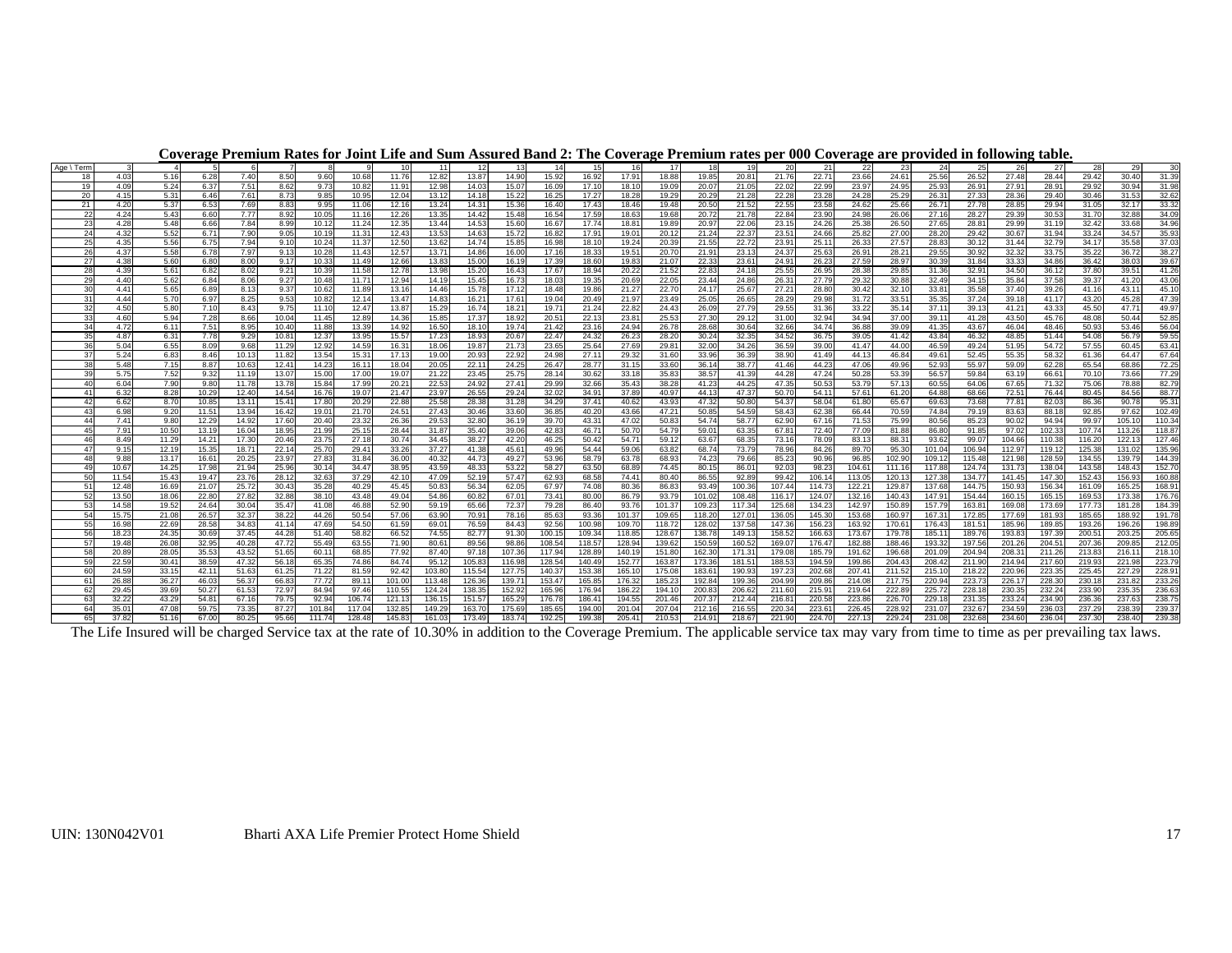| <u>Coverage Premium Rates for Joint Life and Sum Assured Band 3: The Coverage Premium rates per 000 Coverage are provided in following table.</u> |
|---------------------------------------------------------------------------------------------------------------------------------------------------|
|---------------------------------------------------------------------------------------------------------------------------------------------------|

| Age \ Term |              |                   |                |               |               |                |                | 10             |                | 12             |                | 14             |                |                |                |                |                |                | 21              | 22             | 23              | 24               | 25               | 26              | 27               | 28               |                 | 30              |
|------------|--------------|-------------------|----------------|---------------|---------------|----------------|----------------|----------------|----------------|----------------|----------------|----------------|----------------|----------------|----------------|----------------|----------------|----------------|-----------------|----------------|-----------------|------------------|------------------|-----------------|------------------|------------------|-----------------|-----------------|
| 18         | 3.14         | 4.00              | 4.86           | 5.76          | $6.6^{\circ}$ | 7.44           | 8.28           | 9.10           | 9.94           | 10.74          | 11.53          | 12.31          | 13.08          | 13.83          | 14.58          | 15.32          | 16.05          | 16.78          | 17.51           | 18.24          | 18.97           | 19.71            | 20.45            | 21.19           | 21.95            | 22.71            | 23.48           | 24.27           |
| 19         | 3.20         | 4.08              | 4.96           | 5.87          | 6.73          | 7.58           | 8.42           | 9.26           | 10.1           | 10.91          | 11.71          | 12.49          | 13.26          | 14.0           | 14.79          | 15.54          | 16.29          | 17.04          | 17.79           | 18.55          | 19.31           | 20.07            | 20.84            | 21.62           | 22.41            | 23.22            | 24.0            | 24.86           |
| 20         | 3.25         | 4.15              | 5.04           | 5.97          | 6.84          | 7.70           | 8.55           | 9.40           | 10.25          | 11.06          | 11.86          | 12.65          | 13.43          | 14.21          | 14.98          | 15.76          | 16.53          | 17.3           | 18.08           | 18.86          | 19.66           | 20.46            | 21.26            | 22.08           | 22.91            | 23.76            | 24.6            | 25.51           |
| 21         | 3.30         | 4.21              | 5.12           | 6.06          | 6.94          | 7.81           | 8.67           | 9.52           | 10.38          | 11.19          | 12.00          | 12.80          | 13.59          | 14.39          | 15.18          | 15.97          | 16.77          | 17.57          | 18.38           | 19.20          | 20.03           | 20.86            | 21.71            | 22.58           | 23.45            | 24.35            | 25.27           | 26.21           |
| 22         | 3.35         | 4.27              | 5.19           | 6.14          | 7.03          | 7.90           | 8.77           | 9.62           | 10.49          | 11.31          | 12.12          | 12.93          | 13.75          | 14.56          | 15.38          | 16.20          | 17.03          | 17.86          | 18.71           | 19.56          | 20.43           | 21.3'            | 22.20            | 23.12           | 24.05            | 25.01            | 25.99           | 27.00           |
| 23         | 3.39         | 4.32              | 5.25           | 6.21          | 7.10          | 7.99           | 8.85           | 9.71           | 10.59          | 11.41          | 12.24          | 13.07          | 13.90          | 14.74          | 15.59          | 16.44          | 17.31          | 18.1           | 19.06           | 19.96          | 20.87           | 21.8             | 22.75            | 23.72           | 24.72            | 25.74            | 26.7            | 27.87           |
| 24         | 3.42         | 4.37              | 5.3C           | 6.27          | 7.17          | 8.05           | 8.92           | 9.79           | 10.68          | 11.52          | 12.36          | 13.21          | 14.07          | 14.94          | 15.82          | 16.72          | 17.62          | $18.5^{\circ}$ | 19.46           | $20.4^{\circ}$ | 21.37           | 22.36            | 23.37            | 24.40           | 25.47            | 26.56            | 27.69           | 28.85           |
| 25         | 3.45         | 4.40              | 5.34           | 6.31          | 7.22          | 8.10           | 8.98           | 9.86           | 10.76          | 11.62          | 12.49          | 13.37          | 14.27          | 15.17<br>15.44 | 16.09          | 17.03<br>17.39 | 17.97          | 18.9           | 19.92           | 20.9           | 21.94           | 22.99            | 24.07            | 25.18           | 26.32<br>27.29   | 27.50<br>28.56   | 28.7<br>29.87   | 29.96           |
| 26<br>27   | 3.47<br>3.49 | 4.43<br>4.44      | 5.37           | 6.34          | 7.25          | 8.15<br>8.19   | 9.04           | 9.93<br>10.01  | 10.85<br>10.96 | 11.74          | 12.64          | 13.56          | 14.49<br>14.76 | 15.76          | 16.40          | 17.81          | 18.38          | 19.40<br>19.94 | 20.44           | 21.50          | 22.60           | 23.72            | 24.87            | 26.07<br>27.08  | 28.41            |                  | 31.18           | 31.21<br>32.63  |
| 28         | 3.50         | 4.46              | 5.39<br>5.40   | 6.37<br>6.39  | 7.28<br>7.32  | 8.25           | 9.10<br>9.18   | 10.13          | 11.11          | 11.88<br>12.07 | 12.82<br>13.06 | 13.78<br>14.07 | 15.10          | 16.15          | 16.78<br>17.22 | 18.32          | 18.86<br>19.44 | 20.59          | 21.05<br>21.77  | 22.19<br>22.99 | 23.35<br>24.24  | 24.56<br>25.54   | 25.80<br>26.88   | 28.26           | 29.69            | 29.77<br>31.16   | 32.67           | 34.23           |
| 29         | 3.50         | 4.47              | 5.43           | 6.43          | 7.38          | 8.34           | 9.31           | 10.29          | 11.31          | 12.32          | 13.36          | 14.43          | 15.52          | 16.63          | 17.76          | 18.93          | 20.12          | 21.35          | 22.62           | 23.93          | 25.28           | 26.68            | 28.13            | 29.62           | 31.16            | 32.74            | 34.38           | 36.05           |
| 30         | 3.51         | 4.49              | 5.47           | 6.50          | 7.48          | 8.47           | 9.48           | 10.52          | 11.58          | 12.65          | 13.75          | 14.88          | 16.03          | 17.21          | 18.42          | 19.66          | 20.94          | 22.26          | 23.63           | 25.04          | 26.50           | 28.01            | 29.57            | 31.18           | 32.84            | 34.55            | 36.3            | 38.10           |
| 31         | 3.55         | 4.55              | 5.56           | 6.61          | 7.64          | 8.67           | 9.74           | 10.82          | 11.95          | 13.08          | 14.25          | 15.44          | 16.66          | 17.91          | 19.21          | 20.54          | 21.92          | 23.34          | 24.82           | 26.34          | 27.92           | 29.55            | 31.24            | 32.98           | 34.77            | 36.61            | 38.49           | 40.42           |
| 32         | 3.61         | 4.64              | 5.69           | 6.79          | 7.86          | 8.95           | 10.07          | 11.22          | 12.41          | 13.61          | 14.85          | 16.11          | 17.42          | 18.76          | 20.15          | 21.58          | 23.07          | 24.61          | 26.20           | 27.85          | 29.56           | 31.33            | 33.15            | 35.03           | 36.95            | 38.93            | 40.9            | 43.02           |
| 33         | 3.70         | 4.78              | 5.87           | 7.02          | 8.15          | 9.30           | 10.49          | 11.71          | 12.97          | 14.25          | 15.56          | 16.91          | 18.3'          | 19.75          | 21.25          | 22.80          | 24.40          | 26.0           | 27.80           | 29.58          | 31.43           | 33.34            | 35.31            | 37.33           | 39.40            | 41.52            | 43.7            | 45.93           |
| 34         | 3.82         | 4.95              | 6.10           | 7.31          | 8.50          | 9.73           | 10.99          | 12.28          | 13.62          | 14.98          | 16.38          | 17.83          | 19.34          | 20.89          | 22.51          | 24.19          | 25.93          | 27.73          | 29.60           | 31.53          | 33.53           | 35.60            | 37.72            | 39.89           | 42.12            | 44.40            | 46.74           | 49.15           |
| 35         | 3.97         | 5.16              | 6.37           | 7.64          | $8.9^{\circ}$ | 10.22          | 11.56          | 12.93          | 14.36          | 15.81          | 17.32          | 18.88          | 20.50          | 22.19          | 23.94          | 25.75          | 27.64          | 29.6           | 31.62           | 33.72          | 35.88           | 38.1             | 40.38            | 42.72           | 45.12            | 47.58            | 50.10           | 52.69           |
| 36         | 4.15         | 5.40              | 6.68           | 8.04          | 9.39          | 10.78          | 12.20          | 13.66          | 15.19          | 16.76          | 18.38          | 20.07          | 21.82          | 23.65          | 25.55          | 27.52          | 29.56          | 31.6           | 33.88           | 36.14          | 38.47           | 40.87            | 43.32            | 45.84           | 48.42            | 51.08            | 53.80           | 56.59           |
| 37         | 4.35         | 5.68              | 7.05           | 8.49          | 9.93          | 11.40          | 12.92          | 14.49          | 16.1           | 17.81          | 19.57          | 21.40          | 23.30          | 25.29          | 27.35          | 29.49          | 31.7'          | 34.0           | 36.38           | 38.8           | 41.33           | 43.9             | 46.5             | 49.2            | 52.05            | 54.92            | 57.8            | 60.85           |
| 38         | 4.58         | 6.00              | 7.46           | 8.99          | 10.52         | 12.09          | 13.72          | 15.41          | 17.18          | 19.01          | 20.9           | 22.90          | 24.97          | 27.12          | 29.36          | 31.68          | 34.09          | 36.58          | 39.14           | 41.77          | 44.47           | 47.2             | 50.1             | 53.03           | 56.04            | 59.13            | 62.28           | 65.50           |
| 39         | 4.85         | 6.36              | 7.91           | 9.54          | 11.18         | 12.86          | 14.61          | 16.44          | 18.36          | 20.34          | 22.41          | 24.57          | 26.82          | 29.16          | 31.59          | 34.1'          | 36.72          | 39.41          | 42.17           | 45.00          | 47.92           | 50.9             | 53.99            | 57.16           | 60.40            | 63.72            | 67.1            | 70.59           |
| 40         | 5.14         | 6.74              | 8.39           | 10.14         | 11.89         | 13.70          | 15.60          | 17.58          | 19.67          | 21.82          | 24.07          | 26.42          | 28.87          | 31.41          | 34.05          | 36.78          | 39.60          | 42.49          | 45.47           | 48.53          | 51.68           | 54.91            | 58.24            | 61.65           | 65.15            | 68.72            | 72.38           | 76.13           |
| 41         | 5.43         | 7.13              | 8.89           | 10.76         | 12.65         | 14.62          | 16.68          | 18.84          | 21.11          | 23.46          | 25.91          | 28.47          | 31.13          | 33.89          | 36.75          | 39.70          | 42.73          | 45.86          | 49.07           | 52.37          | 55.77           | 59.27            | 62.86            | 66.54           | 70.30            | 74.16            | 78.1            | 82.17           |
| 42         | 5.72         | 7.55              | 9.44           | 11.47         | 13.52         | 15.66          | 17.91          | 20.25          | 22.73          | 25.29          | 27.96          | 30.74          | 33.63          | 36.63          | 39.72          | 42.90          | 46.18          | 49.55          | 53.02           | 56.59          | 60.27           | 64.05            | 67.91            | 71.88           | 75.94            | 80.11            | 84.39           | 88.78           |
| 43         | 6.08         | 8.05              | 10.10          | 12.30         | 14.53         | 16.87          | 19.32          | 21.88          | 24.58          | 27.37          | 30.28          | 33.30          | 36.44          | 39.68          | 43.01          | 46.44          | 49.98          | 53.62          | 57.38           | 61.24          | 65.22           | 69.29            | 73.46            | 77.74           | 82.14            | 86.65            | 91.28           | 96.01           |
| 44         | 6.51         | 8.65              | 10.88          | 13.28         | 15.72         | 18.27          | 20.94          | 23.74          | 26.68          | 29.72          | 32.88          | 36.16          | 39.55          | 43.04          | 46.64          | 50.35          | 54.17          | 58.12          | 62.18           | 66.36          | 70.65           | 75.04            | 79.55            | 84.18           | 88.94            | 93.83            | 98.82           | 103.93          |
| 45         | 7.02         | 9.35              | 11.78          | 14.40         | 17.06         | 19.85          | 22.77          | 25.82          | 29.02          | 32.33          | 35.76          | 39.31          | 42.97          | 46.74          | 50.62          | 54.64          | 58.77          | 63.05          | 67.44           | 71.95          | 76.57           | 81.32            | 86.21            | 91.23           | 96.38            | 101.66           | 107.0           | 112.54          |
| 46         | 7.60         | 10.14             | 12.81          | 15.66         | 18.58         | 21.62          | 24.81          | 28.13          | 31.61          | 35.20          | 38.9           | 42.74          | 46.69          | 50.76          | 54.97          | 59.3'          | 63.80          | 68.42          | 73.16           | 78.03          | 83.03           | 88.18            | 93.48            | 98.92           | 104.49           | 110.18           | 115.98          | 121.31          |
| 47         | 8.25         | 11.04             | 13.95          | 17.07         | 20.2          | 23.58          | 27.04          | 30.66          | 34.44          | 38.32          | 42.32          | 46.45          | 50.72          | 55.13          | 59.69          | 64.40          | 69.26          | 74.24          | 79.36           | 84.64          | 90.07           | 95.65            | 101.39           | 107.2           | 113.29           | 119.43           | 125.06          | 130.02          |
| 48<br>49   | 8.98         | 12.02             | 15.21<br>16.58 | 18.62         | 22.09<br>24.0 | 25.7'          | 29.48<br>32.12 | 33.40          | 37.50          | 41.68<br>45.29 | 46.00          | 50.46<br>54.79 | 55.08          | 59.86<br>64.99 | 64.81          | 69.9'<br>75.86 | 75.15          | 80.54<br>87.38 | 86.10           | 91.82<br>99.62 | 97.71<br>106.02 | 103.77<br>112.58 | 109.99           | 116.3           | 122.83<br>132.48 | 128.80<br>138.01 | 134.0<br>142.87 | 138.6<br>147.14 |
| 50         | 9.78<br>10.6 | 13.10<br>14.28    | 18.07          | 20.30<br>22.1 | 26.2          | 28.03<br>30.52 | 34.94          | 36.36<br>39.51 | 40.78<br>44.29 | 49.16          | 49.96<br>54.22 | 59.46          | 59.80<br>64.90 | 70.53          | 70.35<br>76.32 | 82.29          | 81.53<br>88.44 | 94.79          | 93.41<br>101.35 | 108.10         | 115.04          | 122.1            | 119.31<br>129.40 | 126.16<br>136.0 | 141.93           | 147.0            | 151.56          | 155.5           |
| 51         | 11.59        | 15.55             | 19.68          | 24.09         | 28.56         | 33.17          | 37.94          | 42.88          | 48.04          | 53.32          | $58.8^{\circ}$ | 64.51          | 70.4           | 76.50          | 82.77          | 89.25          | 95.94          | 102.85         | 109.98          | 117.31         | 124.82          | 132.50           | 139.57           | 145.75          | 151.16           | 155.91           | 160.07          | 163.73          |
| 52         | 12.60        | 16.9 <sup>°</sup> | 21.40          | 26.19         | 31.02         | 35.99          | 41.14          | 46.47          | 52.07          | 57.81          | 63.78          | 69.97          | 76.35          | 82.94          | 89.76          | 96.8'          | 104.10         | 111.62         | 119.3           | 127.3'         | 135.44          | 142.92           | 149.45           | 155.16          | 160.16           | 164.54           | 168.39          | 171.7           |
| 53         | 13.69        | 18.38             | 23.24          | 28.42         | 33.6'         | 38.98          | 44.55          | 50.33          | 56.41          | 62.66          | 69.15          | 75.85          | 82.77          | 89.94          | 97.37          | 105.05         | 112.99         | 121.1          | 129.5           | 138.18         | 146.10          | 153.00           | 159.02           | 164.2           | 168.89           | 172.93           | 176.48          | 179.59          |
| 54         | 14.86        | 19.93             | 25.18          | 30.75         | 36.3          | 42.17          | 48.21          | 54.51          | 61.1           | 67.92          | 74.95          | 82.22          | 89.76          | 97.57          | 105.68         | 114.06         | 122.7          | 131.59         | 140.6           | 149.0          | 156.36          | 162.71           | 168.24           | 173.0           | 177.33           | 181.05           | 184.3           | 187.1           |
| 55         | 16.0         | 21.55             | 27.20          | 33.22         | 39.2          | 45.60          | 52.18          | 59.04          | 66.25          | 73.61          | 81.25          | 89.17          | 97.39          | 105.93         | 114.78         | 123.9          | 133.3'         | 142.95         | 151.82          | 159.5          | 166.20          | 172.02           | 177.10           | 181.55          | 185.44           | 188.85           | 191.84          | 194.4           |
| 56         | 17.34        | 23.21             | 29.3'          | 35.83         | 42.43         | 49.3           | 56.50          | 63.98          | 71.80          | 79.80          | 88.12          | 96.78          | 105.78         | 115.11         | 124.76         | 134.7'         | 144.91         | 154.30         | 162.4           | 169.45         | 175.56          | 180.89           | 185.54           | 189.6           | 193.17           | 196.2            | 199.0           | 201.4           |
| 57         | 18.59        | 24.94             | 31.56          | 38.66         | 45.8          | 53.40          | 61.24          | 69.37          | 77.87          | 86.61          | 95.71          | 105.19         | 115.0          | 125.23         | 135.75         | 146.56         | 156.49         | 165.0          | 172.44          | 178.85         | 184.43          | 189.2            | 193.53           | 197.2           | 200.48           | 203.33           | 205.8           | 208.0           |
| 58         | 20.00        | 26.92             | 34.15          | 41.91         | 49.8          | 58.0           | 66.55          | 75.39          | 84.68          | 94.25          | 104.23         | 114.62         | 125.39         | 136.52         | 147.97         | 158.47         | 167.48         | 175.2          | 181.96          | 187.79         | 192.85          | 197.26           | 201.1            | 204.48          | 207.43           | 210.0            | 212.28          | 214.27          |
| 59         | 21.7'        | 29.27             | 37.20          | 45.71         | 54.34         | 63.2           | 72.57          | 82.23          | 92.41          | 102.91         | 113.87         | 125.24         | 137.0          | 149.14         | 160.24         | 169.7          | 177.87         | 184.89         | 190.96          | 196.2          | 200.80          | 204.78           | 208.26           | 211.3           | 213.96           | 216.3            | 218.3           | 220.1           |
| 60         | 23.70        | 32.0              | 40.72          | 50.02         | 59.4          | 69.1           | 79.31          | 89.92          | 101.10         | 112.64         | 124.66         | 137.10         | 149.9          | 161.66         | 171.6          | 180.1          | 187.4          | 193.7          | 199.2           | 203.9          | 208.0           | 211.66           | 214.7            | 217.5           | 219.9            | 222.0            | 223.8           | 225.4           |
| 61         | 25.99        | 35.13             | 44.65          | 54.77         | 65.0          | 75.67          | 86.83          | 98.52          | 110.80         | 123.48         | 136.64         | 150.24         | 162.6          | 173.08         | 181.99         | 189.60         | 196.1          | 201.7          | 206.62          | 210.84         | 214.51          | 217.7            | 220.49           | 222.9           | 225.06           | 226.94           | 228.5           | 230.0           |
| 62         | 28.57        | 38.56             | 48.89          | 59.93         | 71.1          | 82.8           | 95.20          | 108.08         | 121.58         | 135.49         | 149.89         | 162.92         | 173.9          | 183.18         | 191.06         | 197.7          | 203.5          | 208.5          | 212.8           | 216.60         | 219.85          | 222.68           | 225.14           | 227.3           | 229.20           | 230.8            | 232.3           | 233.5           |
| 63         | 31.33        | 42.16             | 53.44          | 65.57         | 77.9          | 90.9           | 104.4          | 118.68         | 133.5          | 148.75         | 162.46         | 173.94         | 183.5          | 191.71         | 198.62         | 204.5          | 209.6          | 213.97         | 217.74          | 221.0          | 223.87          | 226.3            | 228.51           | 230.4           | 232.06           | 233.5            | 234.7           | 235.9           |
| 64         | 34.12        | 45.95             | 58.38          | 71.77         | 85.4          | 99.8           | 114.8          | 130.42         | 146.6          | 161.07         | 173.0          | 183.01         | 191.3          | 198.41         | 204.40         | 209.5          | 213.9          | 217.7          | 220.9           | 223.8          | 226.28          | 228.4            | 230.32           | 231.9           | 233.39           | 234.6            | 235.7           | 236.7           |
|            | 36.94        | 50.03             | 65.00          | 78.67         | 93.8          | 109.7          | 126.26         | 145.10         | 158.60         | 171.06         | 181.3          | 189.82         | 196.9          | 202.98         | 208.10         | 212.48         | 216.24         | 219.4          | 222.2           | 224.70         | 226.8           | 228.6            | 230.33           | 231.9           | 233.40           | 234.66           | 235.7           | 236,74          |

<u>66</u> 36.94 50.03 66.00 78.67 93.85 109.73 126.26 146.10 168.60 171.06 181.31 189.82 196.95 20.98 208.10 212.48 216.24 219.47 222.27 224.70 226.81 228.65 230.33 231.97 233.40 234.66 236.77 236.74 236.77 236.74 236.74 236.7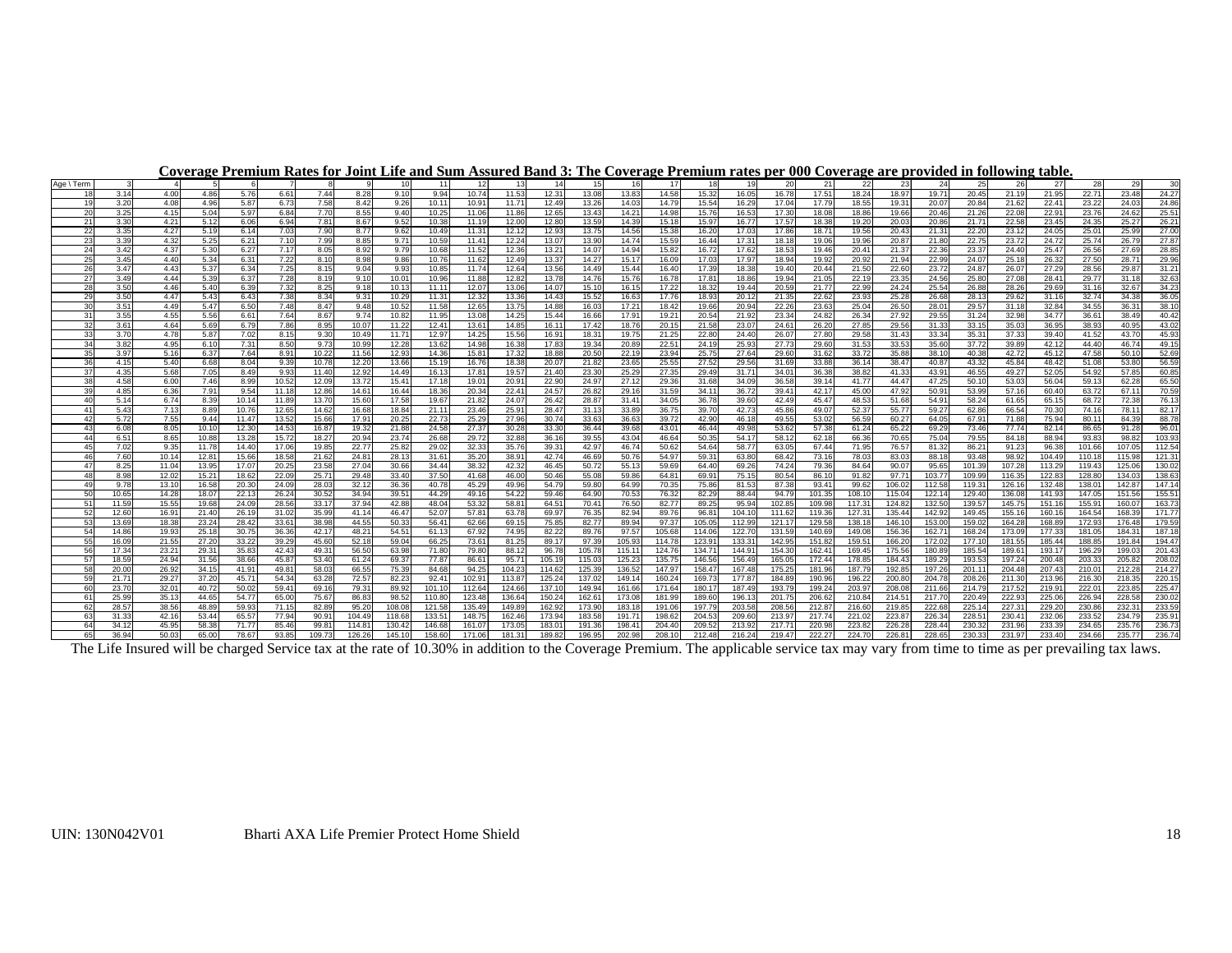| Age \ Term |       |       |       |       |               |        |        |        | 11               | 12     |        | 14     | 15     | 16     |        |        | 19 <sub>l</sub> |        | 21     | 22     | 23     | 24     | 25     | 26                | 27     | 28     | 29     | 30     |
|------------|-------|-------|-------|-------|---------------|--------|--------|--------|------------------|--------|--------|--------|--------|--------|--------|--------|-----------------|--------|--------|--------|--------|--------|--------|-------------------|--------|--------|--------|--------|
|            | 2.73  | 3.48  | 4.23  | 5.04  | 5.77          | 6.50   | 7.21   | 7.92   | 8.72             | 9.37   | 10.04  | 10.70  | 11.35  | 11.99  | 12.62  | 13.25  | 13.88           | 14.50  | 15.14  | 15.76  | 16.39  | 17.02  | 17.66  | 18.31             | 18.96  | 19.63  | 20.3'  | 21.00  |
| 19         | 2.79  | 3.56  | 4.32  | 5.15  | 5.90          | 6.64   | 7.36   | 8.08   | 8.89             | 9.55   | 10.22  | 10.88  | 11.54  | 12.19  | 12.83  | 13.48  | 14.12           | 14.76  | 15.42  | 16.07  | 16.73  | 17.39  | 18.06  | 18.75             | 19.44  | 20.15  | 20.87  | 21.61  |
| 20         | 2.85  | 3.63  | 4.41  | 5.25  | $6.0^{\circ}$ | 6.76   | 7.50   | 8.22   | 9.04             | 9.71   | 10.38  | 11.05  | 11.71  | 12.37  | 13.03  | 13.69  | 14.36           | 15.03  | 15.71  | 16.39  | 17.08  | 17.78  | 18.49  | $19.2^{\circ}$    | 19.95  | 20.70  | 21.47  | 22.26  |
| 21         | 2.90  | 3.69  | 4.48  | 5.34  | 6.1'          | 6.87   | 7.62   | 8.35   | 9.18             | 9.85   | 10.5   | 11.20  | 11.88  | 12.55  | 13.2   | 13.91  | 14.60           | 15.3   | 16.02  | 16.73  | 17.46  | 18.20  | 18.95  | 19.7'             | 20.50  | 21.30  | 22.13  | 22.98  |
| 22         | 2.94  | 3.75  | 4.55  | 5.42  | 6.20          | 6.97   | 7.72   | 8.46   | 9.3 <sub>0</sub> | 9.98   | 10.66  | 11.34  | 12.03  | 12.72  | 13.4   | 14.14  | 14.86           | 15.6   | 16.35  | 17.10  | 17.87  | 18.65  | 19.45  | 20.2              | 21.11  | 21.97  | 22.86  | 23.78  |
| 23         | 2.98  | 3.80  | 4.62  | 5.49  | 6.28          | 7.05   | 7.81   | 8.55   | 9.40             | 10.09  | 10.78  | 11.48  | 12.19  | 12.91  | 13.64  | 14.39  | 15.15           | 15.92  | 16.71  | 17.50  | 18.32  | 19.15  | 20.01  | 20.88             | 21.79  | 22.72  | 23.68  | 24.67  |
| 24         | 3.02  | 3.85  | 4.67  | 5.55  | 6.35          | 7.12   | 7.88   | 8.63   | 9.49             | 10.19  | 10.90  | 11.62  | 12.35  | 13.11  | 13.88  | 14.66  | 15.46           | 16.28  | 17.11  | 17.96  | 18.83  | 19.72  | 20.63  | 21.58             | 22.55  | 23.56  | 24.6   | 25.68  |
| 25         | 3.05  | 3.89  | 4.88  | 5.60  | 6.40          | 7.18   | 7.94   | 9.00   | 9.57             | 10.29  | 11.02  | 11.77  | 12.98  | 13.33  | 14.15  | 14.98  | 15.82           | 17.28  | 17.57  | 18.48  | 19.40  | 20.36  | 22.11  | 22.37             | 23.42  | 24.51  | 25.64  | 27.75  |
| 26         | 3.07  | 3.91  | 4.89  | 5.63  | 6.43          | 7.22   | 8.00   | 9.01   | 9.66             | 10.40  | 11.16  | 11.95  | 12.99  | 13.60  | 14.46  | 15.34  | 16.24           | 17.29  | 18.10  | 19.07  | 20.07  | 21.10  | 22.17  | 23.27             | 24.41  | 25.59  | 26.8   | 28.08  |
| 27         | 3.09  | 3.93  | 4.90  | 5.66  | 6.47          | 7.26   | 8.06   | 9.02   | 9.75             | 10.53  | 11.33  | 12.17  | 13.04  | 13.93  | 14.84  | 15.77  | 16.73           | 17.71  | 18.72  | 19.76  | 20.84  | 21.96  | 23.11  | 24.31             | 25.54  | 26.83  | 28.15  | 29.52  |
| 28         | 3.10  | 3.94  | 4.91  | 5.68  | 6.50          | 7.32   | 8.14   | 9.03   | 9.88             | 10.70  | 11.56  | 12.46  | 13.38  | 14.33  | 15.29  | 16.29  | 17.31           | 18.37  | 19.45  | 20.58  | 21.75  | 22.95  | 24.21  | 25.50             | 26.85  | 28.24  | 29.68  | 31.16  |
| 29         | 3.10  | 3.95  | 4.92  | 5.72  | 6.56          | 7.40   | 8.25   | 9.04   | 10.06            | 10.94  | 11.87  | 12.82  | 13.80  | 14.81  | 15.84  | 16.91  | 18.01           | 19.14  | 20.32  | 21.54  | 22.80  | 24.12  | 25.48  | 26.89             | 28.35  | 29.85  | 31.41  | 33.01  |
| 30         | 3.11  | 3.98  | 4.93  | 5.78  | 6.66          | 7.54   | 8.43   | 9.05   | 10.32            | 11.27  | 12.26  | 13.28  | 14.32  | 15.40  | 16.51  | 17.65  | 18.84           | 20.07  | 21.34  | 22.67  | 24.04  | 25.47  | 26.95  | 28.48             | 30.06  | 31.70  | 33.38  | 35.10  |
| 31         | 3.15  | 4.03  | 4.94  | 5.90  | 6.8           | 7.73   | 8.68   | 9.06   | 10.68            | 11.70  | 12.76  | 13.84  | 14.96  | 16.12  | 17.31  | 18.55  | 19.83           | 21.17  | 22.55  | 23.99  | 25.49  | 27.04  | 28.64  | 30.3 <sup>2</sup> | 32.02  | 33.79  | 35.60  | 37.47  |
| 32         | 3.21  | 4.13  | 4.95  | 6.07  | 7.03          | 8.01   | 9.01   | 9.07   | 11.15            | 12.24  | 13.36  | 14.53  | 15.73  | 16.97  | 18.27  | 19.61  | 21.00           | 22.45  | 23.96  | 25.53  | 27.15  | 28.84  | 30.59  | 32.39             | 34.25  | 36.15  | 38.1   | 40.12  |
|            | 3.30  | 4.27  | 4.96  | 6.30  | 7.32          | 8.36   | 9.44   | 9.46   | 11.71            | 12.88  | 14.09  | 15.34  | 16.64  | 17.98  | 19.39  | 20.84  | 22.36           | 23.94  | 25.58  | 27.29  | 29.06  | 30.89  | 32.78  | 34.73             | 36.74  | 38.79  | 40.9   | 43.08  |
| 34         | 3.43  | 4.44  | 4.97  | 6.59  | 7.68          | 8.79   | 9.94   | 9.95   | 12.37            | 13.63  | 14.92  | 16.27  | 17.68  | 19.14  | 20.67  | 22.25  | 23.91           | 25.63  | 27.42  | 29.2   | 31.20  | 33.19  | 35.23  | 37.34             | 39.50  | 41.73  | 44.01  | 46.35  |
| 35         | 3.58  | 4.65  | 5.89  | 6.94  | 8.10          | 9.29   | 10.52  | 12.09  | 13.12            | 14.47  | 15.88  | 17.34  | 19.35  | 20.46  | 22.12  | 23.85  | 25.65           | 28.23  | 29.48  | 31.49  | 33.58  | 35.74  | 38.91  | 40.22             | 42.56  | 44.96  | 47.43  | 51.24  |
| 36         | 3.75  | 4.89  | 6.07  | 7.34  | 8.58          | 9.86   | 11.17  | 12.53  | 13.97            | 15.43  | 16.95  | 18.54  | 20.20  | 21.94  | 23.75  | 25.64  | 27.61           | 29.65  | 31.77  | 33.96  | 36.22  | 38.55  | 40.94  | 43.40             | 45.92  | 48.52  | 51.19  | 53.94  |
| 37         | 3.96  | 5.18  | 6.44  | 7.79  | 9.12          | 10.49  | 11.90  | 13.37  | 14.92            | 16.50  | 18.16  | 19.90  | 21.71  | 23.61  | 25.58  | 27.64  | 29.79           | 32.01  | 34.31  | 36.69  | 39.13  | 41.64  | 44.23  | 46.89             | 49.62  | 52.43  | 55.32  | 58.27  |
| 38         | 4.19  | 5.50  | 6.85  | 8.30  | 9.72          | 11.19  | 12.72  | 14.30  | 15.98            | 17.71  | 19.52  | 21.42  | 23.40  | 25.47  | 27.6   | 29.87  | 32.2            | 34.62  | 37.12  | 39.68  | 42.32  | 45.04  | 47.84  | 50.7              | 53.68  | 56.72  | 59.83  | 63.02  |
| 39         | 4.47  | 5.87  | 7.31  | 8.86  | 10.39         | 11.97  | 13.62  | 15.35  | 17.18            | 19.07  | 21.04  | 23.12  | 25.28  | 27.54  | 29.90  | 32.34  | 34.88           | 37.50  | 40.20  | 42.97  | 45.83  | 48.77  | 51.80  | 54.9              | 58.12  | 61.40  | 64.7   | 68.20  |
| 40         | 4.77  | 6.26  | 7.80  | 9.46  | 11.1          | 12.83  | 14.62  | 16.51  | 18.51            | 20.57  | 22.73  | 25.00  | 27.37  | 29.8   | 32.4   | 35.06  | 37.8            | 40.64  | 43.56  | 46.56  | 49.65  | 52.84  | 56.12  | 59.49             | 62.95  | 66.49  | 70.12  | 73.85  |
| 41         | 5.05  | 6.65  | 8.30  | 10.10 | 11.89         | 13.76  | 15.72  | 17.78  | 19.97            | 22.23  | 24.60  | 27.07  | 29.66  | 32.35  | 35.14  | 38.02  | 40.99           | 44.06  | 47.21  | 50.46  | 53.82  | 57.27  | 60.82  | 64.46             | 68.19  | 72.03  | 75.96  | 80.01  |
| 42         | 5.36  | 7.08  | 8.87  | 10.81 | 12.76         | 14.81  | 16.96  | 19.22  | 21.61            | 24.09  | 26.68  | 29.39  | 32.20  | 35.13  | 38.1   | 41.28  | 44.49           | 47.81  | 51.23  | 54.75  | 58.39  | 62.13  | 65.96  | 69.90             | 73.94  | 78.09  | 82.36  | 86.73  |
| 4:         | 5.72  | 7.58  | 9.54  | 11.65 | 13.79         | 16.04  | 18.40  | 20.87  | 23.49            | 26.20  | 29.03  | 31.99  | 35.05  | 38.2   | 41.50  | 44.88  | 48.36           | 51.95  | 55.66  | 59.49  | 63.43  | 67.46  | 71.61  | 75.87             | 80.25  | 84.75  | 89.3   | 94.10  |
| 44         | 6.15  | 8.19  | 10.33 | 12.64 | 14.99         | 17.46  | 20.04  | 22.76  | 25.63            | 28.59  | 31.68  | 34.89  | 38.21  | 41.65  | 45.1   | 48.85  | 52.62           | 56.5   | 60.55  | 64.6   | 68.95  | 73.31  | 77.80  | 82.43             | 87.18  | 92.05  | 97.0   | 102.1  |
| 45         | 6.67  | 8.90  | 11.43 | 13.78 | 16.36         | 19.07  | 21.90  | 25.25  | 28.01            | 31.24  | 34.60  | 38.09  | 42.18  | 45.40  | 49.24  | 53.20  | 57.30           | 62.0   | 65.89  | 70.3   | 74.97  | 79.71  | 85.06  | 89.60             | 94.75  | 100.03 | 105.43 | 111.56 |
| 46         | 7.26  | 9.71  | 12.28 | 15.07 | 17.90         | 20.86  | 23.97  | 27.22  | 30.64            | 34.16  | 37.80  | 41.57  | 45.46  | 49.49  | 53.65  | 57.95  | 62.40           | 66.99  | 71.71  | 76.56  | 81.55  | 86.69  | 91.98  | 97.42             | 103.00 | 108.7  | 114.52 | 119.93 |
| 47         | 7.92  | 10.61 | 13.44 | 16.50 | 19.60         | 22.85  | 26.24  | 29.78  | 33.51            | 37.32  | 41.27  | 45.35  | 49.56  | 53.93  | 58.44  | 63.12  | 67.95           | 72.91  | 78.02  | 83.2   | 88.70  | 94.28  | 100.03 | 105.93            | 111.96 | 118.1  | 123.83 | 128.86 |
| 48         | 8.66  | 11.61 | 14.72 | 18.07 | 21.46         | 25.01  | 28.72  | 32.57  | 36.61            | 40.74  | 45.00  | 49.42  | 53.99  | 58.73  | 63.65  | 68.72  | 73.95           | 79.32  | 84.87  | 90.58  | 96.48  | 102.54 | 108.77 | 115.15            | 121.66 | 127.72 | 133.03 | 137.69 |
| 49         | 9.47  | 12.71 | 16.11 | 19.78 | 23.49         | 27.36  | 31.39  | 35.57  | 39.95            | 44.41  | 49.03  | 53.82  | 58.79  | 63.94  | 69.28  | 74.77  | 80.43           | 86.27  | 92.30  | 98.52  | 104.92 | 111.51 | 118.26 | 125.15            | 131.55 | 137.16 | 142.09 | 146.42 |
| 50         | 10.35 | 13.91 | 17.62 | 21.63 | 25.68         | 29.89  | 34.26  | 38.78  | 43.51            | 48.34  | 53.35  | 58.56  | 63.97  | 69.57  | 75.35  | 81.30  | 87.45           | 93.81  | 100.37 | 107.1  | 114.09 | 121.23 | 128.52 | 135.30            | 141.23 | 146.43 | 151.00 | 155.01 |
| 51         | 11.31 | 15.19 | 19.26 | 23.63 | 28.03         | 32.59  | 37.31  | 42.19  | 47.33            | 52.56  | 58.02  | 63.69  | 69.57  | 75.64  | 81.90  | 88.38  | 95.07           | 102.00 | 109.14 | 116,50 | 124.05 | 131.77 | 138.94 | 145.21            | 150.69 | 155.51 | 159.73 | 163.44 |
| 52         | 12.33 | 16.58 | 21.01 | 25.76 | 30.53         | 35.46  | 40.56  | 45.85  | 51.42            | 57.12  | 63.06  | 69.23  | 75.60  | 82.19  | 89.00  | 96.06  | 103.37          | 110.91 | 118.68 | 126.67 | 134.84 | 142.43 | 149.06 | 154.85            | 159.92 | 164.36 | 168.27 | 171.69 |
| 53         | 13.44 | 18.06 | 22.87 | 28.02 | 33.17         | 38.49  | 44.02  | 49.76  | 55.83            | 62.05  | 68.51  | 75.20  | 82.12  | 89.29  | 96.73  | 104.44 | 112.40          | 120.62 | 129.07 | 137.72 | 145.75 | 152.75 | 158.86 | 164.20            | 168.87 | 172.92 | 176.47 | 179.5  |
| 54         | 14.62 | 19.64 | 24.84 | 30.39 | 35.96         | 41.73  | 47.74  | 54.00  | 60.61            | 67.39  | 74.40  | 81.68  | 89.22  | 97.05  | 105.1  | 113.58 | 122.27          | 131.21 | 140.37 | 148.8  | 156.26 | 162.70 | 168.23 | 173.08            | 177.32 | 181.04 | 184.3  | 187.17 |
| 55         | 15.87 | 21.28 | 27.10 | 32.90 | 38.93         | 45.21  | 51.76  | 59.00  | 65.81            | 73.17  | 80.80  | 88.73  | 97.00  | 105.54 | 114.4  | 123.60 | 133.05          | 142.00 | 151.75 | 159.50 | 166.19 | 172.01 | 174.90 | 181.54            | 185.43 | 188.84 | 191.83 | 192.27 |
|            | 17.14 | 22.97 | 29.03 | 35.55 | 42.12         | 48.98  | 56.15  | 63.62  | 71.44            | 79.45  | 87.79  | 96.46  | 105.49 | 114.86 | 124.5  | 134.57 | 144.85          | 154.2  | 162.40 | 169.44 | 175.55 | 180.8  | 185.53 | 189.60            | 193.16 | 196.28 | 199.0  | 201.42 |
| 57         | 18.41 | 24.73 | 31.32 | 38.42 | 45.6          | 53.13  | 60.96  | 69.09  | 77.61            | 86.36  | 95.49  | 105.00 | 114.89 | 125.14 | 135.7  | 146.55 | 156.48          | 165.0  | 172.43 | 178.8  | 184.42 | 189.28 | 193.52 | 197.23            | 200.4  | 203.32 | 205.8  | 208.0  |
| 58         | 19.84 | 26.73 | 33.94 | 41.71 | 49.6          | 57.82  | 66.35  | 75.21  | 84.52            | 94.12  | 104.14 | 114.57 | 125.38 | 136.5  | 147.9  | 158.46 | 167.47          | 175.2  | 181.95 | 187.78 | 192.84 | 197.25 | 201.10 | 204.47            | 207.42 | 210.00 | 212.2  | 214.2  |
| 59         | 21.57 | 29.12 | 37.04 | 45.57 | 54.2          | 63.16  | 72.46  | 82.15  | 92.37            | 102.90 | 113,86 | 125.23 | 137.01 | 149.1  | 160.2  | 169.72 | 177.86          | 184.8  | 190.95 | 196.21 | 200.79 | 204.77 | 208.25 | 211.29            | 213.95 | 216.29 | 218.3  | 220.1  |
| 60         | 23.60 | 31.90 | 40.61 | 49.95 | 59.36         | 69.12  | 79.30  | 89.91  | 101.09           | 112.63 | 124.65 | 137.09 | 149.93 | 161.65 | 171.63 | 180.16 | 187.48          | 193.78 | 199.23 | 203.96 | 208.07 | 211.65 | 214.78 | 217.5'            | 219,90 | 222.00 | 223.8  | 225.4  |
| 61         | 25.92 | 35.07 | 44.60 | 54.76 | 64.99         | 75.66  | 86.82  | 98.51  | 110.79           | 123.47 | 136.6  | 150.23 | 162.60 | 173.07 | 181.98 | 189.59 | 196.12          | 201.74 | 206.61 | 210.8  | 214.50 | 217.69 | 220.48 | 222.92            | 225.05 | 226.93 | 228.5  | 230.0  |
| 62         | 28.53 | 38.54 | 48.88 | 59.92 | 71.14         | 82.88  | 95.19  | 108.0  | 121.57           | 135.48 | 149.88 | 162.91 | 173.89 | 183.17 | 191.05 | 197.78 | 203.57          | 208,55 | 212.86 | 216.59 | 219.84 | 222.67 | 225.13 | 227,30            | 229.19 | 230.85 | 232.30 | 233.58 |
| 63         | 31.32 | 42.15 | 53.43 | 65.56 | 77.93         | 90.90  | 104.48 | 118.6  | 133.50           | 148.74 | 162.45 | 173.93 | 183.57 | 191.7  | 198.6  | 204.52 | 209.5           | 213.9  | 217.73 | 221.0  | 223.86 | 226.3  | 228.50 | 230.40            | 232.05 | 233.5  | 234.7  | 235.90 |
| 64         | 34.11 | 45.93 | 58.37 | 71.76 | 85.45         | 99.80  | 114,80 | 130.41 | 146.67           | 161.06 | 173.04 | 183.00 | 191.35 | 198.40 | 204.3  | 209.51 | 213.9           | 217.70 | 220.97 | 223.8  | 226.27 | 228.43 | 229.01 | 231.95            | 233.38 | 234.64 | 235.75 | 236.72 |
|            | 36.92 | 50.02 | 64.75 | 78.66 | 93.84         | 109.72 | 126.25 | 145.00 | 158.59           | 171.05 | 181.30 | 189.81 | 196.85 | 202.97 | 208.09 | 212.47 | 216.23          | 218.26 | 222.26 | 224.69 | 226.80 | 228.64 | 229.03 | 231.96            | 233.3  | 234.65 | 235.76 | 236,73 |

#### **Coverage Premium Rates for Joint Life and Sum Assured Band 4: The Coverage Premium rates per 000 Coverage are provided in following table.**

<u>66 36.92 60.02 64.75 78.66 33.84 109.72 126.25 146.00 168.59 171.05 181.30 189.81 196.85 202.97 208.09 214.47 216.23 218.26 222.26 224.69 226.80 226.80 228.64 229.03 231.96 233.39 234.65 236.76 236.75 236.76 236.77 216.2</u>